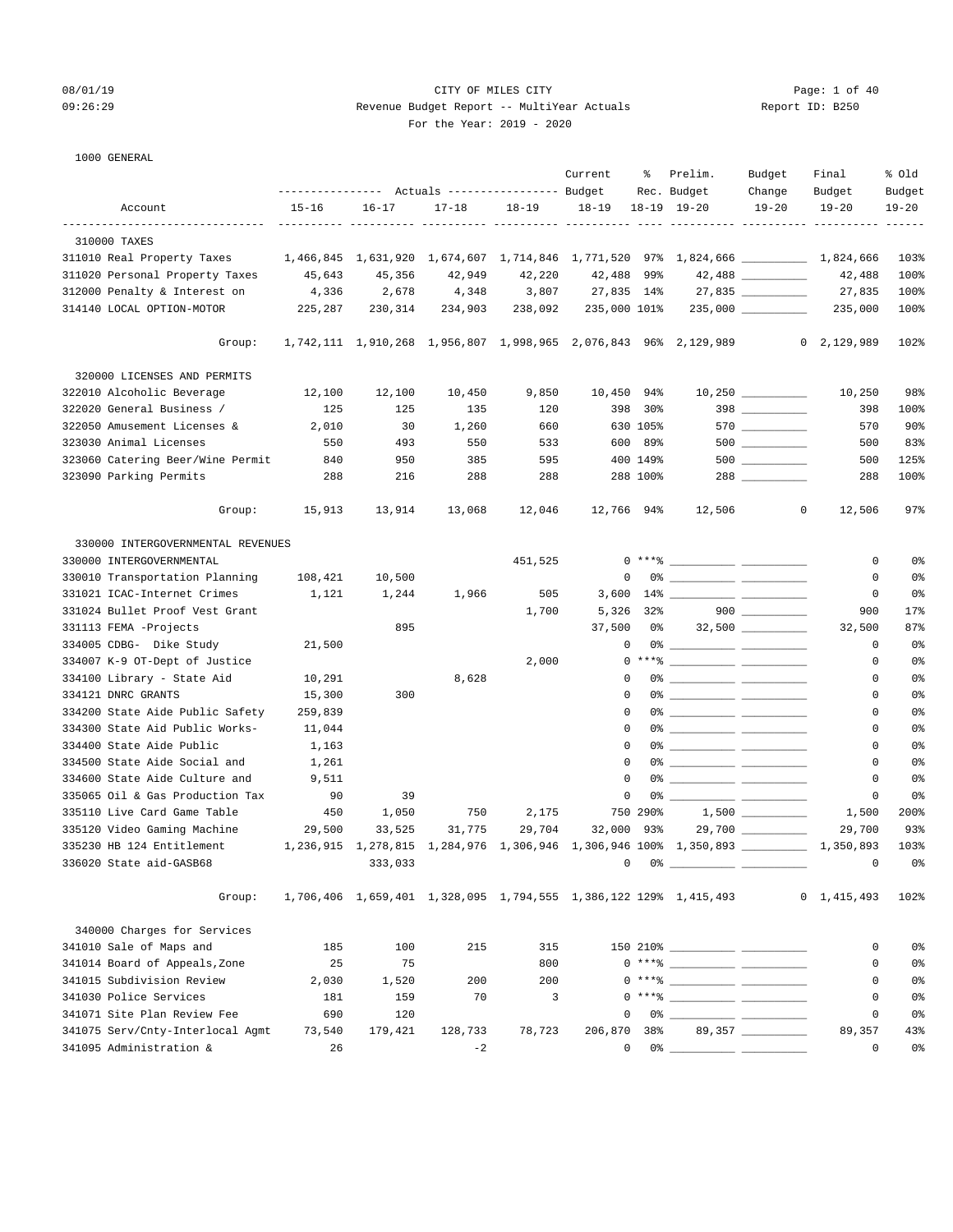# 08/01/19 CITY OF MILES CITY Page: 2 of 40 09:26:29 Revenue Budget Report -- MultiYear Actuals Report ID: B250 For the Year: 2019 - 2020

# 1000 GENERAL

|                                  |                                                              |           |           |           | Current      | ႜ          | Prelim.                                                                                                                                                                                                                                                                                                                                             | Budget              | Final                             | % old               |
|----------------------------------|--------------------------------------------------------------|-----------|-----------|-----------|--------------|------------|-----------------------------------------------------------------------------------------------------------------------------------------------------------------------------------------------------------------------------------------------------------------------------------------------------------------------------------------------------|---------------------|-----------------------------------|---------------------|
| Account                          | --------------- Actuals ---------------- Budget<br>$15 - 16$ | $16 - 17$ | $17 - 18$ |           | $18 - 19$    |            | Rec. Budget<br>$18-19$ $19-20$                                                                                                                                                                                                                                                                                                                      | Change<br>$19 - 20$ | Budget<br>$19 - 20$               | Budget<br>$19 - 20$ |
|                                  |                                                              |           |           | $18 - 19$ |              |            |                                                                                                                                                                                                                                                                                                                                                     |                     | ----------- ---------- ---------- |                     |
| 342010 Law Enforcement Fees      | 1,988                                                        | 2,730     | 819       | 127       |              |            |                                                                                                                                                                                                                                                                                                                                                     |                     | 0                                 | 0 <sup>°</sup>      |
| 342011 Fire reimbursement FRUSA  |                                                              | 200       | 3,490     |           | 3,500        |            |                                                                                                                                                                                                                                                                                                                                                     |                     | 0                                 | 0 <sup>°</sup>      |
| 342013 Flood Plain Fees          | 4,756                                                        | 4,100     | 4,682     | 4,412     |              | 4,700 94%  |                                                                                                                                                                                                                                                                                                                                                     |                     | 4,400                             | 94%                 |
| 342014 SRO-County/School Dist.   | 36,502                                                       |           |           |           | 0            |            |                                                                                                                                                                                                                                                                                                                                                     |                     | 0                                 | 0 <sup>8</sup>      |
| 342020 Special F Serv            |                                                              |           |           | 200       |              |            | $0***$ $\frac{1}{1}$                                                                                                                                                                                                                                                                                                                                |                     | 0                                 | 0 <sup>8</sup>      |
| 342021 District Hydrant Flow     | 5,000                                                        | 5,000     |           | 5,000     |              | 5,000 100% |                                                                                                                                                                                                                                                                                                                                                     |                     | 5,770                             | 115%                |
| 342022 Special F Ser/Fire        | 35,148                                                       | 35,959    | 34,198    | 30,538    | 35,500 86%   |            |                                                                                                                                                                                                                                                                                                                                                     |                     | 33,900                            | 95%                 |
| 342025 Fire Dept Equip           | 1,680                                                        | 4,255     | 2,240     | 2,310     |              | 2,200 105% |                                                                                                                                                                                                                                                                                                                                                     |                     | 2,000                             | 91%                 |
| 344010 Animal Control/Pound Fees | 4,504                                                        | 3,850     | 2,795     | 2,760     |              | 5,000 55%  |                                                                                                                                                                                                                                                                                                                                                     |                     | 2,375                             | 48%                 |
| 346020 Park Fees                 | 1,980                                                        | 2,875     | 2,085     | 2,681     |              | 2,200 122% |                                                                                                                                                                                                                                                                                                                                                     |                     | 2,500                             | 114%                |
| 346030 Swimming Pool Fees        | 9,044                                                        | 10,886    | 9,717     | 9,877     | 12,000 82%   |            |                                                                                                                                                                                                                                                                                                                                                     |                     | 9,800                             | 82%                 |
| Group:                           | 177,279                                                      | 251,250   | 189,242   | 137,946   | 278,020 50%  |            | 150,102                                                                                                                                                                                                                                                                                                                                             | 0                   | 150,102                           | 53%                 |
| 350000 FINES AND FORFEITURES     |                                                              |           |           |           |              |            |                                                                                                                                                                                                                                                                                                                                                     |                     |                                   |                     |
| 351030 Fines/Surcharges/etc      | 202,538                                                      | 191,528   | 154,923   | 186,254   | 170,000 110% |            |                                                                                                                                                                                                                                                                                                                                                     |                     | 185,000                           | 109%                |
| 351031 Adm Fees (Court)          | 20,551                                                       | 19,582    | 12,850    | 5,685     |              |            |                                                                                                                                                                                                                                                                                                                                                     |                     | 0                                 | 0%                  |
| 351035 Animal Control Court      | 7,660                                                        | 10,498    | 8,866     | 6,818     | 9,500 72%    |            |                                                                                                                                                                                                                                                                                                                                                     |                     | 6,800                             | 72%                 |
| 351036 Restitution Collection    |                                                              | 113       | 75        |           | 75           |            |                                                                                                                                                                                                                                                                                                                                                     |                     | 0                                 | 0 <sup>8</sup>      |
| 351037 Public Defender Fee       |                                                              | 130       | 2,069     | 1,209     |              |            |                                                                                                                                                                                                                                                                                                                                                     |                     | 0                                 | 0 <sup>°</sup>      |
| Group:                           | 230,749                                                      | 221,851   | 178,783   | 199,966   | 196,575 102% |            | 191,800                                                                                                                                                                                                                                                                                                                                             | 0                   | 191,800                           | 97%                 |
| 360000 MISCELLANEOUS REVENUE     |                                                              |           |           |           |              |            |                                                                                                                                                                                                                                                                                                                                                     |                     |                                   |                     |
| 361005 MidRivers Franchise Fees  | 123,895                                                      | 96,090    | 90,031    | 67,581    | 96,000 70%   |            |                                                                                                                                                                                                                                                                                                                                                     |                     | 96,000                            | 100%                |
| 361010 Land Rental               | 33,718                                                       | 37,183    | 41,310    | 39,140    | 43,650 90%   |            |                                                                                                                                                                                                                                                                                                                                                     |                     | 37,817                            | 87%                 |
| 361020 Building Rentals          | 16,200                                                       | 16,200    | 16,200    | 18,600    | 18,600 100%  |            |                                                                                                                                                                                                                                                                                                                                                     | $20,600$ __________ | 20,600                            | 111%                |
| 362020 MISC REVENUE              | 21,251                                                       | 11,451    | 5,483     | 121,402   | 112,896 108% |            |                                                                                                                                                                                                                                                                                                                                                     |                     | 3,000                             | 3 <sup>°</sup>      |
| 362022 Health Ins-MMIA Emp       | -192                                                         | 4,719     | $-73$     | 773       |              |            | $\begin{picture}(150,10) \put(0,0){\line(1,0){10}} \put(15,0){\line(1,0){10}} \put(15,0){\line(1,0){10}} \put(15,0){\line(1,0){10}} \put(15,0){\line(1,0){10}} \put(15,0){\line(1,0){10}} \put(15,0){\line(1,0){10}} \put(15,0){\line(1,0){10}} \put(15,0){\line(1,0){10}} \put(15,0){\line(1,0){10}} \put(15,0){\line(1,0){10}} \put(15,0){\line($ |                     | 0                                 | 0 <sup>8</sup>      |
| 365000 Contributions and         | 3,025                                                        | 1,763     | 25,226    | 19,735    |              |            |                                                                                                                                                                                                                                                                                                                                                     |                     | 0                                 | 0 <sup>°</sup>      |
| 365012 Swimming Lessions         | 420                                                          |           |           |           | $\mathbf 0$  |            |                                                                                                                                                                                                                                                                                                                                                     |                     | 0                                 | 0 <sup>°</sup>      |
| 365013 Shop With A Cop           | 6,170                                                        |           | 200       |           | 5,000        |            |                                                                                                                                                                                                                                                                                                                                                     |                     | $\mathbf 0$                       | 0 <sup>8</sup>      |
| 365014 Denton Field Project/2015 | 21,400                                                       | 77        | 33        | 64        |              |            | $0***$ $\frac{1}{2}$ $\frac{1}{2}$ $\frac{1}{2}$ $\frac{1}{2}$ $\frac{1}{2}$ $\frac{1}{2}$ $\frac{1}{2}$ $\frac{1}{2}$ $\frac{1}{2}$ $\frac{1}{2}$ $\frac{1}{2}$ $\frac{1}{2}$ $\frac{1}{2}$ $\frac{1}{2}$ $\frac{1}{2}$ $\frac{1}{2}$ $\frac{1}{2}$ $\frac{1}{2}$ $\frac{1}{2}$ $\frac{1}{2}$ $\frac{1}{2}$ $\frac{1}{$                            |                     | $\mathbf{0}$                      | 0%                  |
| 365015 Florence Stacy Foundation | 8,730                                                        | 11,553    | 1,662     | 200       |              |            | $\begin{picture}(150,10) \put(0,0){\line(1,0){10}} \put(15,0){\line(1,0){10}} \put(15,0){\line(1,0){10}} \put(15,0){\line(1,0){10}} \put(15,0){\line(1,0){10}} \put(15,0){\line(1,0){10}} \put(15,0){\line(1,0){10}} \put(15,0){\line(1,0){10}} \put(15,0){\line(1,0){10}} \put(15,0){\line(1,0){10}} \put(15,0){\line(1,0){10}} \put(15,0){\line($ |                     | 0                                 | 0%                  |
| 365016 Milwaukee Park            | 2,000                                                        |           |           |           | 0            |            |                                                                                                                                                                                                                                                                                                                                                     |                     | 0                                 | 0%                  |
| 365040 DONATIONS-FIRE/AMB        | 370                                                          | 1,594     |           | 80,000    |              |            |                                                                                                                                                                                                                                                                                                                                                     |                     | 0                                 | 0 <sup>8</sup>      |
| 366040 Misc.-BHS                 | 800                                                          | 2,150     | 900       | 900       |              | 900 100%   |                                                                                                                                                                                                                                                                                                                                                     | $900$               | 900                               | 100%                |
| 366050 Sale of Junk/Salvage-PD   | 2,885                                                        | 3,335     | 20        | 1,175     |              | 3,000 39%  |                                                                                                                                                                                                                                                                                                                                                     |                     | 0                                 | 0%                  |
| 367000 Sale of Junk or Salvage   | 1,100                                                        |           |           |           | 0            |            |                                                                                                                                                                                                                                                                                                                                                     |                     | $\mathsf 0$                       | 0 <sup>°</sup>      |
| Group:                           | 241,772                                                      | 186,115   | 180,992   | 349,570   | 380,046 92%  |            | 158,317                                                                                                                                                                                                                                                                                                                                             | $\mathbf 0$         | 158,317                           | 41%                 |
| 370000 INVESTMENT EARNINGS       |                                                              |           |           |           |              |            |                                                                                                                                                                                                                                                                                                                                                     |                     |                                   |                     |
| 371010 Investment Earnings       | 2,871                                                        | 5,128     | 10,154    | 12,246    | 10,000 122%  |            |                                                                                                                                                                                                                                                                                                                                                     |                     | 9,000                             | 90%                 |
| Group:                           | 2,871                                                        | 5,128     | 10,154    | 12,246    | 10,000 122%  |            | 9,000                                                                                                                                                                                                                                                                                                                                               | 0                   | 9,000                             | 90%                 |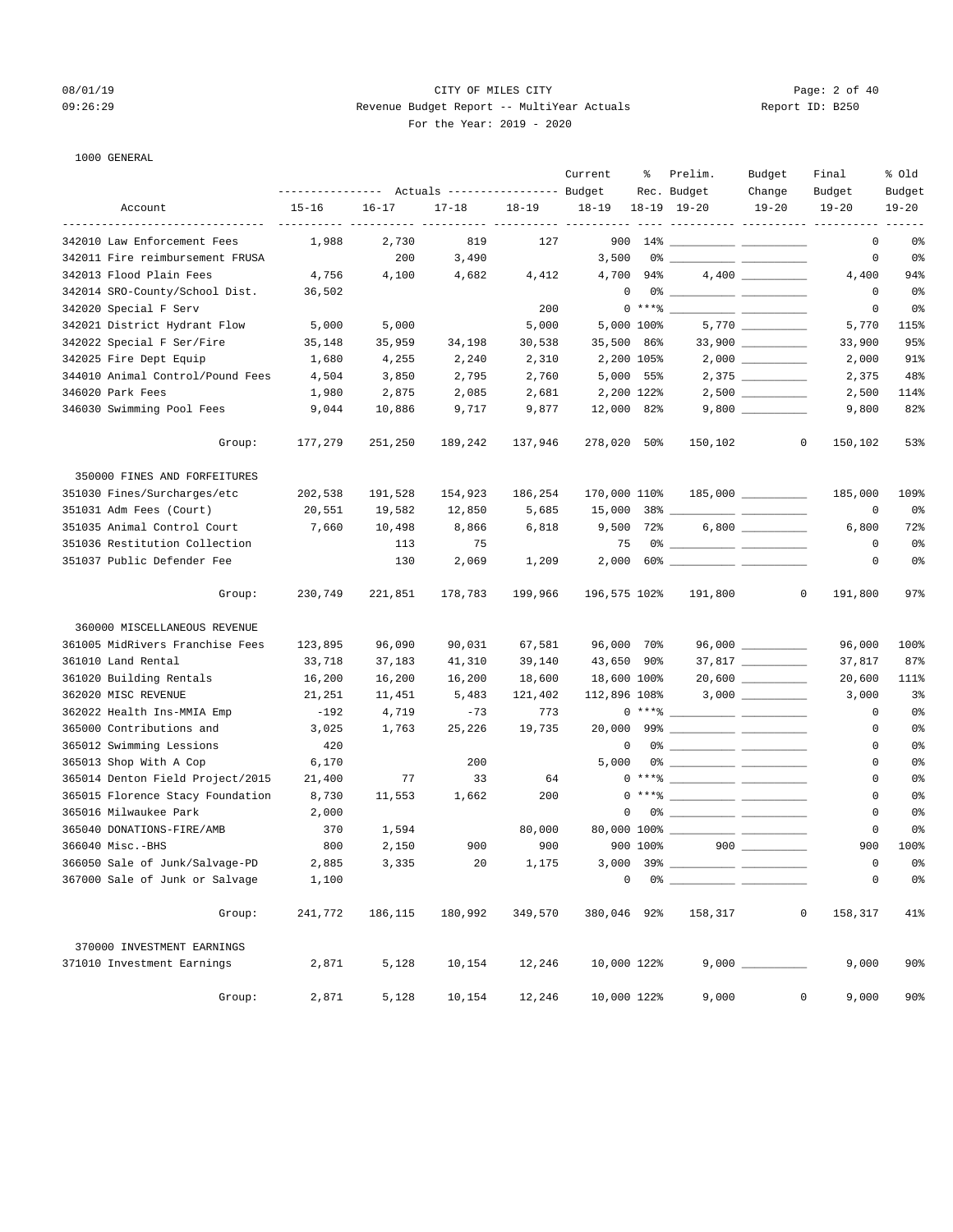# 08/01/19 Page: 3 of 40 09:26:29 Revenue Budget Report -- MultiYear Actuals Report ID: B250 For the Year: 2019 - 2020

### 1000 GENERAL

|                                 |                  |                     |                           |           | Current     | ႜႜၟ | Prelim.                                                                                                                                                                                                                       | Budget       | Final          | % old     |
|---------------------------------|------------------|---------------------|---------------------------|-----------|-------------|-----|-------------------------------------------------------------------------------------------------------------------------------------------------------------------------------------------------------------------------------|--------------|----------------|-----------|
|                                 | ---------------- |                     | Actuals ----------------- |           | Budget      |     | Rec. Budget                                                                                                                                                                                                                   | Change       | Budget         | Budget    |
| Account                         | $15 - 16$        | $16 - 17$           | $17 - 18$                 | $18 - 19$ | $18 - 19$   |     | $18 - 19$ $19 - 20$                                                                                                                                                                                                           | $19 - 20$    | $19 - 20$      | $19 - 20$ |
| 380000 OTHER FINANCING SOURCES  |                  |                     |                           |           |             |     |                                                                                                                                                                                                                               |              |                |           |
| 381070 Proceeds/Loans/Intercap  |                  | 175,000             |                           |           | 175,000     |     | 0.3 - 0.3 - 0.3 - 0.3 - 0.3 - 0.3 - 0.3 - 0.3 - 0.3 - 0.3 - 0.3 - 0.3 - 0.3 - 0.3 - 0.3 - 0.3 - 0.3 - 0.3 - 0.3 - 0.3 - 0.3 - 0.3 - 0.3 - 0.3 - 0.3 - 0.3 - 0.3 - 0.3 - 0.3 - 0.3 - 0.3 - 0.3 - 0.3 - 0.3 - 0.3 - 0.3 - 0.3 - |              | $\mathbf 0$    | 0%        |
| 382020 Compensation for Loss of |                  | 11,547              |                           | 30,057    | 30,468 99%  |     |                                                                                                                                                                                                                               | 48,100       | 48,100         | 158%      |
| 383000 Interfund Operating      | 561,775          | 552,959             | 571,784                   | 579,268   | 582,823 99% |     |                                                                                                                                                                                                                               | 608,501      | 608,501        | 104%      |
| Group:                          | 561,775          | 739,506             | 571,784                   | 609,325   | 788,291 77% |     | 656,601                                                                                                                                                                                                                       | $\mathbf{0}$ | 656,601        | 83%       |
| Fund:                           |                  | 4,678,876 4,987,433 | 4,428,925                 | 5,114,619 |             |     | 5,128,663 100% 4,723,808                                                                                                                                                                                                      |              | 0, 4, 723, 808 | 92%       |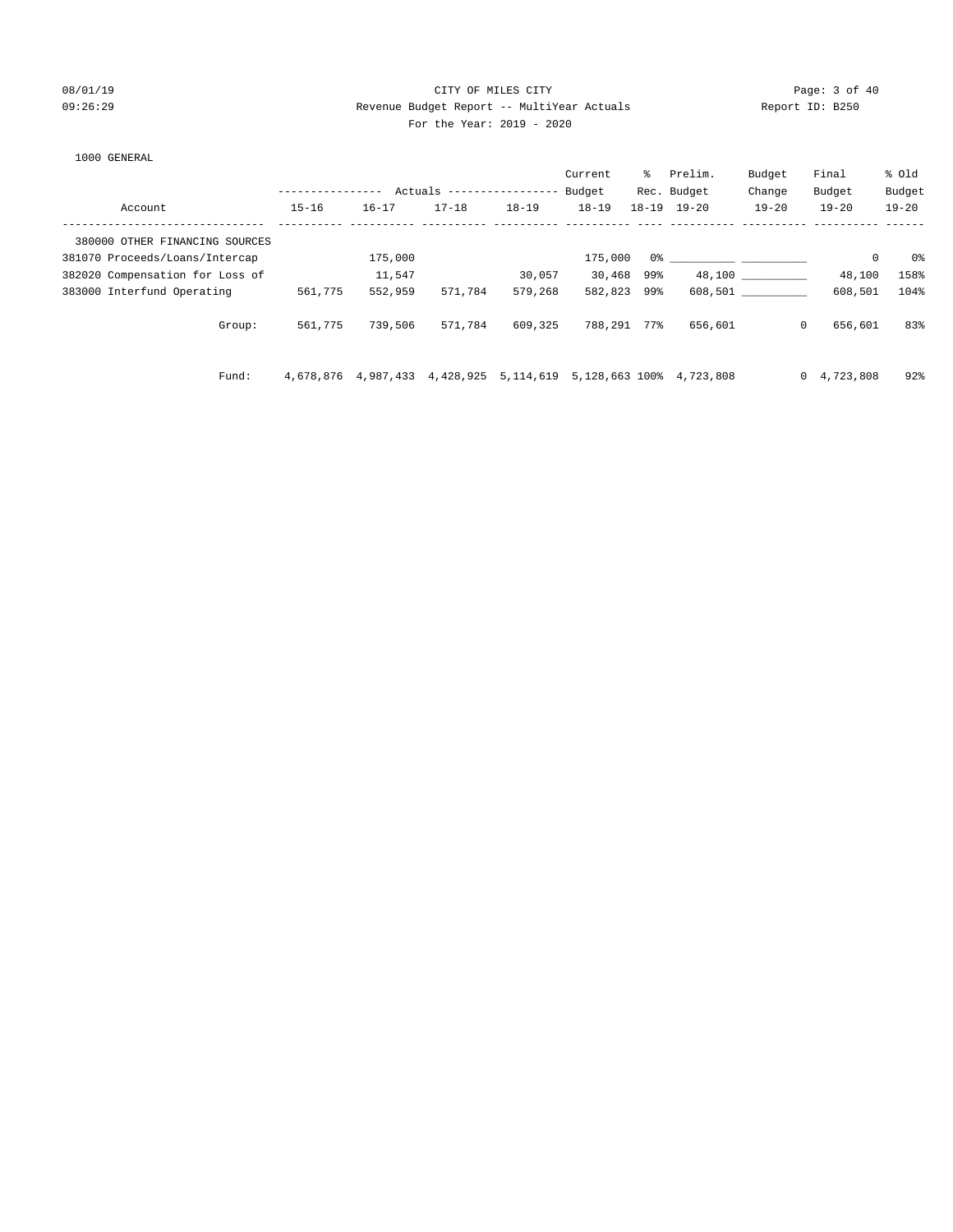2220 LIBRARY

# 08/01/19 Page: 4 of 40 09:26:29 Revenue Budget Report -- MultiYear Actuals Report ID: B250 For the Year: 2019 - 2020

|                                  |           |           |         |                   | Current      |                 | % Prelim.<br>Rec. Budget                                                                                                                                                                                                                                                                                                 | Budget<br>Change | Final<br>Budget | % old<br>Budget |
|----------------------------------|-----------|-----------|---------|-------------------|--------------|-----------------|--------------------------------------------------------------------------------------------------------------------------------------------------------------------------------------------------------------------------------------------------------------------------------------------------------------------------|------------------|-----------------|-----------------|
| Account                          | $15 - 16$ | $16 - 17$ |         | 17-18 18-19 18-19 |              |                 | 18-19 19-20                                                                                                                                                                                                                                                                                                              | $19-20$          | $19 - 20$       | $19 - 20$       |
| 340000 Charges for Services      |           |           |         |                   |              |                 |                                                                                                                                                                                                                                                                                                                          |                  |                 |                 |
| 341075 Serv/Cnty-Interlocal Agmt | 39,414    | 39,808    | 40,206  | 40,608            | 40,608 100%  |                 |                                                                                                                                                                                                                                                                                                                          | 41,015           | 41,015          | 101%            |
| 346070 Library Fees<br>2,636     |           | 2,639     | 2,470   | 2,359             |              |                 |                                                                                                                                                                                                                                                                                                                          |                  | 4,000           | 100%            |
| 346073 One Time Endowments       |           |           | 3,500   | $-3,500$          |              |                 | $0***$ $\frac{1}{2}$ $\frac{1}{2}$ $\frac{1}{2}$ $\frac{1}{2}$ $\frac{1}{2}$ $\frac{1}{2}$ $\frac{1}{2}$ $\frac{1}{2}$ $\frac{1}{2}$ $\frac{1}{2}$ $\frac{1}{2}$ $\frac{1}{2}$ $\frac{1}{2}$ $\frac{1}{2}$ $\frac{1}{2}$ $\frac{1}{2}$ $\frac{1}{2}$ $\frac{1}{2}$ $\frac{1}{2}$ $\frac{1}{2}$ $\frac{1}{2}$ $\frac{1}{$ |                  | $\Omega$        | 0 <sup>8</sup>  |
| 346074 Book Sales                | 333       | 401       | 265     | 79                | 400          | 20 <sup>8</sup> |                                                                                                                                                                                                                                                                                                                          | 400 000          | 400             | 100%            |
| Group:                           | 42,383    | 42,848    | 46,441  | 39,546            |              |                 | 45,008 88% 45,415                                                                                                                                                                                                                                                                                                        | $\Omega$         | 45,415          | 100%            |
| 360000 MISCELLANEOUS REVENUE     |           |           |         |                   |              |                 |                                                                                                                                                                                                                                                                                                                          |                  |                 |                 |
| 365035 Donation-Library Board of | 6,565     | 5,168     | 41,738  | $-76,042$         |              |                 | $0 \times + *$ 8                                                                                                                                                                                                                                                                                                         |                  | 0               | 0 <sup>o</sup>  |
| Group:                           | 6,565     | 5,168     |         |                   |              |                 | $41,738$ $-76,042$ 0 ****                                                                                                                                                                                                                                                                                                | $\Omega$         | $\Omega$        | 0 <sup>o</sup>  |
| 380000 OTHER FINANCING SOURCES   |           |           |         |                   |              |                 |                                                                                                                                                                                                                                                                                                                          |                  |                 |                 |
| 383000 Interfund Operating       | 289,572   | 293,796   | 297,919 | 301,395           | 301,395 100% |                 |                                                                                                                                                                                                                                                                                                                          | 305,344          | 305,344         | 101%            |
| Group:                           | 289,572   | 293,796   | 297,919 | 301,395           |              |                 | 301,395 100% 305,344                                                                                                                                                                                                                                                                                                     | $\overline{0}$   | 305,344         | 101%            |
| Fund:                            | 338,520   | 341,812   | 386,098 | 264,899           | 346,403 76%  |                 | 350,759                                                                                                                                                                                                                                                                                                                  | $\Omega$         | 350,759         | 101%            |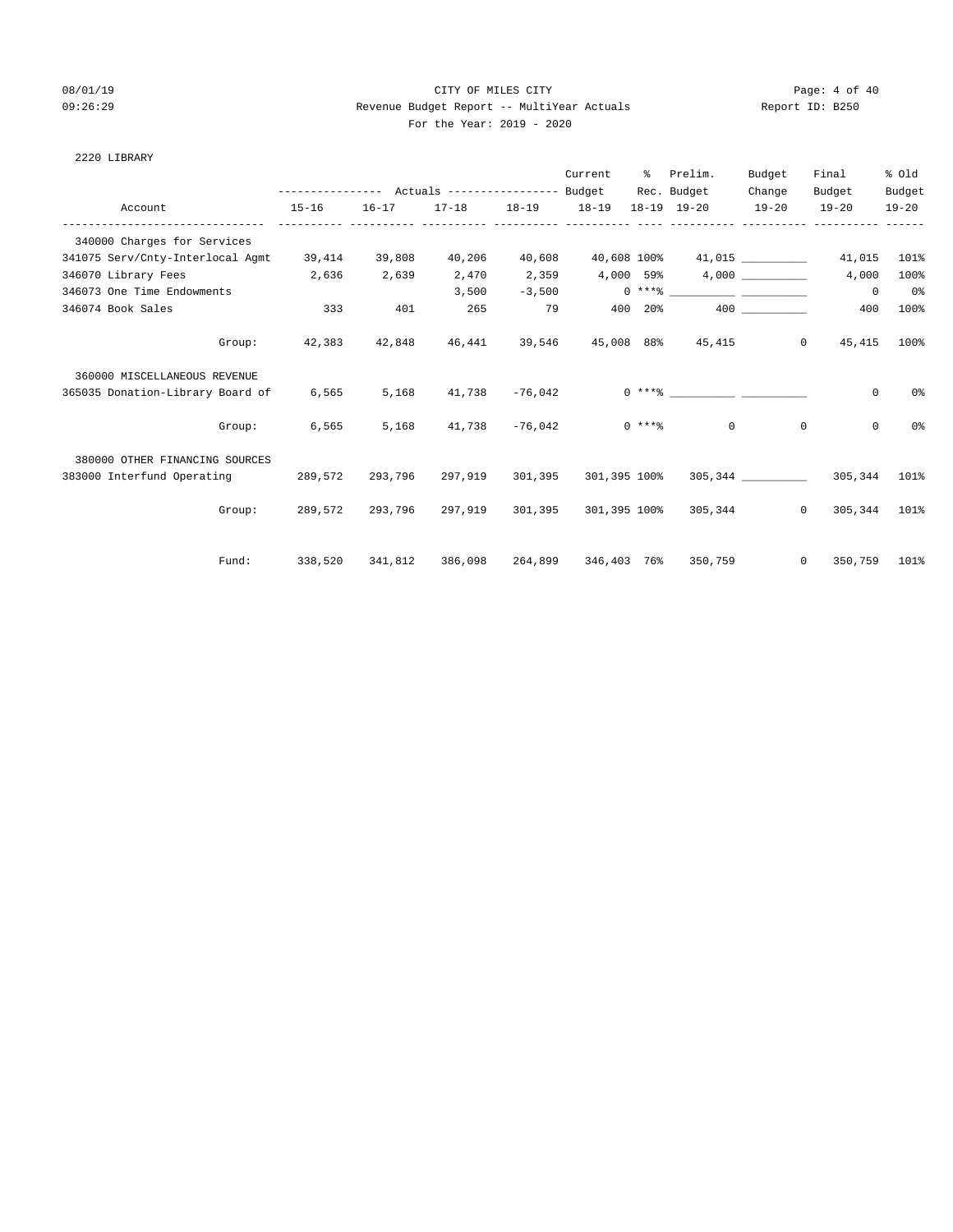# 08/01/19 Page: 5 of 40 09:26:29 Revenue Budget Report -- MultiYear Actuals Report ID: B250 For the Year: 2019 - 2020

### 2260 EMERGENCY DISASTER

|                                |           |           |                          |           | Current    | ႜႜႜ     | Prelim.             | Budget      | Final               | % Old          |
|--------------------------------|-----------|-----------|--------------------------|-----------|------------|---------|---------------------|-------------|---------------------|----------------|
|                                |           |           | Actuals ---------------- |           | Budget     |         | Rec. Budget         | Change      | Budget              | Budget         |
| Account                        | $15 - 16$ | $16 - 17$ | $17 - 18$                | $18 - 19$ | $18 - 19$  |         | $18 - 19$ $19 - 20$ | $19 - 20$   | $19 - 20$           | $19 - 20$      |
| 310000 TAXES                   |           |           |                          |           |            |         |                     |             |                     |                |
| 311010 Real Property Taxes     |           |           |                          | 17,746    | 18,282 97% |         |                     | 500 000     | 500                 | 3%             |
| 311020 Personal Property Taxes |           |           |                          | 399       | 447        | 89%     | 50                  |             | 50                  | $11$ %         |
| 312000 Penalty & Interest on   | 41        | 26        | 41                       | 36        |            | $0***8$ |                     |             | $\mathsf{O}\xspace$ | 0 <sup>o</sup> |
| Group:                         | 41        | 26        | 41                       | 18,181    | 18,729 97% |         | 550                 | $\mathbf 0$ | 550                 | 2 <sup>°</sup> |
| Fund:                          | 41        | 26        | 41                       | 18,181    | 18,729     | 97%     | 550                 | $\mathbf 0$ | 550                 | 2 <sup>°</sup> |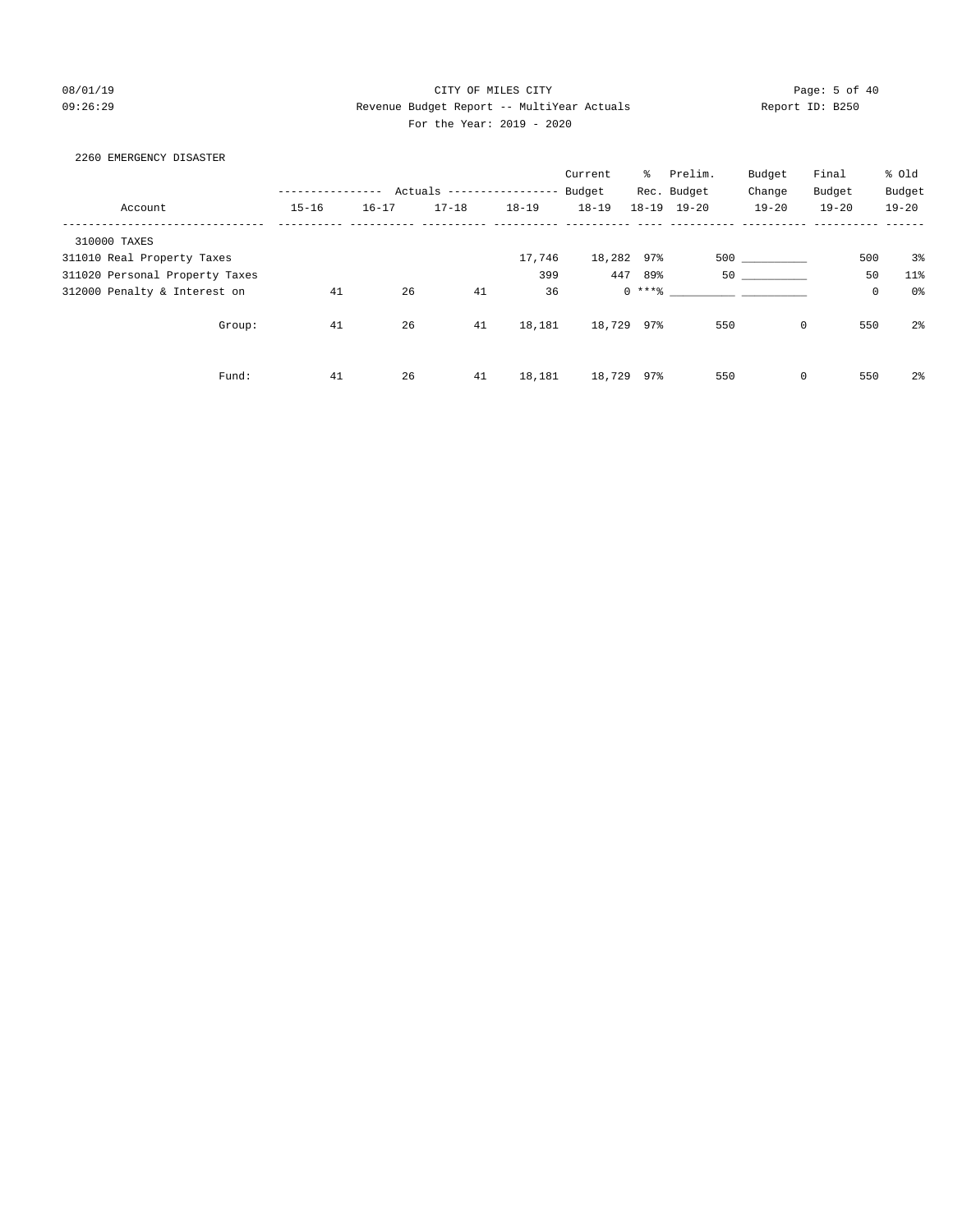# 08/01/19 Page: 6 of 40 09:26:29 Revenue Budget Report -- MultiYear Actuals Report ID: B250 For the Year: 2019 - 2020

| 2270 Health |
|-------------|
|             |

|                                |                |           |                          |           | Current   | ⊱                    | Prelim.     | Budget      | Final        |             | % Old          |
|--------------------------------|----------------|-----------|--------------------------|-----------|-----------|----------------------|-------------|-------------|--------------|-------------|----------------|
|                                | -------------- |           | Actuals ---------------- |           | Budget    |                      | Rec. Budget | Change      | Budget       |             | Budget         |
| Account                        | $15 - 16$      | $16 - 17$ | $17 - 18$                | $18 - 19$ | $18 - 19$ | $18 - 19$            | $19 - 20$   | $19 - 20$   | $19 - 20$    |             | $19 - 20$      |
| 340000 Charges for Services    |                |           |                          |           |           |                      |             |             |              |             |                |
| 344030 Health Inspection Fees  | 10,676         |           |                          |           |           | $\mathbf 0$          |             |             |              | 0           | 0 <sup>8</sup> |
| Group:                         | 10,676         |           |                          |           |           | $\mathbf 0$<br>$0\,$ |             | $\mathbf 0$ | 0            | $\mathsf 0$ | 0%             |
| 380000 OTHER FINANCING SOURCES |                |           |                          |           |           |                      |             |             |              |             |                |
| 383000 Interfund Operating     | 16,500         | 6,500     | 7,500                    | 13,700    |           | 13,700 100%          |             | 13,000      |              | 13,000      | 95%            |
| Group:                         | 16,500         | 6,500     | 7,500                    | 13,700    |           | 13,700 100%          | 13,000      |             | $\mathsf{O}$ | 13,000      | 94%            |
| Fund:                          | 27,176         | 6,500     | 7,500                    | 13,700    |           | 13,700 100%          | 13,000      |             | $\mathsf{O}$ | 13,000      | 94%            |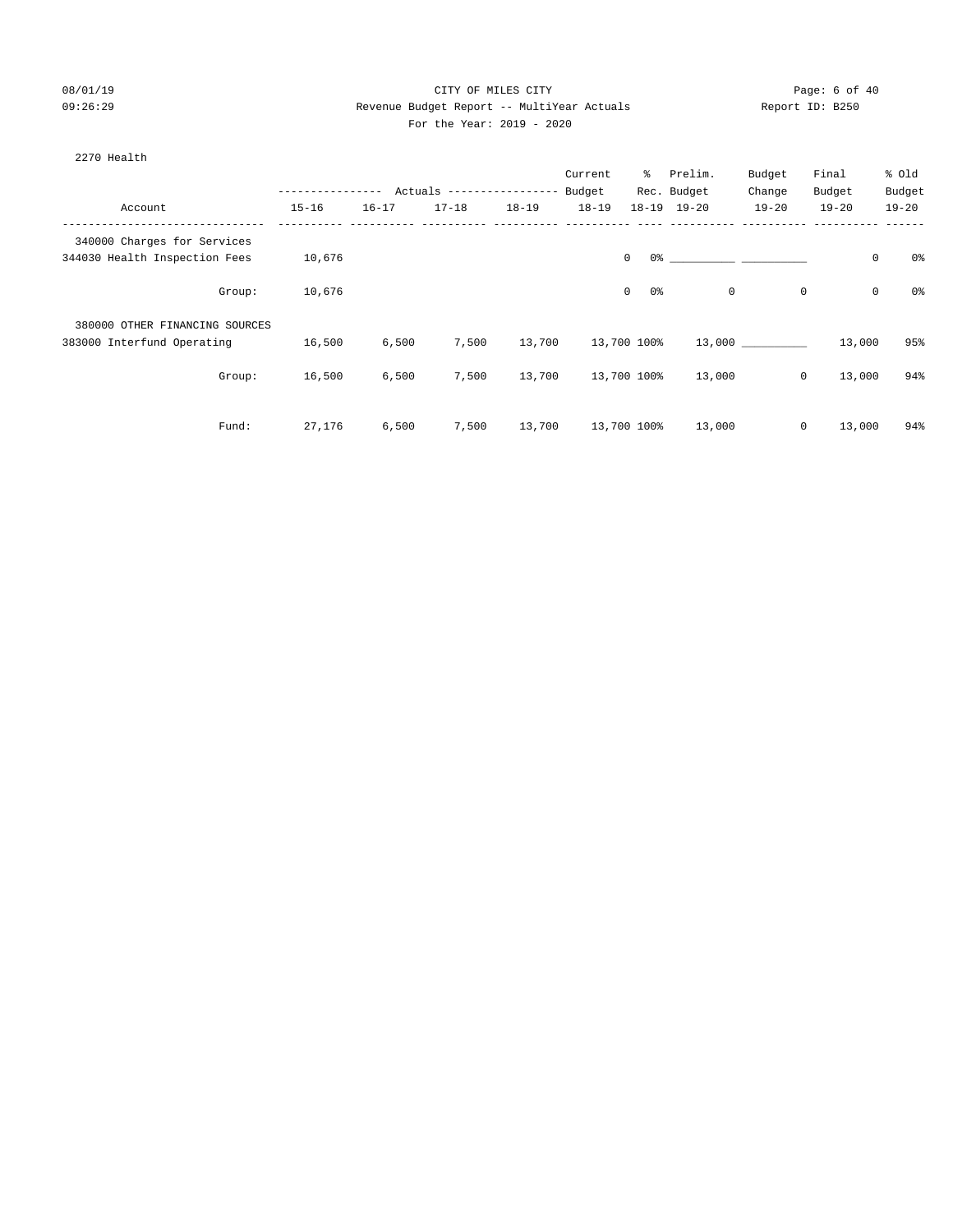# 08/01/19 Page: 7 of 40 09:26:29 Revenue Budget Report -- MultiYear Actuals Report ID: B250 For the Year: 2019 - 2020

# 2310 TIFD-Downtown

|                                   |        |            |           | --------------- Actuals ---------------- Budget |           | Current   | ႜႜၟ                        | Prelim.<br>Rec. Budget                                                                                                                                                                                                                                                                                                                                              | Budget<br>Change | Final<br>Budget | % old<br>Budget |
|-----------------------------------|--------|------------|-----------|-------------------------------------------------|-----------|-----------|----------------------------|---------------------------------------------------------------------------------------------------------------------------------------------------------------------------------------------------------------------------------------------------------------------------------------------------------------------------------------------------------------------|------------------|-----------------|-----------------|
| Account                           |        | $15 - 16$  | $16 - 17$ | $17 - 18$                                       | $18 - 19$ | $18 - 19$ |                            | 18-19 19-20                                                                                                                                                                                                                                                                                                                                                         | $19 - 20$        | $19 - 20$       | $19 - 20$       |
| 310000 TAXES                      |        | ---------- |           |                                                 |           |           |                            | -- ----------- ---------- -----                                                                                                                                                                                                                                                                                                                                     |                  |                 |                 |
| 311010 Real Property Taxes        |        |            |           | 30,772                                          | 58,782    |           |                            | $40,000$ $147\%$ $42,000$ _________                                                                                                                                                                                                                                                                                                                                 |                  | 42,000          | 105%            |
| 311011 Property Tax- Cental       |        |            |           | 4,921                                           |           |           |                            | $\begin{picture}(150,10) \put(0,0){\vector(1,0){100}} \put(15,0){\vector(1,0){100}} \put(15,0){\vector(1,0){100}} \put(15,0){\vector(1,0){100}} \put(15,0){\vector(1,0){100}} \put(15,0){\vector(1,0){100}} \put(15,0){\vector(1,0){100}} \put(15,0){\vector(1,0){100}} \put(15,0){\vector(1,0){100}} \put(15,0){\vector(1,0){100}} \put(15,0){\vector(1,0){100}}$  |                  | $\mathbf 0$     | 0 <sup>8</sup>  |
| 311020 Personal Property Taxes    |        |            |           | 5,066                                           | 2,830     |           |                            | $\begin{picture}(20,20) \put(0,0){\vector(1,0){100}} \put(15,0){\vector(1,0){100}} \put(15,0){\vector(1,0){100}} \put(15,0){\vector(1,0){100}} \put(15,0){\vector(1,0){100}} \put(15,0){\vector(1,0){100}} \put(15,0){\vector(1,0){100}} \put(15,0){\vector(1,0){100}} \put(15,0){\vector(1,0){100}} \put(15,0){\vector(1,0){100}} \put(15,0){\vector(1,0){100}} \$ |                  | $\circ$         | 0 <sup>o</sup>  |
| 312000 Penalty & Interest on      |        |            |           | 54                                              | 72        |           |                            |                                                                                                                                                                                                                                                                                                                                                                     |                  | $\mathbf{0}$    | 0%              |
|                                   | Group: |            |           | 40,813                                          | 61,684    |           |                            | 40,000 154% 42,000                                                                                                                                                                                                                                                                                                                                                  | $\circ$          | 42,000          | 105%            |
| 330000 INTERGOVERNMENTAL REVENUES |        |            |           |                                                 |           |           |                            |                                                                                                                                                                                                                                                                                                                                                                     |                  |                 |                 |
| 331172 Montana Main St Grant      |        |            |           | 10,000                                          |           |           | $\Omega$                   | $0$ $\frac{1}{2}$ $\frac{1}{2}$ $\frac{1}{2}$ $\frac{1}{2}$ $\frac{1}{2}$ $\frac{1}{2}$ $\frac{1}{2}$ $\frac{1}{2}$ $\frac{1}{2}$ $\frac{1}{2}$ $\frac{1}{2}$ $\frac{1}{2}$ $\frac{1}{2}$ $\frac{1}{2}$ $\frac{1}{2}$ $\frac{1}{2}$ $\frac{1}{2}$ $\frac{1}{2}$ $\frac{1}{2}$ $\frac{1}{2}$ $\frac{1}{2}$ $\frac{1}{2$                                              |                  | 0               | 0%              |
|                                   | Group: |            |           | 10,000                                          |           |           | 0 응<br>$\mathbf 0$         | $\mathbf 0$                                                                                                                                                                                                                                                                                                                                                         | $\mathbf 0$      | 0               | 0%              |
| 360000 MISCELLANEOUS REVENUE      |        |            |           |                                                 |           |           |                            |                                                                                                                                                                                                                                                                                                                                                                     |                  |                 |                 |
| 365020 Private Grant              |        | 750        |           |                                                 |           |           | $\mathbf 0$                |                                                                                                                                                                                                                                                                                                                                                                     |                  | $\mathbf 0$     | 0%              |
|                                   | Group: | 750        |           |                                                 |           |           | $\Omega$<br>0%             | $\mathbf{0}$                                                                                                                                                                                                                                                                                                                                                        | $\mathbf 0$      | $\mathbf 0$     | 0%              |
| 370000 INVESTMENT EARNINGS        |        |            |           |                                                 |           |           |                            |                                                                                                                                                                                                                                                                                                                                                                     |                  |                 |                 |
| 371010 Investment Earnings        |        |            |           | 77                                              | 938       |           | $0$ *** $8$                | and the same                                                                                                                                                                                                                                                                                                                                                        |                  | 0               | 0 <sup>o</sup>  |
|                                   | Group: |            |           | 77                                              | 938       |           | $0$ ****                   | $\Omega$                                                                                                                                                                                                                                                                                                                                                            | $\Omega$         | $\mathbf 0$     | 0%              |
| 380000 OTHER FINANCING SOURCES    |        |            |           |                                                 |           |           |                            |                                                                                                                                                                                                                                                                                                                                                                     |                  |                 |                 |
| 383000 Interfund Operating        |        | 12,000     | 5,800     |                                                 |           |           | $\mathbf 0$                | $0$ 왕 아이는 아이에게 아이를 하지 않는다.                                                                                                                                                                                                                                                                                                                                          |                  | 0               | 0%              |
|                                   | Group: | 12,000     | 5,800     |                                                 |           |           | $\Omega$<br>0 <sup>°</sup> | $\mathbf 0$                                                                                                                                                                                                                                                                                                                                                         | $\mathbf 0$      | $\mathbf 0$     | 0 <sup>°</sup>  |
|                                   | Fund:  | 12,750     | 5,800     | 50,890                                          | 62,622    |           | 40,000 157%                | 42,000                                                                                                                                                                                                                                                                                                                                                              |                  | 0<br>42,000     | 105%            |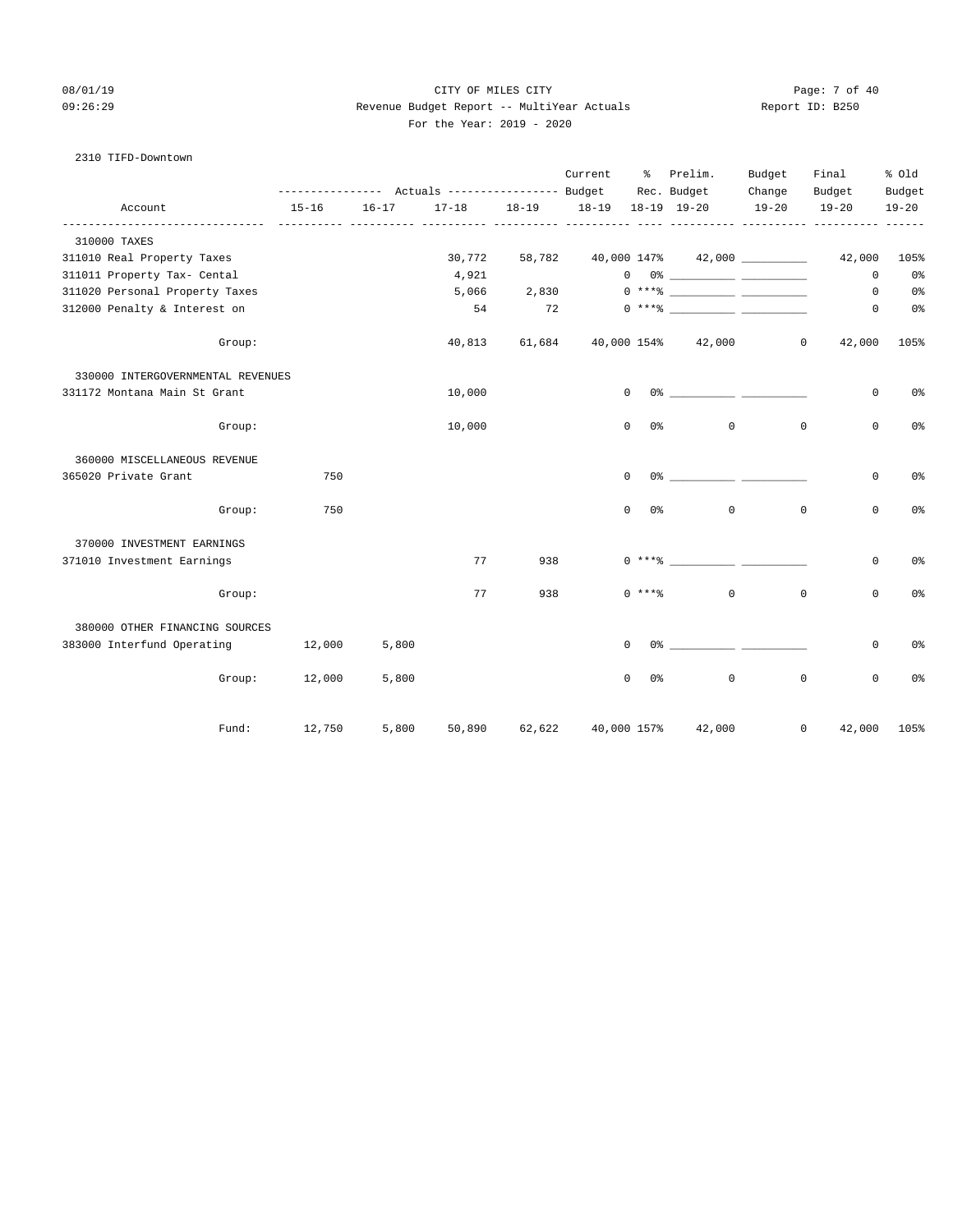# 08/01/19 Page: 8 of 40 09:26:29 Revenue Budget Report -- MultiYear Actuals Report ID: B250 For the Year: 2019 - 2020

# 2350 Local Government/Study Commission

|                                |           |           |                          |           | Current   | ႜၟ                 | Prelim.     | Budget            | Final     | % Old     |
|--------------------------------|-----------|-----------|--------------------------|-----------|-----------|--------------------|-------------|-------------------|-----------|-----------|
|                                |           |           | Actuals ---------------- |           | Budget    |                    | Rec. Budget | Change            | Budget    | Budget    |
| Account                        | $15 - 16$ | $16 - 17$ | $17 - 18$                | $18 - 19$ | $18 - 19$ | $18 - 19$          | $19 - 20$   | $19 - 20$         | $19 - 20$ | $19 - 20$ |
| 310000 TAXES                   |           |           |                          |           |           |                    |             |                   |           |           |
| 311010 Real Property Taxes     | 8,322     | 81        | 15                       |           |           | $\mathbf{0}$<br>0% |             | 20                |           | $20*****$ |
| 311020 Personal Property Taxes | 256       | 19        | $\mathbf{1}$             |           |           | 0%<br>$\circ$      |             | 5                 |           | $5****8$  |
| Group:                         | 8,578     | 100       | 16                       |           |           | $\mathbf{0}$<br>0% |             | 25<br>$\mathbf 0$ |           | $25****$  |
| Fund:                          | 8,578     | 100       | 16                       |           |           | $\mathbf{0}$<br>0% |             | 25<br>$\mathbf 0$ |           | $25****$  |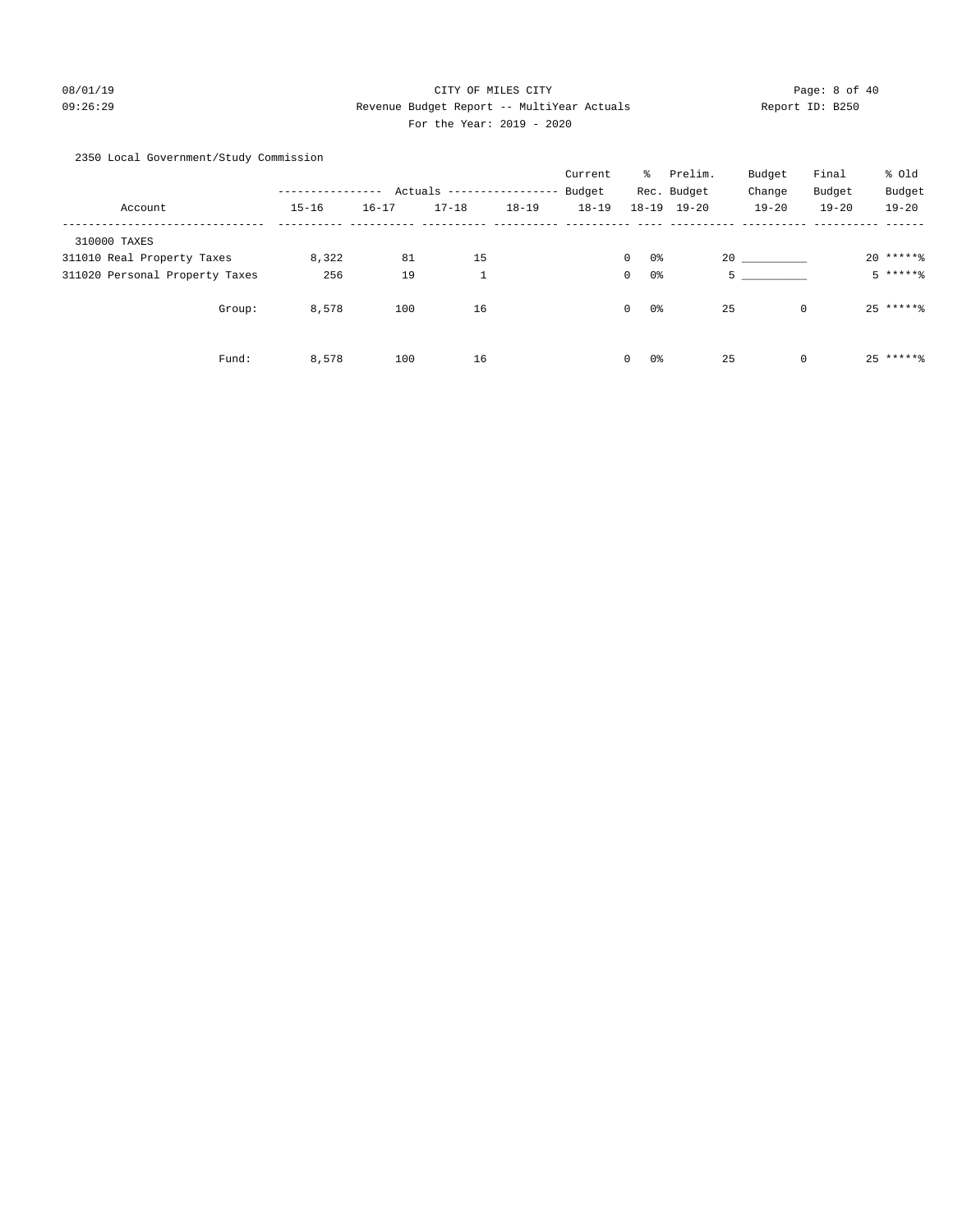# 08/01/19 CITY OF MILES CITY CHANNEL CITY CHANNEL CONTROLLER Page: 9 of 40 09:26:29 Revenue Budget Report -- MultiYear Actuals Report ID: B250 For the Year: 2019 - 2020

### 2372 Permissive Medical Levy

|                                |               |           |                            |           | Current     | ႜႜၟ | Prelim.             | Budget       | Final     | % old     |
|--------------------------------|---------------|-----------|----------------------------|-----------|-------------|-----|---------------------|--------------|-----------|-----------|
|                                | ------------- |           | Actuals ------------------ |           | Budget      |     | Rec. Budget         | Change       | Budget    | Budget    |
| Account                        | $15 - 16$     | $16 - 17$ | $17 - 18$                  | $18 - 19$ | $18 - 19$   |     | $18 - 19$ $19 - 20$ | $19 - 20$    | $19 - 20$ | $19 - 20$ |
| 310000 TAXES                   |               |           |                            |           |             |     |                     |              |           |           |
| 311010 Real Property Taxes     | 161,229       | 185,382   | 196,078                    | 215,772   | 219,172 98% |     |                     |              | 258,184   | 118%      |
| 311020 Personal Property Taxes | 5,016         | 5,142     | 5,018                      | 5,280     |             |     | $5,352$ 99%         |              | $\circ$   | 0%        |
| 312000 Penalty & Interest on   | 145           | 89        | 145                        | 127       |             |     | $0 \times + *$ $*$  |              | 0         | 0%        |
| Group:                         | 166,390       | 190,613   | 201,241                    | 221,179   | 224,524 99% |     | 258,184             | $\mathbf{0}$ | 258,184   | 114%      |
| Fund:                          | 166,390       | 190,613   | 201,241                    | 221,179   | 224,524 99% |     | 258,184             | $\mathbf{0}$ | 258,184   | 114%      |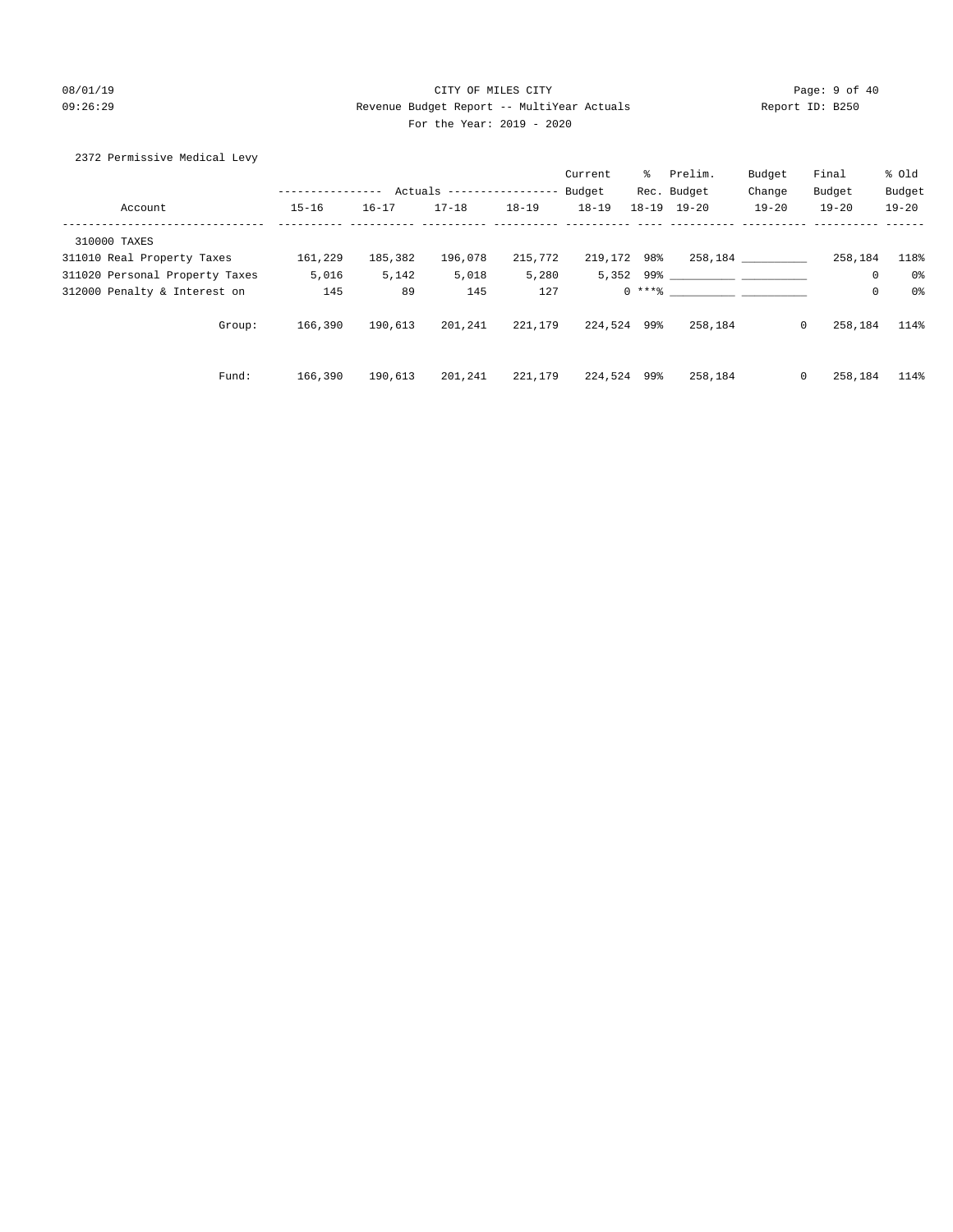# 08/01/19 Page: 10 of 40 09:26:29 Revenue Budget Report -- MultiYear Actuals Report ID: B250 For the Year: 2019 - 2020

### 2390 DRUG FORFEITURE

|                                                         |           |           |                           |           | Current   | ႜႜၟ | Prelim.             | Budget    | Final     | % Old     |
|---------------------------------------------------------|-----------|-----------|---------------------------|-----------|-----------|-----|---------------------|-----------|-----------|-----------|
|                                                         |           |           | Actuals ----------------- |           | Budget    |     | Rec. Budget         | Change    | Budget    | Budget    |
| Account                                                 | $15 - 16$ | $16 - 17$ | $17 - 18$                 | $18 - 19$ | $18 - 19$ |     | $18 - 19$ $19 - 20$ | $19 - 20$ | $19 - 20$ | $19 - 20$ |
| 350000 FINES AND FORFEITURES<br>351013 Drug Forfeitures |           |           |                           | 1,600     | 3,000     | 53% | 2,000               |           | 2,000     | 67%       |
| Group:                                                  |           |           |                           | 1,600     | 3,000     | 53% | 2,000               | 0         | 2,000     | 66%       |
| Fund:                                                   |           |           |                           | 1,600     | 3,000     | 53% | 2,000               | 0         | 2,000     | 66%       |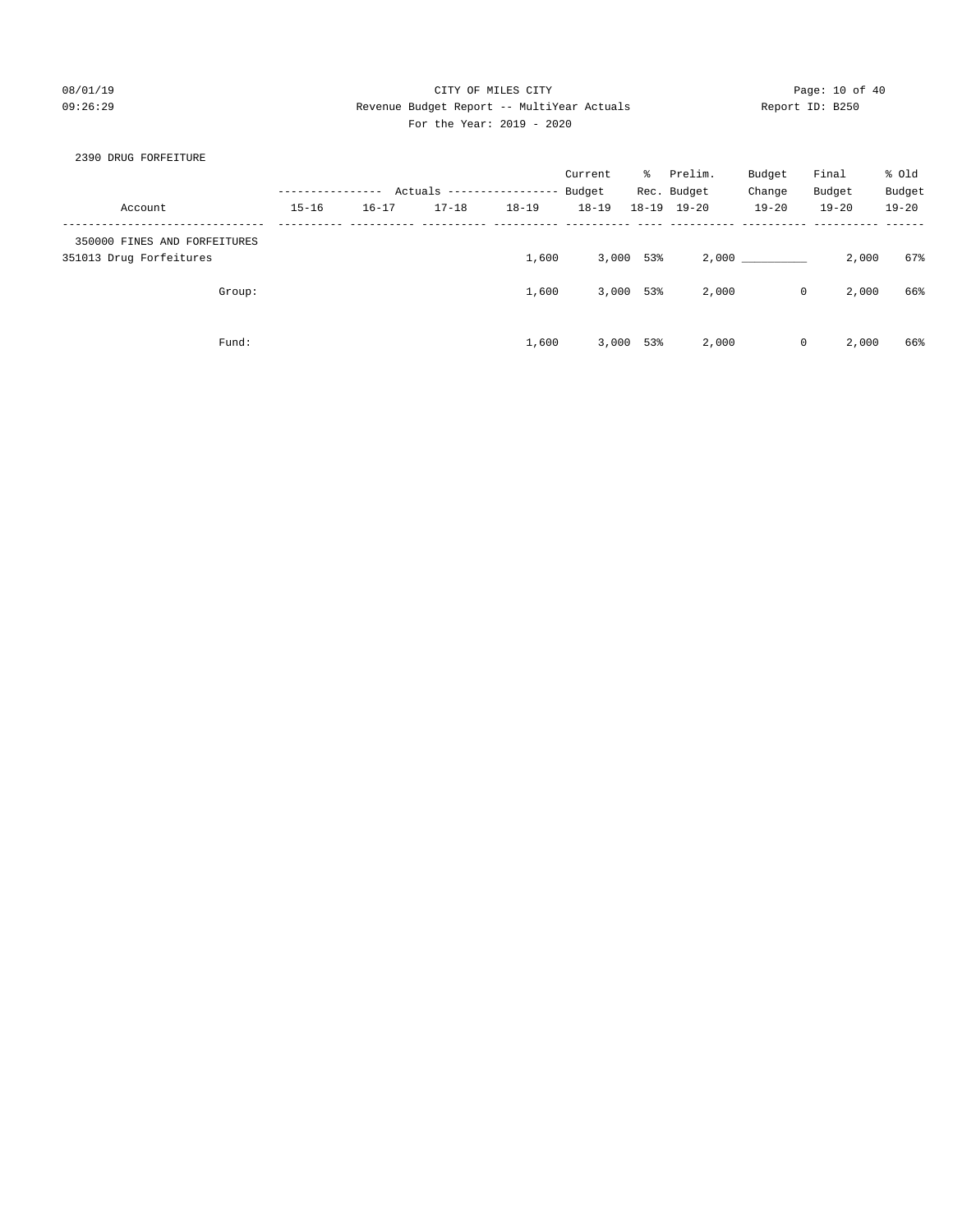# 08/01/19 Page: 11 of 40 09:26:29 Revenue Budget Report -- MultiYear Actuals Report ID: B250 For the Year: 2019 - 2020

# 2394 BUILDING CODE ENFORCEMENT

|                             |                  |           |           |                  | Current     | ⊱   | Prelim.             | Budget    | Final                  | % old     |
|-----------------------------|------------------|-----------|-----------|------------------|-------------|-----|---------------------|-----------|------------------------|-----------|
|                             | ---------------- | Actuals   |           | ---------------- | Budget      |     | Rec. Budget         | Change    | Budget                 | Budget    |
| Account                     | $15 - 16$        | $16 - 17$ | $17 - 18$ | $18 - 19$        | $18 - 19$   |     | $18 - 19$ $19 - 20$ | $19 - 20$ | $19 - 20$              | $19 - 20$ |
| 320000 LICENSES AND PERMITS |                  |           |           |                  |             |     |                     |           |                        |           |
| 323010 Building & Related   | 122,708          | 127,314   | 109,246   | 140,956          | 145,600 97% |     | 145,600             |           | 145,600                | 100%      |
| Group:                      | 122,708          | 127,314   | 109,246   | 140,956          | 145,600 97% |     | 145,600             |           | 145,600<br>$\circ$     | 100%      |
| Fund:                       | 122,708          | 127,314   | 109,246   | 140,956          | 145,600     | 97% | 145,600             |           | 145,600<br>$\mathbf 0$ | 100%      |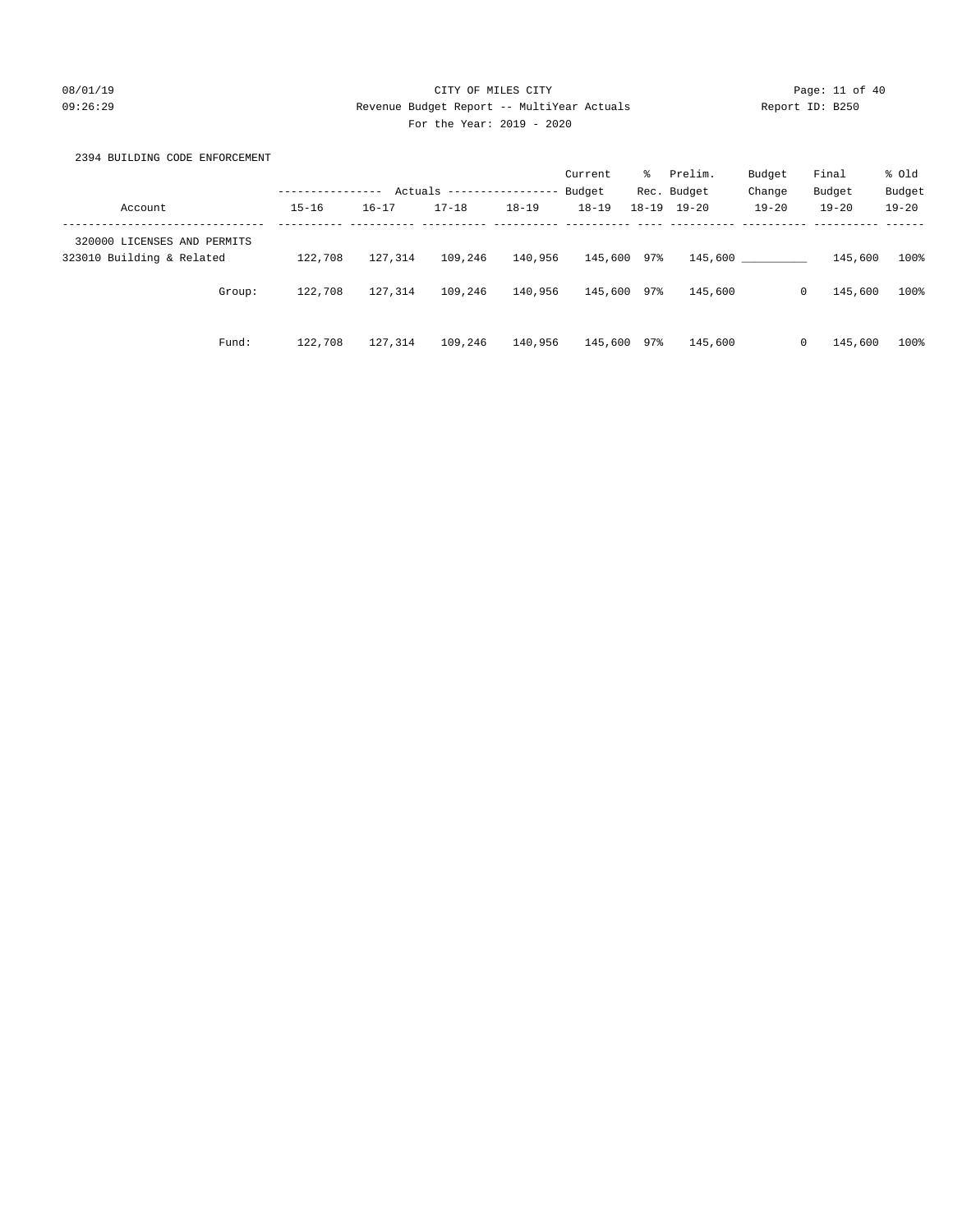# 08/01/19 Page: 12 of 40 09:26:29 Revenue Budget Report -- MultiYear Actuals Report ID: B250 For the Year: 2019 - 2020

2400 LTG M D#165-(Gen City)

|                                |                  |           |                                  |           | Current      | ွေ        | Prelim.     | Budget       | Final              | % Old     |
|--------------------------------|------------------|-----------|----------------------------------|-----------|--------------|-----------|-------------|--------------|--------------------|-----------|
|                                | ---------------- |           | Actuals ----------------- Budget |           |              |           | Rec. Budget | Change       | Budget             | Budget    |
| Account                        | $15 - 16$        | $16 - 17$ | $17 - 18$                        | $18 - 19$ | $18 - 19$    |           | 18-19 19-20 | $19 - 20$    | $19 - 20$          | $19 - 20$ |
| 360000 MISCELLANEOUS REVENUE   |                  |           |                                  |           |              |           |             |              |                    |           |
| 363010 Maintenance Assessments | 169,987          | 170,154   | 202,491                          | 213,840   | 214,301 100% |           |             |              |                    | 82%       |
| 363040 Penalty & Interest on   | 779              | 452       | 741                              | 610       |              | 500 122%  |             | 550 350      | 550                | 110%      |
| Group:                         | 170,766          | 170,606   | 203,232                          | 214,450   | 214,801 100% |           | 175,892     |              | 175,892<br>$\circ$ | 81%       |
| 370000 INVESTMENT EARNINGS     |                  |           |                                  |           |              |           |             |              |                    |           |
| 371010 Investment Earnings     | 149              | 204       | 384                              | 1,405     |              | $100***$  |             | 900          | 900                | 900%      |
| Group:                         | 149              | 204       | 384                              | 1,405     |              | $100***8$ | 900         |              | $\mathbf 0$<br>900 | 900%      |
| Fund:                          | 170,915          | 170,810   | 203,616                          | 215,855   | 214,901 100% |           | 176,792     | $\mathbf{0}$ | 176,792            | 82%       |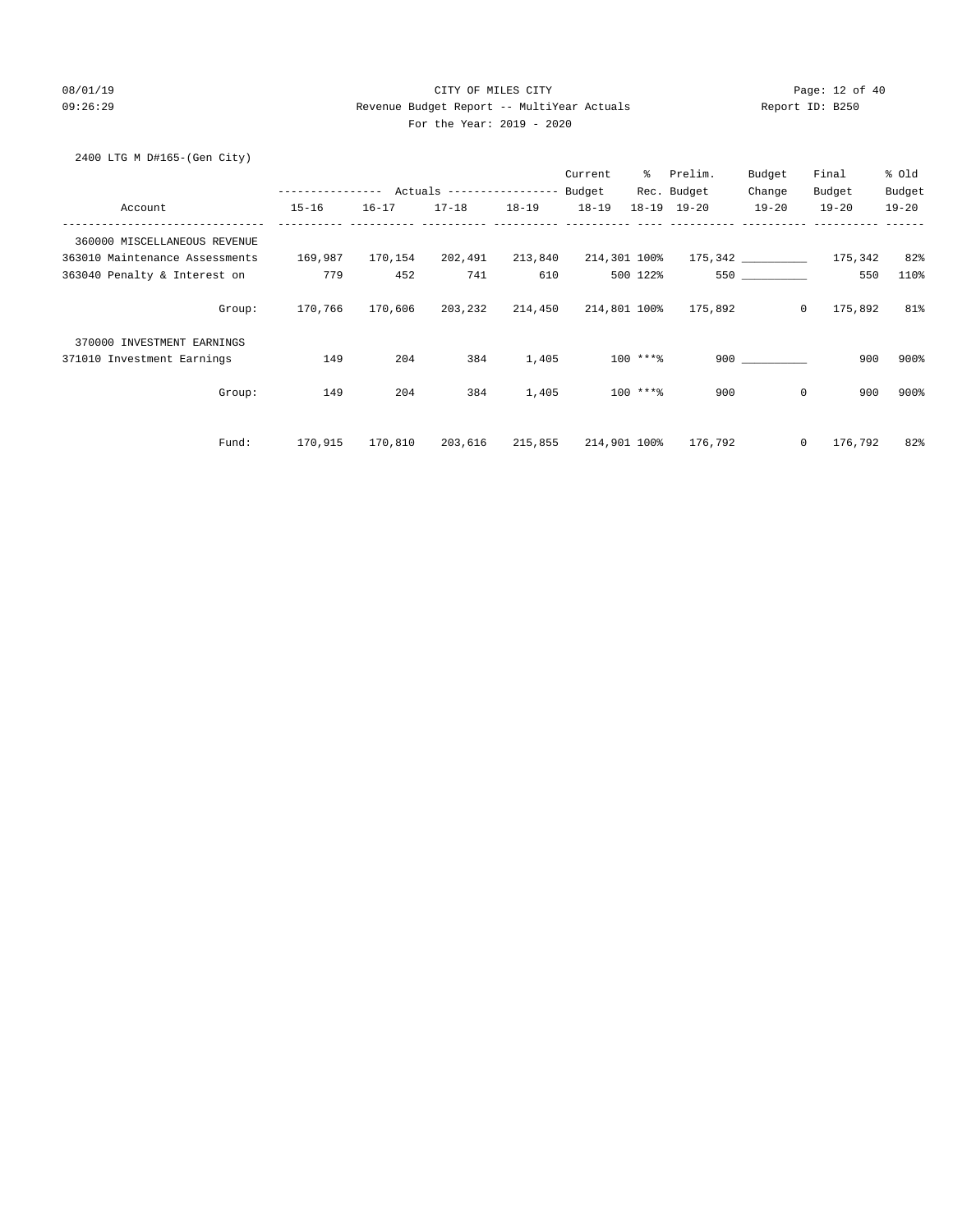# 08/01/19 Page: 13 of 40 09:26:29 Revenue Budget Report -- MultiYear Actuals Report ID: B250 For the Year: 2019 - 2020

# 2420 LTG M D#167-(MilesAddn Etc)

|                                |                                            |           |           |           | Current    | $\approx$ | Prelim.     | Budget            | Final     | % old     |
|--------------------------------|--------------------------------------------|-----------|-----------|-----------|------------|-----------|-------------|-------------------|-----------|-----------|
|                                | ---------------- Actuals ----------------- |           |           |           | Budget     |           | Rec. Budget | Change            | Budget    | Budget    |
| Account                        | $15 - 16$                                  | $16 - 17$ | $17 - 18$ | $18 - 19$ | $18 - 19$  |           | 18-19 19-20 | $19 - 20$         | $19 - 20$ | $19 - 20$ |
| 360000 MISCELLANEOUS REVENUE   |                                            |           |           |           |            |           |             |                   |           |           |
| 363010 Maintenance Assessments | 31,400                                     | 29,749    | 28,581    | 31,428    | 31,875 99% |           |             | 26,100 __________ | 26,100    | 82%       |
| 363040 Penalty & Interest on   | 134                                        | 130       | 132       | 63        | 100        | 63%       |             | 100 000           | 100       | 100%      |
| Group:                         | 31,534                                     | 29,879    | 28,713    | 31,491    | 31,975 98% |           | 26,200      | $\circ$           | 26,200    | 81%       |
| 370000 INVESTMENT EARNINGS     |                                            |           |           |           |            |           |             |                   |           |           |
| 371010 Investment Earnings     | 34                                         | 71        | 104       | 293       |            | 55 533%   |             | 200               | 200       | 364%      |
| Group:                         | 34                                         | 71        | 104       | 293       |            | 55 533%   | 200         | 0                 | 200       | 363%      |
| Fund:                          | 31,568                                     | 29,950    | 28,817    | 31,784    | 32,030     | 99%       | 26,400      | 0                 | 26,400    | 82%       |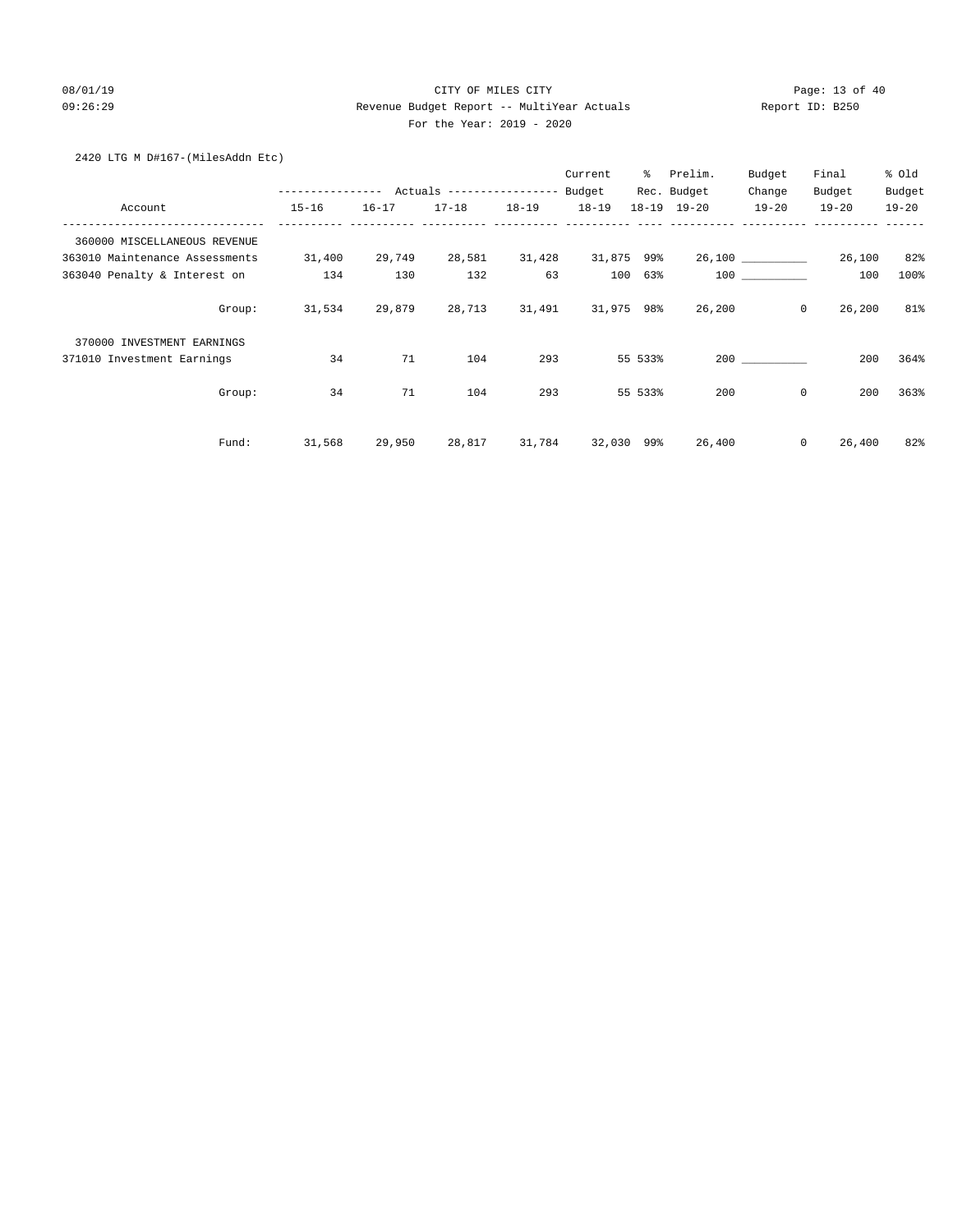### 08/01/19 Page: 14 of 40 09:26:29 Revenue Budget Report -- MultiYear Actuals Report ID: B250 For the Year: 2019 - 2020

# 2430 LTG M D#171-(Balsam Est)

|                                |                  |                 |                           |           | Current   | ွေ        | Prelim.             | Budget         | Final     | % Old      |
|--------------------------------|------------------|-----------------|---------------------------|-----------|-----------|-----------|---------------------|----------------|-----------|------------|
|                                | ---------------- |                 | Actuals ----------------- |           | Budget    |           | Rec. Budget         | Change         | Budget    | Budget     |
| Account                        | $15 - 16$        | $16 - 17$       | $17 - 18$                 | $18 - 19$ | $18 - 19$ |           | $18 - 19$ $19 - 20$ | $19 - 20$      | $19 - 20$ | $19 - 20$  |
| 360000 MISCELLANEOUS REVENUE   |                  |                 |                           |           |           |           |                     |                |           |            |
| 363010 Maintenance Assessments | 4,267            | 5,607           | 5,072                     | 4,931     |           | 5,037 98% |                     | 5,716          |           | 5,716 113% |
| 363040 Penalty & Interest on   | 6                | $7\phantom{.0}$ | 11                        | 9         |           | 5 180%    |                     | 5 <sub>5</sub> | 5         | 100%       |
| Group:                         | 4,273            | 5,614           | 5,083                     | 4,940     |           | 5,042 98% | 5,721               | $\overline{0}$ | 5,721     | 113%       |
| 370000 INVESTMENT EARNINGS     |                  |                 |                           |           |           |           |                     |                |           |            |
| 371010 Investment Earnings     | $\overline{4}$   | 12              | 30                        | 45        |           | 10 450%   |                     | 300            | 300       | 3000%      |
| Group:                         | $\overline{4}$   | 12              | 30                        | 45        |           | 10 450%   | 300                 | $\mathbf 0$    | 300       | 3000%      |
| Fund:                          | 4,277            | 5,626           | 5,113                     | 4,985     | 5,052     | 99%       | 6,021               | 0              | 6,021     | 119%       |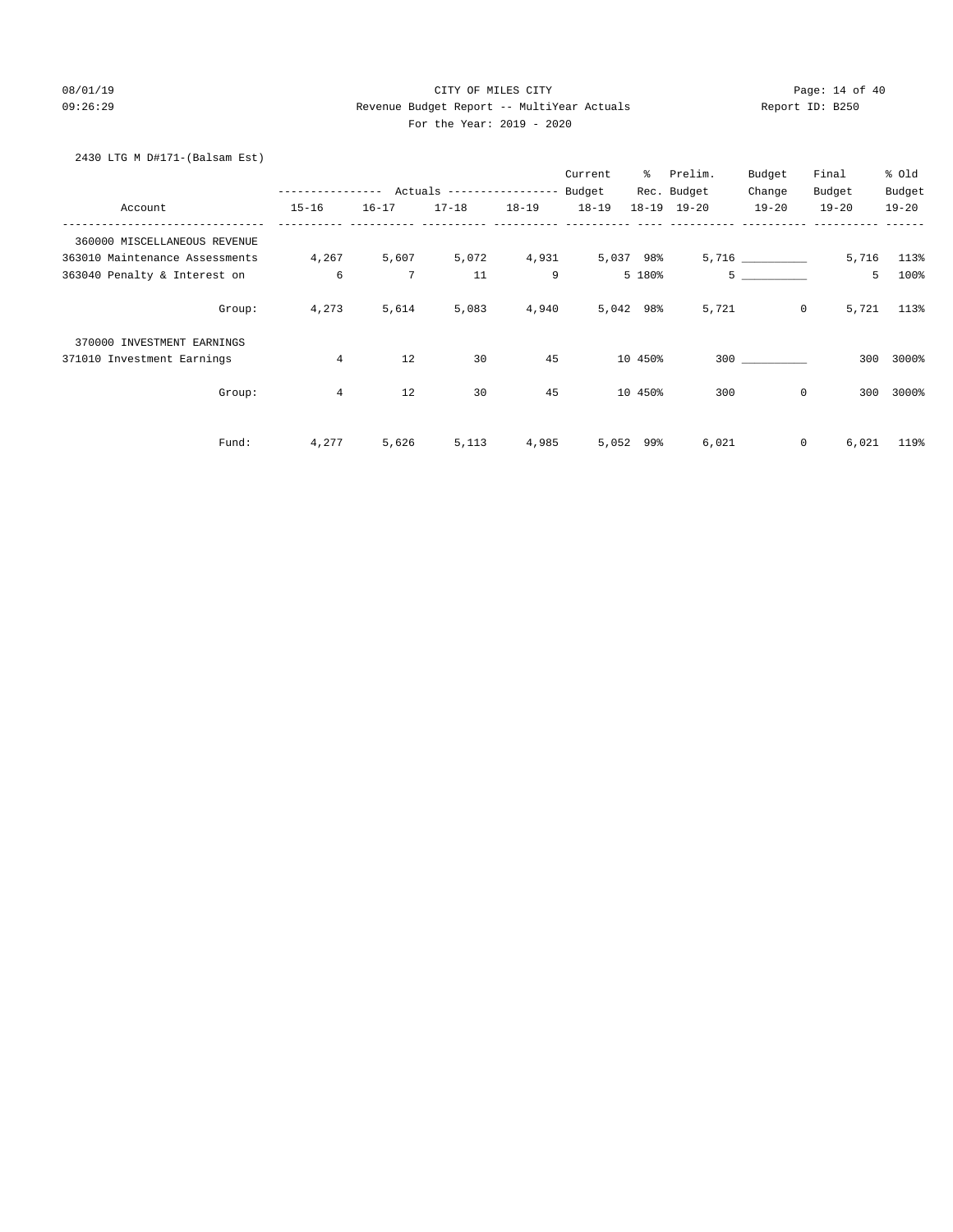### 08/01/19 Page: 15 of 40 09:26:29 Revenue Budget Report -- MultiYear Actuals Report ID: B250 For the Year: 2019 - 2020

# 2440 LTG M D#172-(Main Str)

|                                |        |           |               |           |           | Current   | ႜႜႜၟ        | Prelim.                   | Budget            | Final             | % Old     |
|--------------------------------|--------|-----------|---------------|-----------|-----------|-----------|-------------|---------------------------|-------------------|-------------------|-----------|
|                                |        |           |               |           |           |           |             | Rec. Budget               | Change            | Budget            | Budget    |
| Account                        |        | $15 - 16$ | $16 - 17$     | $17 - 18$ | $18 - 19$ | $18 - 19$ |             | 18-19 19-20               | $19 - 20$         | $19 - 20$         | $19 - 20$ |
| 360000 MISCELLANEOUS REVENUE   |        |           |               |           |           |           |             |                           |                   |                   |           |
| 363010 Maintenance Assessments |        | 17,408    | 17,562        | 20,227    | 22,366    |           | 22,372 100% |                           | 33,451 __________ | 33,451            | 150%      |
| 363040 Penalty & Interest on   |        | 60        | 47            | 100       | 40        |           | 100 40%     |                           | 100 000           | 100               | 100%      |
|                                | Group: |           | 17,468 17,609 | 20,327    |           |           |             | 22,406 22,472 100% 33,551 |                   | $\circ$<br>33,551 | 149%      |
| 370000 INVESTMENT EARNINGS     |        |           |               |           |           |           |             |                           |                   |                   |           |
| 371010 Investment Earnings     |        | 22        | 36            | 59        | 76        |           | 50 152%     |                           | 50                | 50                | 100%      |
|                                | Group: | 22        | 36            | 59        | 76        |           | 50 152%     | 50                        | $\mathbf 0$       | 50                | 100%      |
|                                | Fund:  | 17,490    | 17,645        | 20,386    | 22,482    |           | 22,522 100% | 33,601                    |                   | $\circ$<br>33,601 | 149%      |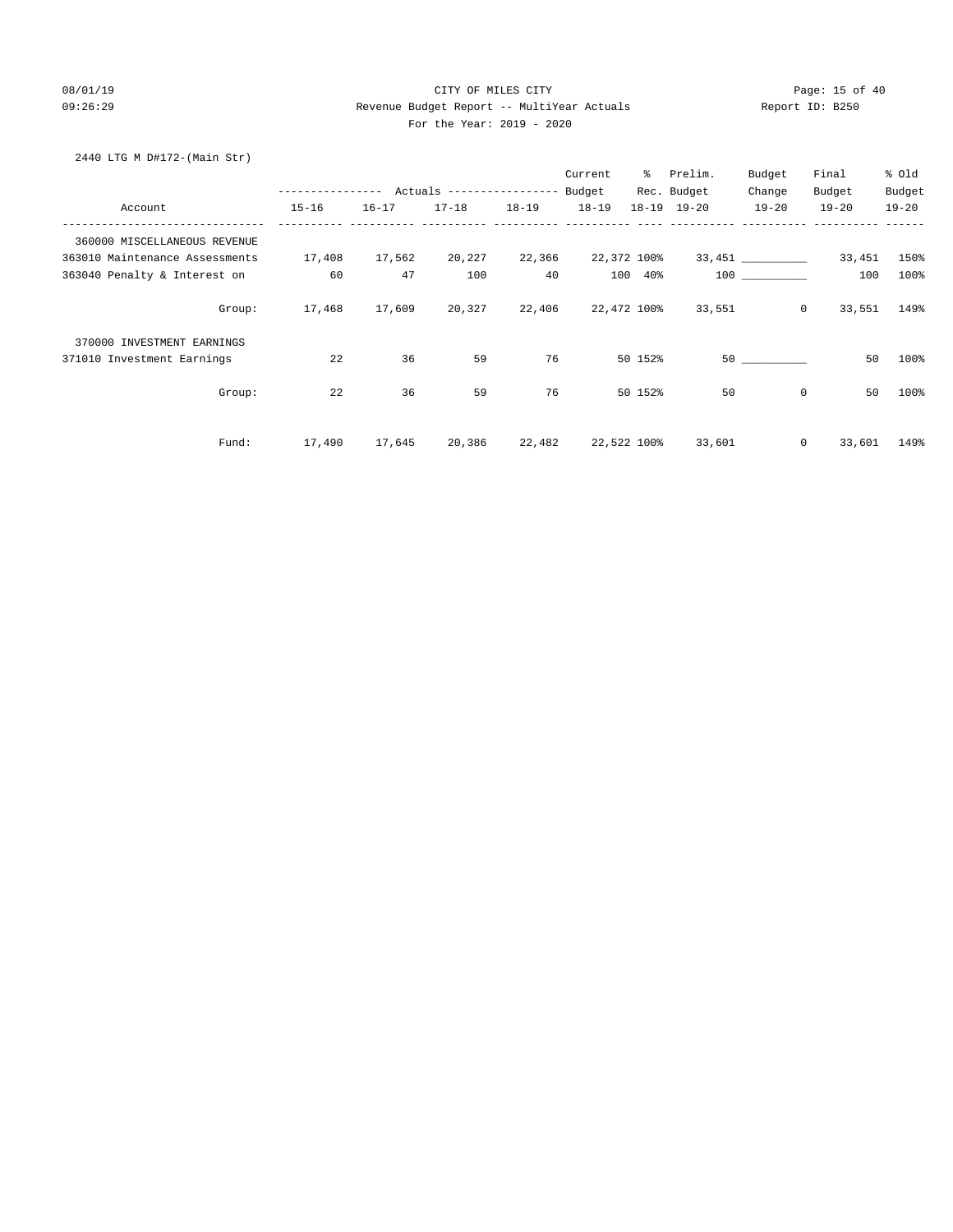# 08/01/19 Page: 16 of 40 09:26:29 Revenue Budget Report -- MultiYear Actuals Report ID: B250 For the Year: 2019 - 2020

# 2450 LTG M D#195-(SG-Trico)

|                                |        |               |           |                           |           | Current    | $\approx$   | Prelim.             | Budget             | Final                   | % Old     |
|--------------------------------|--------|---------------|-----------|---------------------------|-----------|------------|-------------|---------------------|--------------------|-------------------------|-----------|
|                                |        | ------------- |           | Actuals ----------------- |           | Budget     |             | Rec. Budget         | Change             | Budget                  | Budget    |
| Account                        |        | $15 - 16$     | $16 - 17$ | $17 - 18$                 | $18 - 19$ | $18 - 19$  |             | $18 - 19$ $19 - 20$ | $19 - 20$          | $19 - 20$               | $19 - 20$ |
| 360000 MISCELLANEOUS REVENUE   |        |               |           |                           |           |            |             |                     |                    |                         |           |
| 363010 Maintenance Assessments |        | 5,282         | 5,937     | 5,771                     | 5,314     | 5,338 100% |             |                     | $5,897$ __________ | 5,897                   | 110%      |
| 363040 Penalty & Interest on   |        | 8             | 14        | 19                        | 5         |            | 10 50%      |                     | 10                 | 10                      | 100%      |
|                                | Group: | 5,290         | 5,951     | 5,790                     | 5,319     |            | 5,348 99%   | 5,907               |                    | $\overline{0}$<br>5,907 | 110%      |
| 370000 INVESTMENT EARNINGS     |        |               |           |                           |           |            |             |                     |                    |                         |           |
| 371010 Investment Earnings     |        | 8             | 12        | 895                       | 1,055     |            | $10***8$    |                     | 50                 | 50                      | 500%      |
|                                | Group: | 8             | 12        | 895                       | 1,055     |            | $10***$ *** | 50                  |                    | $\mathbf 0$<br>50       | 500%      |
|                                | Fund:  | 5,298         | 5,963     | 6,685                     | 6,374     |            | 5,358 119%  | 5,957               |                    | 0<br>5,957              | 111%      |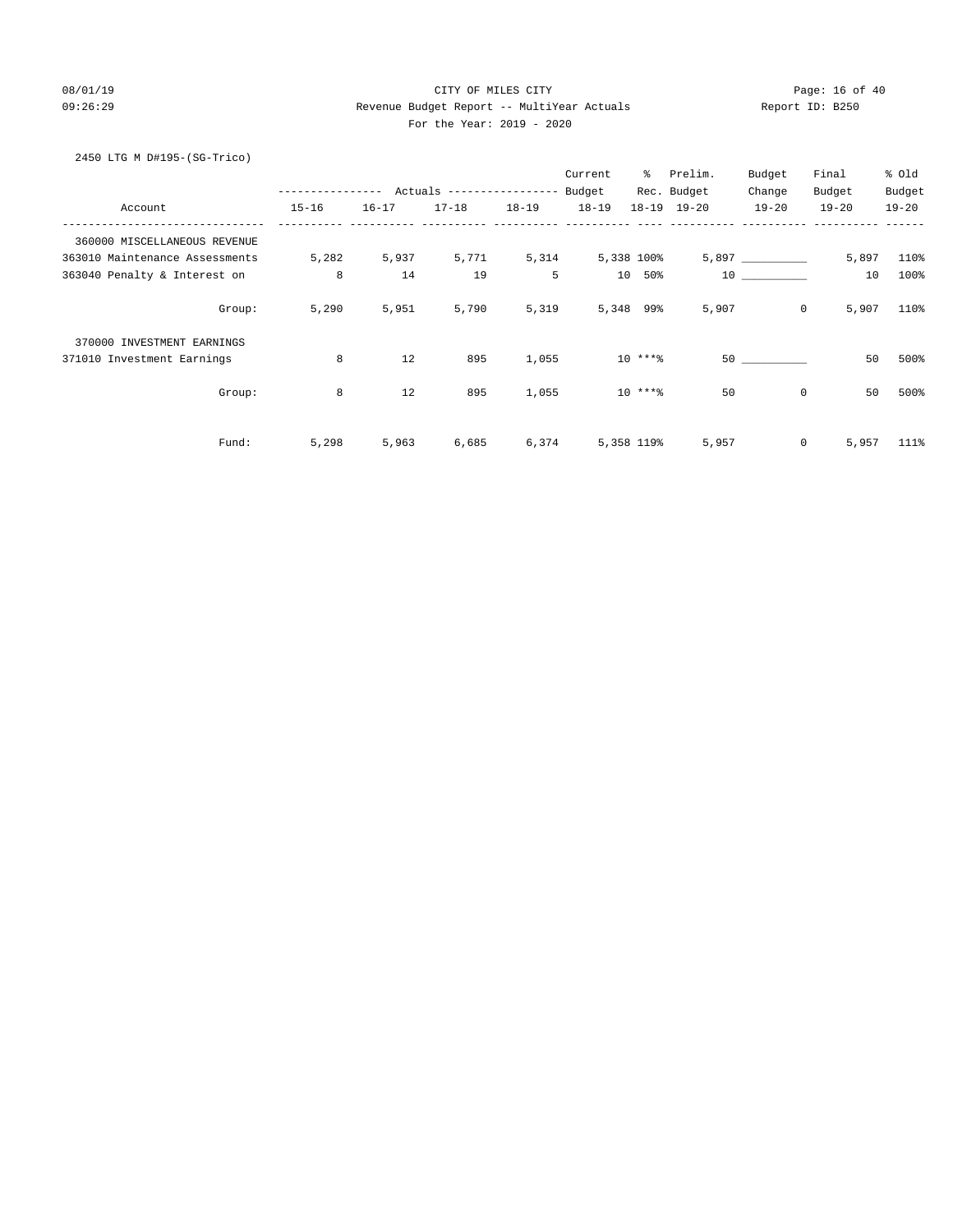# 08/01/19 Page: 17 of 40 09:26:29 Revenue Budget Report -- MultiYear Actuals Report ID: B250 For the Year: 2019 - 2020

2470 LTG M D#202-(SG-MDU&NV)

|                                |              |           |                           |           | Current   | ွေ        | Prelim.     | Budget    | Final                   | % Old     |
|--------------------------------|--------------|-----------|---------------------------|-----------|-----------|-----------|-------------|-----------|-------------------------|-----------|
|                                | ------------ |           | Actuals ----------------- |           | Budget    |           | Rec. Budget | Change    | Budget                  | Budget    |
| Account                        | $15 - 16$    | $16 - 17$ | $17 - 18$                 | $18 - 19$ | $18 - 19$ |           | 18-19 19-20 | $19 - 20$ | $19 - 20$               | $19 - 20$ |
| 360000 MISCELLANEOUS REVENUE   |              |           |                           |           |           |           |             |           |                         |           |
| 363010 Maintenance Assessments | 7,589        | 7,659     | 6,900                     | 8,506     |           | 8,622 99% |             |           | 9,308                   | 108%      |
| 363040 Penalty & Interest on   | 39           | 24        | 18                        | 33        |           | 20 165%   |             | 50        | 50                      | 250%      |
| Group:                         | 7,628        | 7,683     | 6,918                     | 8,539     |           | 8,642 99% | 9,358       |           | $\overline{0}$<br>9,358 | 108%      |
| 370000 INVESTMENT EARNINGS     |              |           |                           |           |           |           |             |           |                         |           |
| 371010 Investment Earnings     | 8            | 13        | 16                        | 25        |           | 10 250%   |             | 10        | 10                      | 100%      |
| Group:                         | 8            | 13        | 16                        | 25        |           | 10 250%   | 10          |           | $\mathbf 0$<br>10       | 100%      |
| Fund:                          | 7,636        | 7,696     | 6,934                     | 8,564     | 8,652     | 99%       | 9,368       |           | $\mathbf 0$<br>9,368    | 108%      |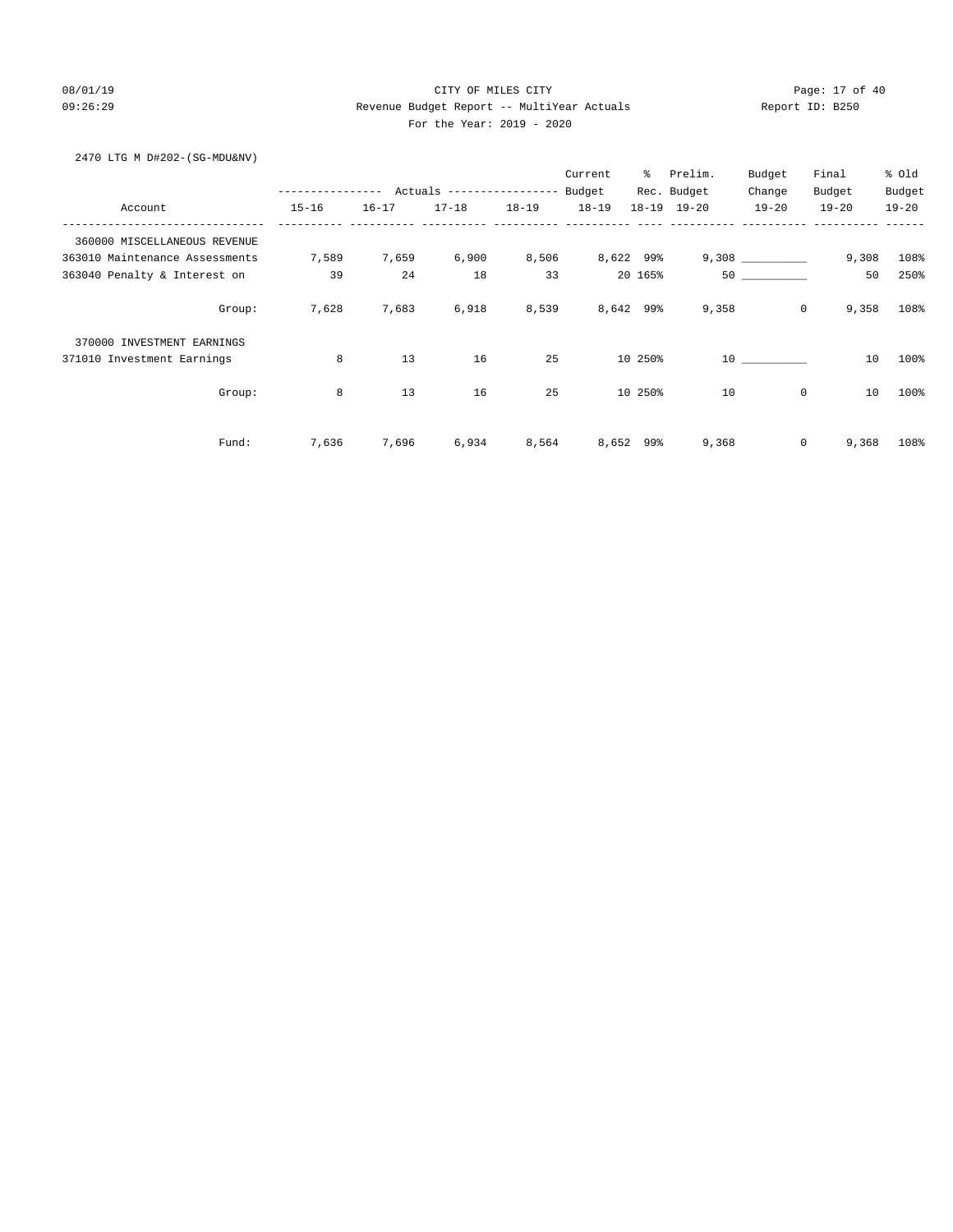# 08/01/19 Page: 18 of 40 09:26:29 Revenue Budget Report -- MultiYear Actuals Report ID: B250 For the Year: 2019 - 2020

# 2480 LTG M M#173-(Milestown Estates)

|                                |                 |              |                           |           | Current   | ႜ          | Prelim.             | Budget         | Final     | % Old      |
|--------------------------------|-----------------|--------------|---------------------------|-----------|-----------|------------|---------------------|----------------|-----------|------------|
|                                | -------------   |              | Actuals ----------------- |           | Budget    |            | Rec. Budget         | Change         | Budget    | Budget     |
| Account                        | $15 - 16$       | $16 - 17$    | $17 - 18$                 | $18 - 19$ | $18 - 19$ |            | $18 - 19$ $19 - 20$ | $19 - 20$      | $19 - 20$ | $19 - 20$  |
| 360000 MISCELLANEOUS REVENUE   |                 |              |                           |           |           |            |                     |                |           |            |
| 363010 Maintenance Assessments | 1,817           | 1,431        | 1,407                     | 2,697     |           | 2,673 101% |                     | 2,874          |           | 2,874 108% |
| 363040 Penalty & Interest on   | $7\phantom{.0}$ | $\mathbf{1}$ | 2                         | 5         |           | $0$ ****   |                     | $\overline{2}$ |           | $2****$    |
| Group:                         | 1,824           | 1,432        | 1,409                     | 2,702     |           | 2,673 101% | 2,876               | $\mathsf{O}$   | 2,876     | 107%       |
| 370000 INVESTMENT EARNINGS     |                 |              |                           |           |           |            |                     |                |           |            |
| 371010 Investment Earnings     | 5               | 9            | 15                        | 32        |           | 10 320%    |                     | 25             | 25        | 250%       |
| Group:                         | 5               | 9            | 15                        | 32        |           | 10 320%    | 25                  | $\mathbf 0$    | 25        | 250%       |
| Fund:                          | 1,829           | 1,441        | 1,424                     | 2,734     |           | 2,683 102% | 2,901               | 0              | 2,901     | 108%       |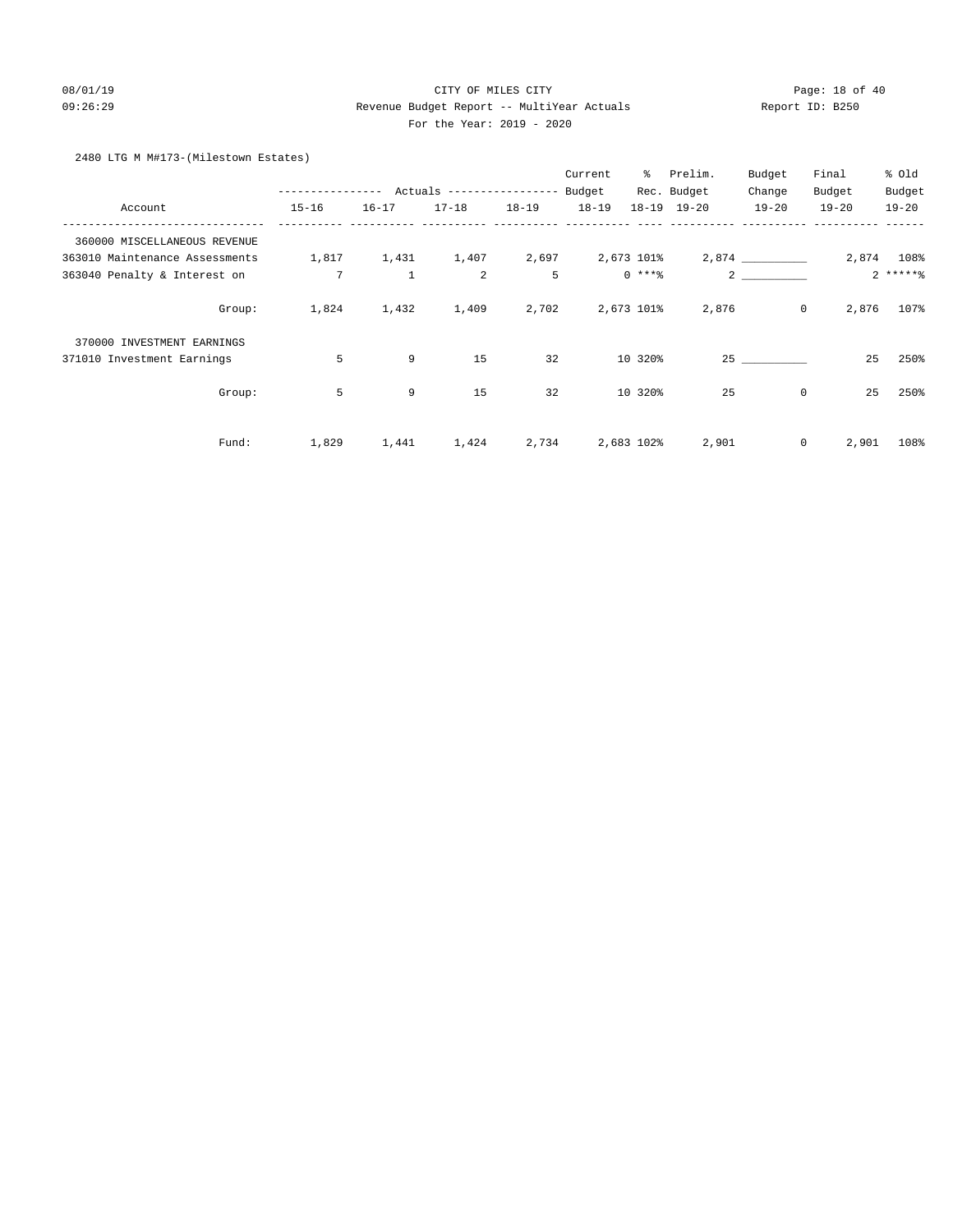08/01/19 Page: 19 of 40 09:26:29 Revenue Budget Report -- MultiYear Actuals Report ID: B250 For the Year: 2019 - 2020

# 2510 STR MAINT DIST #204

|                                                                                                                     |                                                                                    |           |                                   |                                   | Current        | $\approx$ | Prelim.                                                                                                                                                                                                                                                                                                                                                            | Budget              | Final               | % old               |
|---------------------------------------------------------------------------------------------------------------------|------------------------------------------------------------------------------------|-----------|-----------------------------------|-----------------------------------|----------------|-----------|--------------------------------------------------------------------------------------------------------------------------------------------------------------------------------------------------------------------------------------------------------------------------------------------------------------------------------------------------------------------|---------------------|---------------------|---------------------|
| Account                                                                                                             | --------------- Actuals ---------------- Budget Rec. Budget<br>15-16               | $16 - 17$ |                                   | 17-18  18-19  18-19  18-19  19-20 |                |           |                                                                                                                                                                                                                                                                                                                                                                    | Change<br>$19 - 20$ | Budget<br>$19 - 20$ | Budget<br>$19 - 20$ |
| 310000 TAXES                                                                                                        |                                                                                    |           |                                   |                                   |                |           |                                                                                                                                                                                                                                                                                                                                                                    |                     |                     |                     |
| 311010 Real Property Taxes                                                                                          |                                                                                    |           |                                   |                                   |                |           |                                                                                                                                                                                                                                                                                                                                                                    |                     | $\mathbf{0}$        | 0%                  |
| Group:                                                                                                              |                                                                                    |           |                                   | $-104$                            |                | $0$ ****  | $\overline{0}$                                                                                                                                                                                                                                                                                                                                                     | $\mathbf 0$         | $\mathbf{0}$        | 0 <sup>°</sup>      |
| 330000 INTERGOVERNMENTAL REVENUES                                                                                   |                                                                                    |           |                                   |                                   |                |           |                                                                                                                                                                                                                                                                                                                                                                    |                     |                     |                     |
| 331113 FEMA -Projects                                                                                               |                                                                                    |           |                                   |                                   | $30,000$ $0\%$ |           |                                                                                                                                                                                                                                                                                                                                                                    |                     | 32,467 108%         |                     |
| Group:                                                                                                              |                                                                                    |           |                                   |                                   | 30,000 0%      |           |                                                                                                                                                                                                                                                                                                                                                                    | 32,467 0            | 32,467              | 108%                |
| 360000 MISCELLANEOUS REVENUE                                                                                        |                                                                                    |           |                                   |                                   |                |           |                                                                                                                                                                                                                                                                                                                                                                    |                     |                     |                     |
| 362020 MISC REVENUE                                                                                                 |                                                                                    |           | 3,510                             |                                   |                |           |                                                                                                                                                                                                                                                                                                                                                                    |                     |                     | $0\qquad 0$ %       |
| 363010 Maintenance Assessments 1,025,110 1,136,318 1,224,812 1,559,951 1,570,748 99% 1,704,326 __________ 1,704,326 |                                                                                    |           |                                   |                                   |                |           |                                                                                                                                                                                                                                                                                                                                                                    |                     |                     | 109%                |
| 363040 Penalty & Interest on 3,650 2,475 4,050 3,189 4,000 80% 4,000 4,000 4,000                                    |                                                                                    |           |                                   |                                   |                |           |                                                                                                                                                                                                                                                                                                                                                                    |                     |                     | 100%                |
|                                                                                                                     | Group: 1,028,760 1,142,303 1,228,862 1,563,740 1,574,748 99% 1,708,326 0 1,708,326 |           |                                   |                                   |                |           |                                                                                                                                                                                                                                                                                                                                                                    |                     |                     | 108%                |
| 370000 INVESTMENT EARNINGS                                                                                          |                                                                                    |           |                                   |                                   |                |           |                                                                                                                                                                                                                                                                                                                                                                    |                     |                     |                     |
| 371010 Investment Earnings 1,139                                                                                    |                                                                                    |           |                                   |                                   |                |           | $3,077$ $8,710$ $16,987$ $5,000$ $340\%$ $10,000$ $10,000$                                                                                                                                                                                                                                                                                                         |                     |                     | 200%                |
| Group:                                                                                                              | 1,139                                                                              | 3,077     |                                   |                                   |                |           | 8,710 16,987 5,000 340% 10,000 0                                                                                                                                                                                                                                                                                                                                   |                     | 10,000              | 200%                |
| 380000 OTHER FINANCING SOURCES                                                                                      |                                                                                    |           |                                   |                                   |                |           |                                                                                                                                                                                                                                                                                                                                                                    |                     |                     |                     |
| 381012 Intercap Operating Loan 59,703                                                                               |                                                                                    |           |                                   |                                   |                |           | $\begin{picture}(150,10) \put(0,0){\vector(1,0){100}} \put(15,0){\vector(1,0){100}} \put(15,0){\vector(1,0){100}} \put(15,0){\vector(1,0){100}} \put(15,0){\vector(1,0){100}} \put(15,0){\vector(1,0){100}} \put(15,0){\vector(1,0){100}} \put(15,0){\vector(1,0){100}} \put(15,0){\vector(1,0){100}} \put(15,0){\vector(1,0){100}} \put(15,0){\vector(1,0){100}}$ |                     | $\mathbf 0$         | 0%                  |
| 383000 Interfund Operating 87,133                                                                                   |                                                                                    |           | 86,220 117,344 99,939 102,300 98% |                                   |                |           |                                                                                                                                                                                                                                                                                                                                                                    | 84,772              | 84,772              | 83%                 |
|                                                                                                                     | Group: 146,836 86,220 117,344                                                      |           |                                   |                                   |                |           | 99,939 102,300 98% 84,772 0                                                                                                                                                                                                                                                                                                                                        |                     | 84,772              | 82%                 |
| Fund:                                                                                                               |                                                                                    |           |                                   |                                   |                |           | 1,176,735 1,231,600 1,354,916 1,680,562 1,712,048 98% 1,835,565 0 1,835,565 107%                                                                                                                                                                                                                                                                                   |                     |                     |                     |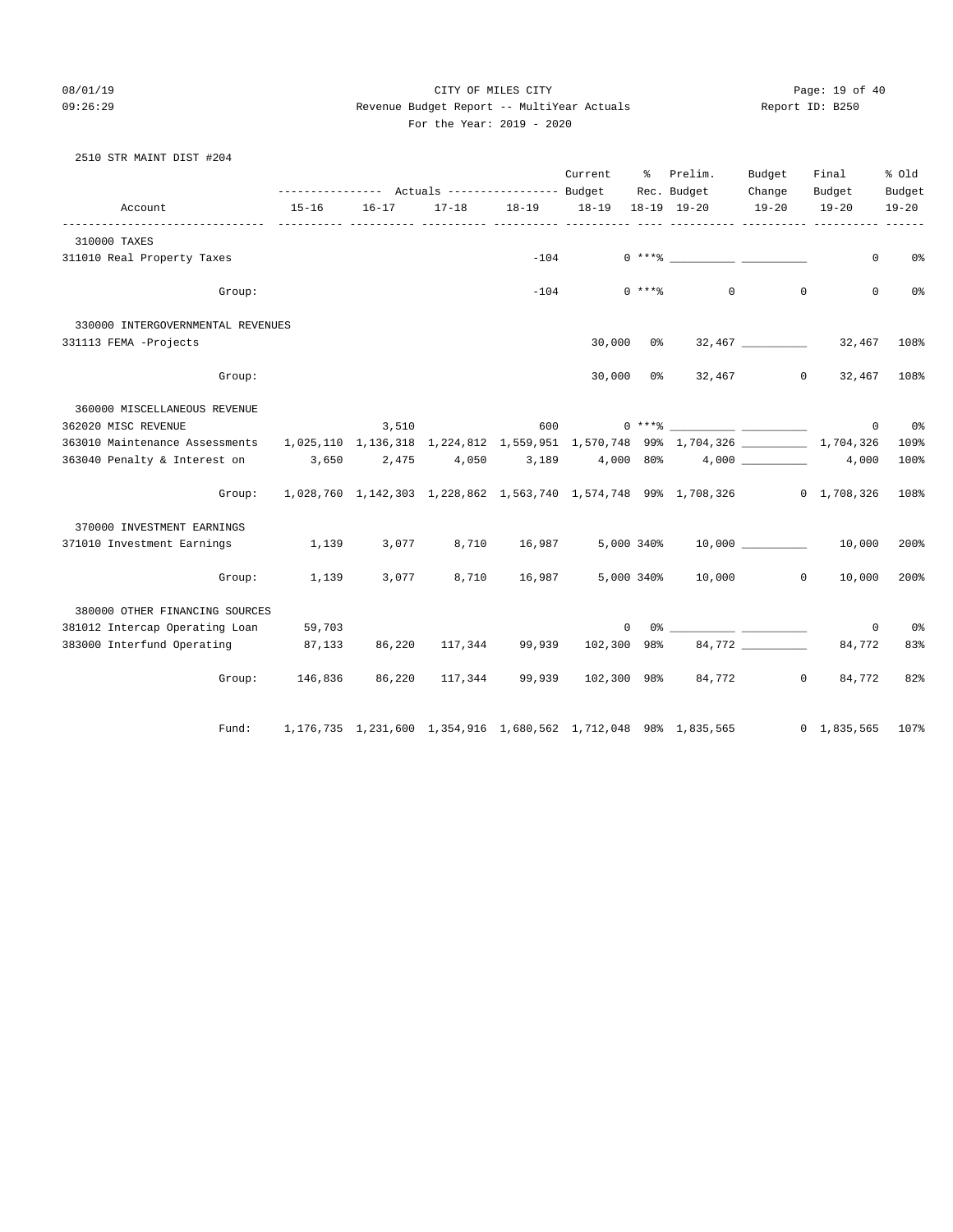2520 STR MAINT DIST #205

### 08/01/19 Page: 20 of 40 09:26:29 Revenue Budget Report -- MultiYear Actuals Report ID: B250 For the Year: 2019 - 2020

| Account                                 | --------------- Actuals ---------------- Budget Rec. Budget<br>$15 - 16$ | $16 - 17$ | 17-18  18-19  18-19  18-19  19-20 |        | Current               | $\frac{1}{2}$ | Prelim.                                                  | Budget<br>Change<br>$19 - 20$ | Final<br>Budget<br>$19 - 20$ | % old<br>Budget<br>$19 - 20$ |
|-----------------------------------------|--------------------------------------------------------------------------|-----------|-----------------------------------|--------|-----------------------|---------------|----------------------------------------------------------|-------------------------------|------------------------------|------------------------------|
|                                         | ______________                                                           |           | ------- ---------- -----          |        | ----- ---------- ---- |               |                                                          |                               |                              |                              |
| 330000 INTERGOVERNMENTAL REVENUES       |                                                                          |           |                                   |        |                       |               |                                                          |                               |                              |                              |
| 331113 FEMA -Projects                   |                                                                          |           |                                   |        |                       |               | 7,500 0% 8,167                                           |                               |                              | 8,167 109%                   |
| 334001 CTEP-SRTS- Safe route to 264,905 |                                                                          |           |                                   |        |                       | $\mathbf{0}$  |                                                          |                               | $\circ$                      | 0 <sup>8</sup>               |
| Group:                                  | 264,905                                                                  |           |                                   |        |                       | $7,500$ 0%    |                                                          | 8,167<br>$\overline{0}$       |                              | 8,167 108%                   |
| 360000 MISCELLANEOUS REVENUE            |                                                                          |           |                                   |        |                       |               |                                                          |                               |                              |                              |
| 362020 MISC REVENUE                     |                                                                          | 878       |                                   | 150    |                       |               |                                                          |                               | $\circ$                      | 0%                           |
| 363010 Maintenance Assessments 242,321  |                                                                          | 239,681   | 176,571 251,965                   |        | 255,571 99%           |               |                                                          | 134,977                       | 134,977                      | 53%                          |
| 363040 Penalty & Interest on 1,585      |                                                                          | 1,105     | 1,151                             |        |                       |               | 893 1,000 89% 1,000 1,000 1,000                          |                               |                              | 100%                         |
|                                         | Group: 243,906 241,664 177,722                                           |           |                                   |        |                       |               | 253,008 256,571 99% 135,977                              |                               | $0 \qquad 135,977$           | 52%                          |
| 370000 INVESTMENT EARNINGS              |                                                                          |           |                                   |        |                       |               |                                                          |                               |                              |                              |
| 371010 Investment Earnings              | 716                                                                      |           | 1,781 3,527 6,026                 |        | $400$ ****            |               |                                                          | 400 000                       | 400                          | 100%                         |
| Group:                                  | 716                                                                      | 1,781     | 3,527                             | 6,026  | $400$ ****            |               |                                                          | 400<br>$\circ$                | 400                          | 100%                         |
| 380000 OTHER FINANCING SOURCES          |                                                                          |           |                                   |        |                       |               |                                                          |                               |                              |                              |
| 383000 Interfund Operating              | 87, 133                                                                  | 86,221    | 60,495                            | 89,030 | 91,062 98%            |               |                                                          |                               | 84,442 84,442                | 93%                          |
|                                         | Group: 87,133 86,221                                                     |           | 60,495                            |        | 89,030 91,062 98%     |               |                                                          | 84,442<br>$\circ$             | 84,442                       | 92%                          |
| Fund:                                   |                                                                          |           |                                   |        |                       |               | 596,660  329,666  241,744  348,064  355,533 98%  228,986 |                               | $0\qquad 228,986$            | 64%                          |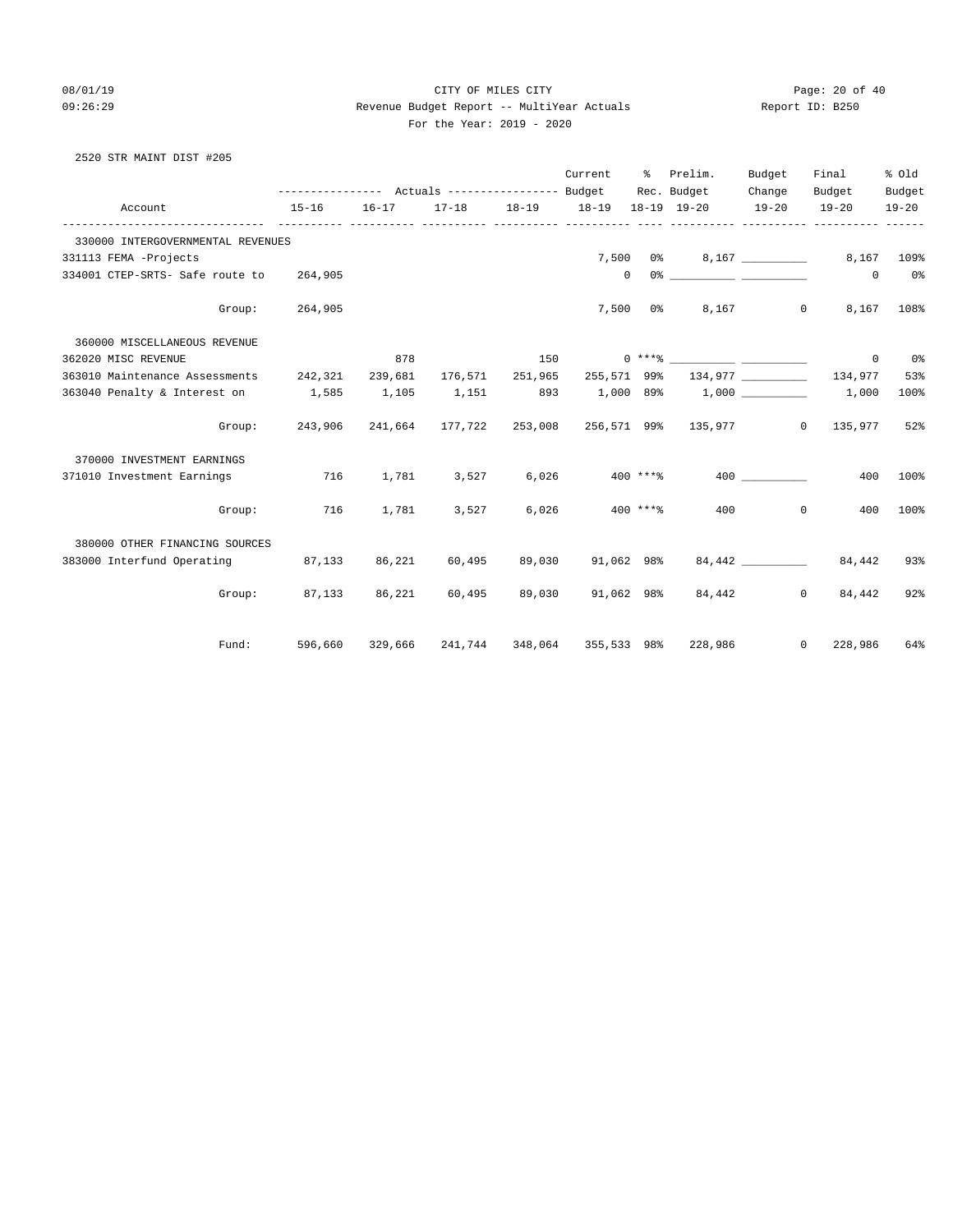# 08/01/19 Page: 21 of 40 09:26:29 Revenue Budget Report -- MultiYear Actuals Report ID: B250 For the Year: 2019 - 2020

# 2540 STR MAINT DIST#207-(MILESTOWN ESTATES)

|                                |                 |                                           |           |           | Current   | ႜၟ         | Prelim.                                                                                                                                                                                                                                                                                                                                                                                                                                                                                                             | Budget         | Final     | % Old     |
|--------------------------------|-----------------|-------------------------------------------|-----------|-----------|-----------|------------|---------------------------------------------------------------------------------------------------------------------------------------------------------------------------------------------------------------------------------------------------------------------------------------------------------------------------------------------------------------------------------------------------------------------------------------------------------------------------------------------------------------------|----------------|-----------|-----------|
|                                |                 | --------------- Actuals ----------------- |           |           | Budget    |            | Rec. Budget                                                                                                                                                                                                                                                                                                                                                                                                                                                                                                         | Change         | Budget    | Budget    |
| Account                        | $15 - 16$       | $16 - 17$                                 | $17 - 18$ | $18 - 19$ | $18 - 19$ |            | 18-19 19-20                                                                                                                                                                                                                                                                                                                                                                                                                                                                                                         | $19 - 20$      | $19 - 20$ | $19 - 20$ |
| 360000 MISCELLANEOUS REVENUE   |                 |                                           |           |           |           |            |                                                                                                                                                                                                                                                                                                                                                                                                                                                                                                                     |                |           |           |
| 363010 Maintenance Assessments | 6,745           | 5,251                                     | 7,725     | 4,984     |           | 4,859 103% |                                                                                                                                                                                                                                                                                                                                                                                                                                                                                                                     | 6,512          | 6,512     | 134%      |
| 363040 Penalty & Interest on   | 64              | 19                                        | 19        | 14        |           |            | $0 \xrightarrow{***\text{\texttt{\%}}}\xrightarrow{\hspace*{1.5cm}}\xrightarrow{\hspace*{1.5cm}}\xrightarrow{\hspace*{1.5cm}}\xrightarrow{\hspace*{1.5cm}}\xrightarrow{\hspace*{1.5cm}}\xrightarrow{\hspace*{1.5cm}}\xrightarrow{\hspace*{1.5cm}}\xrightarrow{\hspace*{1.5cm}}\xrightarrow{\hspace*{1.5cm}}\xrightarrow{\hspace*{1.5cm}}\xrightarrow{\hspace*{1.5cm}}\xrightarrow{\hspace*{1.5cm}}\xrightarrow{\hspace*{1.5cm}}\xrightarrow{\hspace*{1.5cm}}\xrightarrow{\hspace*{1.5cm}}\xrightarrow{\hspace*{1.5$ |                | 0         | 0%        |
|                                | 6,809<br>Group: | 5,270                                     | 7,744     | 4,998     |           | 4,859 103% | 6,512                                                                                                                                                                                                                                                                                                                                                                                                                                                                                                               | $\overline{0}$ | 6,512     | 134%      |
| 370000 INVESTMENT EARNINGS     |                 |                                           |           |           |           |            |                                                                                                                                                                                                                                                                                                                                                                                                                                                                                                                     |                |           |           |
| 371010 Investment Earnings     | 10              | 22                                        | 60        | 106       |           | 20 530%    |                                                                                                                                                                                                                                                                                                                                                                                                                                                                                                                     | 100            | 100       | 500%      |
|                                | 10<br>Group:    | 22                                        | 60        | 106       |           | 20 530%    | 100                                                                                                                                                                                                                                                                                                                                                                                                                                                                                                                 | 0              | 100       | 500%      |
| Fund:                          | 6,819           | 5,292                                     | 7,804     | 5,104     |           | 4,879 105% | 6,612                                                                                                                                                                                                                                                                                                                                                                                                                                                                                                               | $\mathbf{0}$   | 6,612     | 135%      |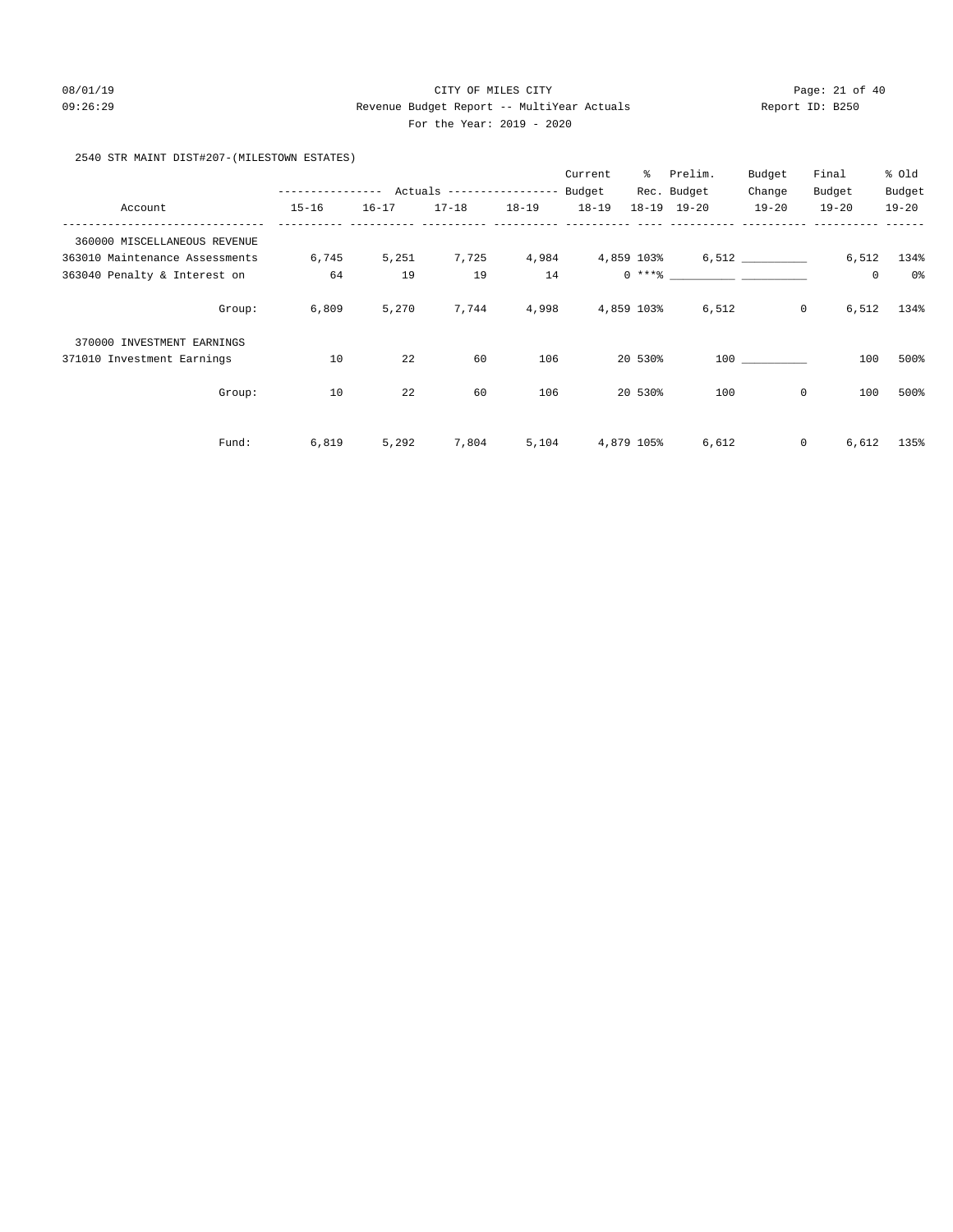# 08/01/19 Page: 22 of 40 09:26:29 Revenue Budget Report -- MultiYear Actuals Report ID: B250 For the Year: 2019 - 2020

### 2701 Fire Grants

|                                   |           |              |                                                 |           | Current        | ႜႜ              | Prelim.             | Budget         | Final           | % Old          |
|-----------------------------------|-----------|--------------|-------------------------------------------------|-----------|----------------|-----------------|---------------------|----------------|-----------------|----------------|
|                                   |           |              | --------------- Actuals ---------------- Budget |           |                |                 | Rec. Budget         | Change         | Budget          | Budget         |
| Account                           | $15 - 16$ | $16 - 17$    | $17 - 18$                                       | $18 - 19$ | $18 - 19$      |                 | $18 - 19$ $19 - 20$ | $19 - 20$      | $19 - 20$       | $19 - 20$      |
| 330000 INTERGOVERNMENTAL REVENUES |           |              |                                                 |           |                |                 |                     |                |                 |                |
| 331113 FEMA -Projects             |           |              |                                                 |           | 358,273 0%     |                 |                     |                | 723,232 723,232 | 202%           |
| Group:                            |           |              |                                                 |           |                |                 | 358,273 0% 723,232  | $\circ$        | 723,232         | 201%           |
| 340000 Charges for Services       |           |              |                                                 |           |                |                 |                     |                |                 |                |
| 342025 Fire Dept Equip            | 225       |              | 275                                             | 250       |                |                 |                     |                | $\mathbf 0$     | 0 <sup>o</sup> |
| Group:                            | 225       |              | 275                                             | 250       |                | $0 \times + +8$ | $\Omega$            | $\Omega$       | $\mathbf 0$     | 0 <sup>°</sup> |
| 360000 MISCELLANEOUS REVENUE      |           |              |                                                 |           |                |                 |                     |                |                 |                |
| 362020 MISC REVENUE               |           | $\mathbf{1}$ |                                                 |           | $\overline{0}$ |                 |                     |                | 0               | $0\,$ s        |
| 365040 DONATIONS-FIRE/AMB         |           | 350          | 350                                             | 350       |                |                 |                     |                | 0               | 0 <sup>o</sup> |
| 367000 Sale of Junk or Salvage    |           |              |                                                 | 4,150     | 10,000 42%     |                 |                     |                | 1,000           | 10%            |
| Group:                            |           | 351          | 350                                             | 4,500     |                |                 | 10,300 44% 1,000    | $\circ$        | 1,000           | 9%             |
| Fund:                             | 225       | 351          | 625                                             | 4,750     |                |                 | 368,573 1% 724,232  | $\overline{0}$ | 724,232         | 196%           |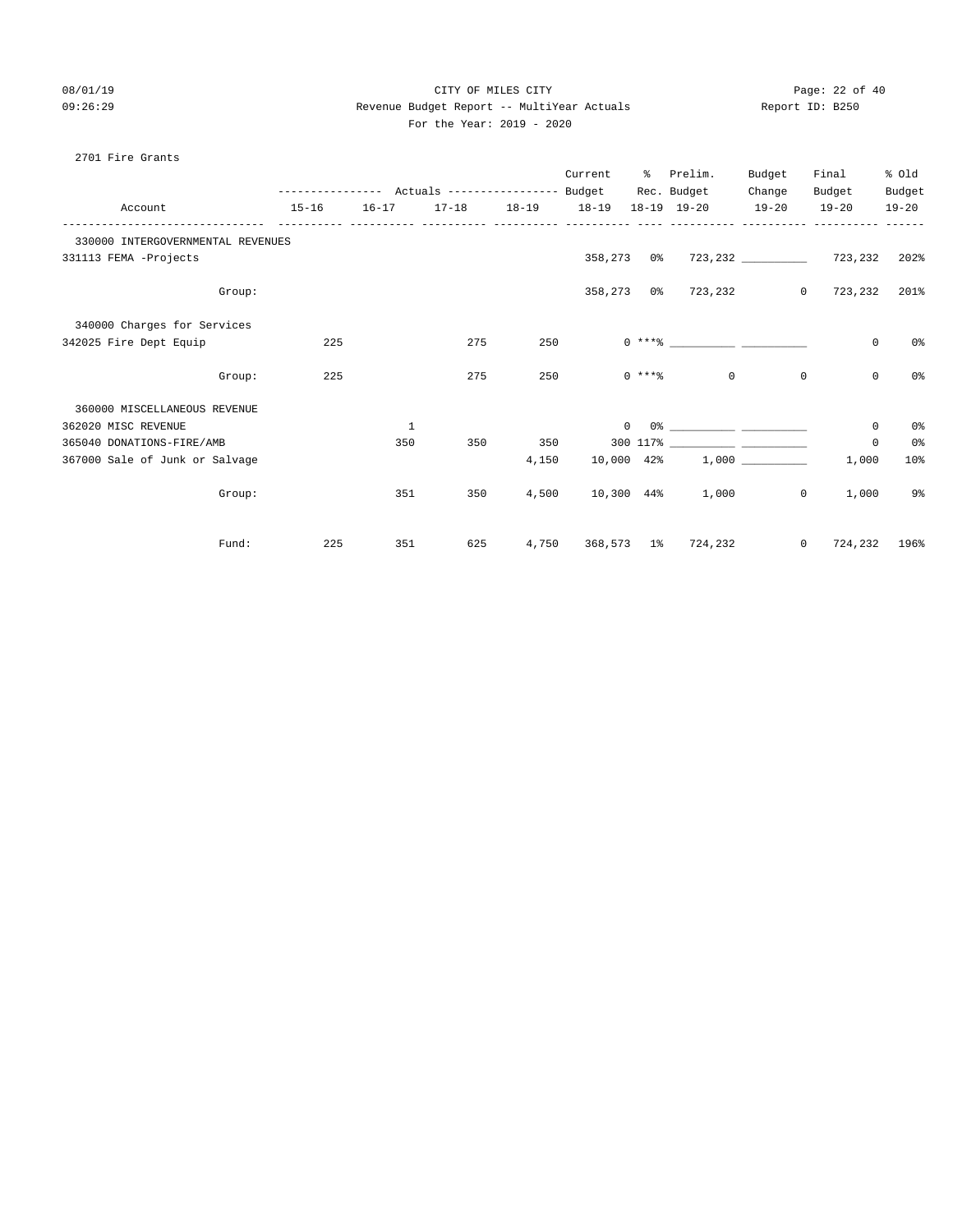# 08/01/19 Page: 23 of 40 09:26:29 Revenue Budget Report -- MultiYear Actuals Report ID: B250 For the Year: 2019 - 2020

| 2820 GAS TAX                      |        |                  |           |                            |           |              |              |                     |           |                         |           |
|-----------------------------------|--------|------------------|-----------|----------------------------|-----------|--------------|--------------|---------------------|-----------|-------------------------|-----------|
|                                   |        |                  |           |                            |           | Current      |              | % Prelim.           | Budget    | Final                   | % old     |
|                                   |        | ---------------- |           | Actuals ------------------ |           | Budget       |              | Rec. Budget         | Change    | Budget                  | Budget    |
| Account                           |        | $15 - 16$        | $16 - 17$ | $17 - 18$                  | $18 - 19$ | $18 - 19$    |              | $18 - 19$ $19 - 20$ | $19 - 20$ | $19 - 20$               | $19 - 20$ |
| 330000 INTERGOVERNMENTAL REVENUES |        |                  |           |                            |           |              |              |                     |           |                         |           |
| 335040 Gasoline Tax               |        | 180,654          | 179,125   | 176.877                    | 174,635   | 174,635 100% |              |                     | 172.514   | 172,514                 | 99%       |
|                                   | Group: | 180,654          | 179,125   | 176.877                    | 174,635   | 174,635 100% |              | 172,514             |           | 172,514<br>$\mathbf{0}$ | 98%       |
|                                   | Fund:  | 180,654          | 179,125   | 176,877                    | 174,635   |              | 174,635 100% | 172,514             |           | $\mathbf 0$<br>172,514  | 98%       |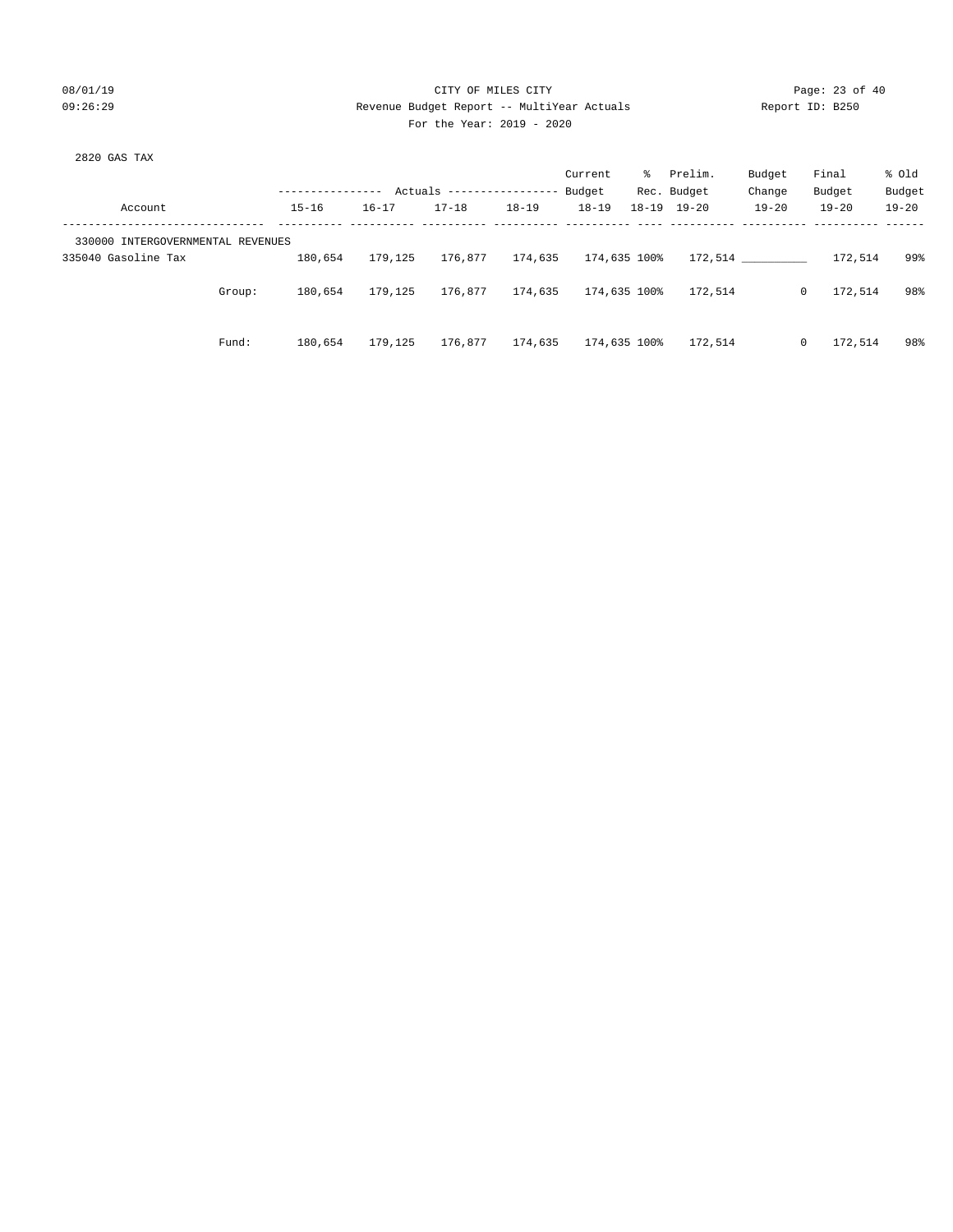### 08/01/19 Page: 24 of 40 09:26:29 Revenue Budget Report -- MultiYear Actuals Report ID: B250 For the Year: 2019 - 2020

### 2821 HB473- Fuel Tax

|                                   |           |           |           |           | Current              | ႜႜၟ        | Prelim.                      | Budget    | Final                | % Old     |
|-----------------------------------|-----------|-----------|-----------|-----------|----------------------|------------|------------------------------|-----------|----------------------|-----------|
|                                   |           |           |           |           |                      |            | Rec. Budget                  | Change    | Budget               | Budget    |
| Account                           | $15 - 16$ | $16 - 17$ | $17 - 18$ | $18 - 19$ | $18 - 19$            |            | $18 - 19$ $19 - 20$          | $19 - 20$ | $19 - 20$            | $19 - 20$ |
| 330000 INTERGOVERNMENTAL REVENUES |           |           |           |           |                      |            |                              |           |                      |           |
| 335041 HB473                      |           |           | 65,816    |           | 138,752 138,752 100% |            |                              |           | 138,752 138,752 100% |           |
| Group:                            |           |           | 65,816    |           |                      |            | 138,752 138,752 100% 138,752 | $\circ$   | 138,752              | 100%      |
| 380000 OTHER FINANCING SOURCES    |           |           |           |           |                      |            |                              |           |                      |           |
| 383000 Interfund Operating        |           |           | 3,291     | 6,938     |                      | 6,938 100% |                              | 6,938     | 6,938                | 100%      |
| Group:                            |           |           | 3,291     | 6,938     |                      | 6,938 100% | 6,938                        | $\circ$   | 6,938                | 100%      |
| Fund:                             |           |           | 69,107    |           | 145,690 145,690 100% |            | 145,690                      | $\circ$   | 145,690              | $100$ %   |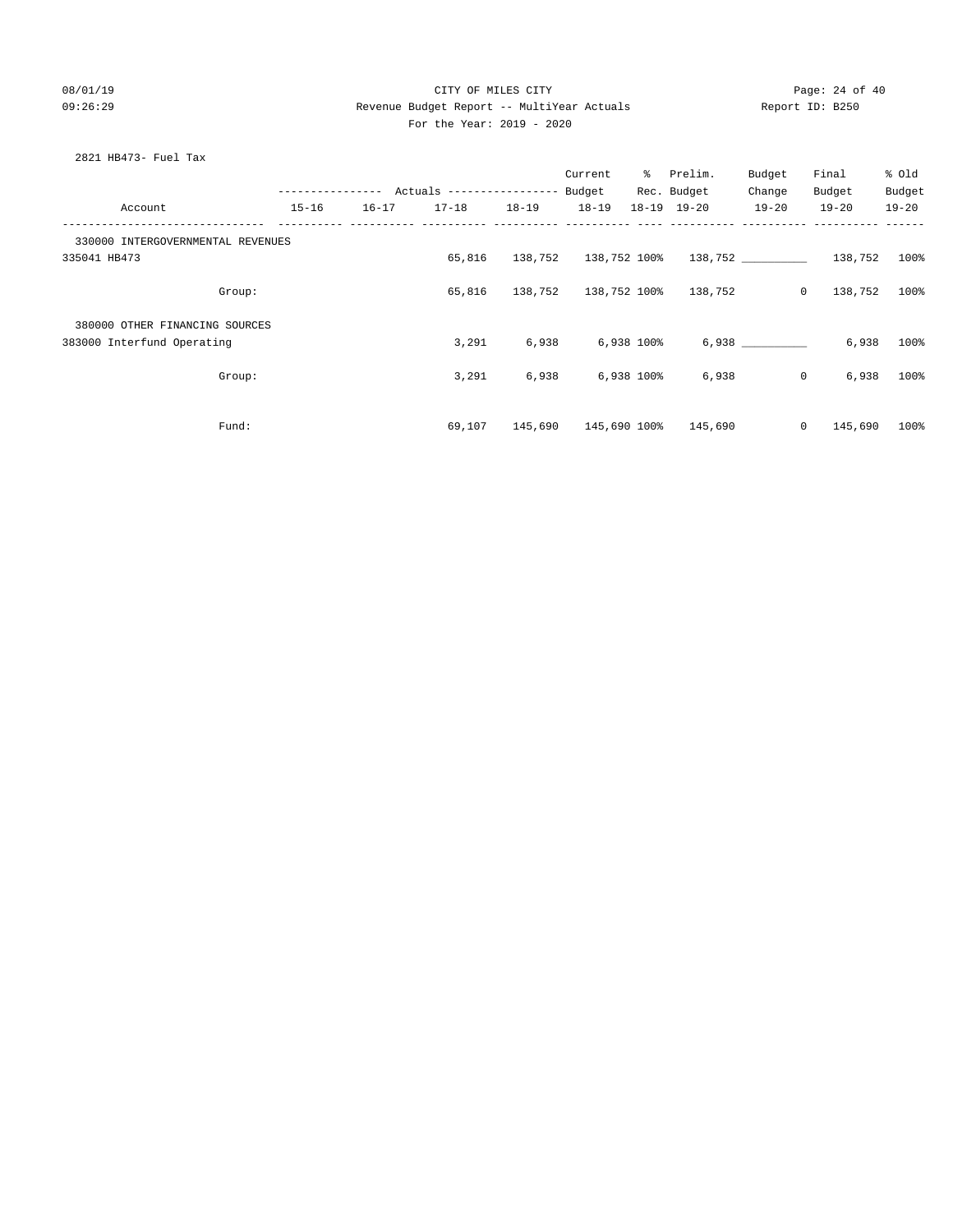# 08/01/19 Page: 25 of 40 09:26:29 Revenue Budget Report -- MultiYear Actuals Report ID: B250 For the Year: 2019 - 2020

| 2850 911 EMERGENCY |  |
|--------------------|--|
|--------------------|--|

|                                   |           |         |                         |         | Current      | ိ           | Prelim.                           | Budget               | Final              | % Old         |
|-----------------------------------|-----------|---------|-------------------------|---------|--------------|-------------|-----------------------------------|----------------------|--------------------|---------------|
|                                   |           |         |                         |         |              |             | Rec. Budget                       | Change               | Budget             | Budget        |
| Account                           | $15 - 16$ |         | 16-17 17-18 18-19 18-19 |         |              |             | $18 - 19$ $19 - 20$               | $19 - 20$            | $19 - 20$          | $19 - 20$     |
| 330000 INTERGOVERNMENTAL REVENUES |           |         |                         |         |              |             |                                   |                      |                    |               |
| 334014 911 State Grant            |           | 105,000 |                         |         |              | $0$ 0%      |                                   | 371,790 __________   | 371,790 *****%     |               |
| 335080 Basic 911 Funds            | 63,547    | 89,981  | 65,680                  | 131,949 |              | 63,000 209% |                                   | $138,000$ __________ | 138,000            | 219%          |
| 335081 Enhanced 911 Funds         | 63,547    | 61,354  | 65,680                  | 62,932  |              |             | $63,000$ 100% $63,000$ __________ |                      | 63,000             | 100%          |
| 335082 911 - WIRELESS FUNDS       | 98,807    | 74,307  | 108,298                 | 38,198  |              |             |                                   |                      | 0                  | 0%            |
| Group:                            | 225,901   |         | 330,642 239,658 233,079 |         |              |             | 201,000 116% 572,790              |                      | 572,790<br>$\circ$ | 284%          |
| 370000 INVESTMENT EARNINGS        |           |         |                         |         |              |             |                                   |                      |                    |               |
| 371010 Investment Earnings        | 406       | 844     | 4,111                   | 9,201   |              | 200 ****    |                                   | 6,800                | 6,800              | 3400%         |
| Group:                            | 406       | 844     | 4,111                   | 9,201   |              | 200 ***%    | 6,800                             |                      | $\circ$            | $6,800$ 3400% |
|                                   |           |         |                         |         |              |             |                                   |                      |                    |               |
| Fund:                             | 226,307   |         | 331,486 243,769 242,280 |         | 201,200 120% |             | 579,590                           |                      | $\circ$<br>579,590 | 288%          |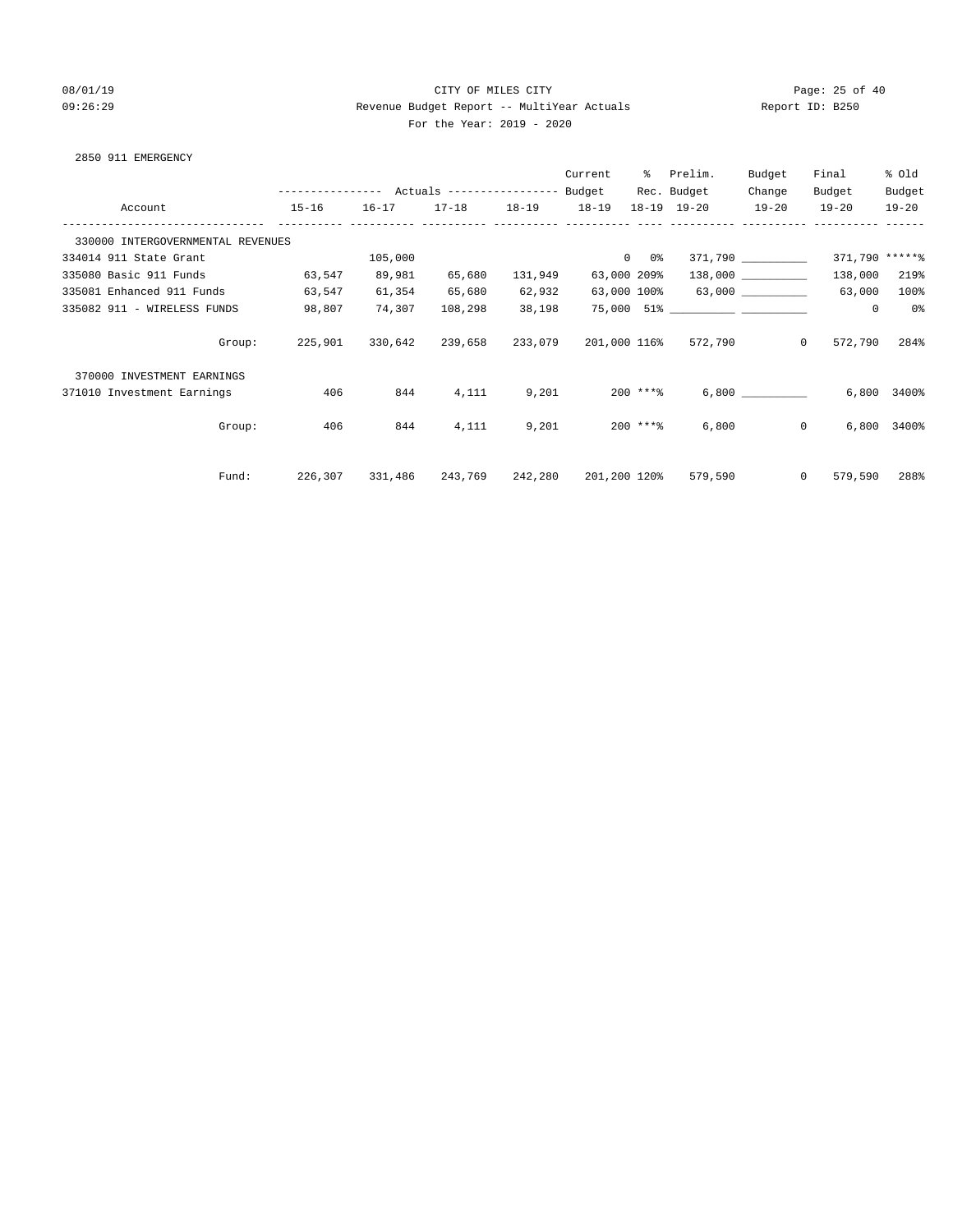2880 LIBRARY GRANTS

# 08/01/19 Page: 26 of 40 09:26:29 Revenue Budget Report -- MultiYear Actuals Report ID: B250 For the Year: 2019 - 2020

|                                     |        |           |           |           |               | Current        |                          | % Prelim.<br>Rec. Budget | Budget<br>Change | Final<br>Budget | % old<br>Budget |
|-------------------------------------|--------|-----------|-----------|-----------|---------------|----------------|--------------------------|--------------------------|------------------|-----------------|-----------------|
| Account                             |        | $15 - 16$ | $16 - 17$ | $17 - 18$ | 18-19   18-19 |                |                          | 18-19 19-20              | $19 - 20$        | $19 - 20$       | $19 - 20$       |
| 330000 INTERGOVERNMENTAL REVENUES   |        |           |           |           |               |                |                          |                          |                  |                 |                 |
| 334100 Library - State Aid          |        | 5,399     | 5,399     |           |               | $\overline{0}$ | 0 %                      |                          | 5,399            |                 | $5,399$ ***** % |
| 334101 HB#193-Interlibrary Loan     |        |           |           |           |               |                | $5,000$ $0$ <sup>§</sup> |                          | 5,000            | 5,000           | $100\%$         |
| 334105 Sagebrush Fed/Coal Sev 4,793 |        |           | 4,897     | 4,897     | 5,027         | 4,610 109%     |                          |                          |                  | 4,847           | 105%            |
|                                     | Group: | 10,192    | 10,296    | 4,897     | 5,027         |                |                          | 9,610 52% 15,246         | $\circ$          | 15,246          | 158%            |
| 340000 Charges for Services         |        |           |           |           |               |                |                          |                          |                  |                 |                 |
| 346073 One Time Endowments          |        |           |           |           | 3,500         |                |                          | $0***8$                  |                  | $\mathbf 0$     | 0 <sup>o</sup>  |
|                                     | Group: |           |           |           | 3,500         |                | $0***8$                  | $\overline{0}$           | $\mathbf{0}$     | $\mathbf{0}$    | 0 <sup>o</sup>  |
| 360000 MISCELLANEOUS REVENUE        |        |           |           |           |               |                |                          |                          |                  |                 |                 |
| 365035 Donation-Library Board of    |        |           |           |           | 84,051        |                |                          | $0 \times + *$ $*$       |                  | 0               | 0%              |
|                                     | Group: |           |           |           | 84,051        |                | $0***8$                  | $\overline{0}$           | $\mathbf 0$      | $\mathbf{0}$    | 0 <sup>o</sup>  |
|                                     | Fund:  | 10,192    | 10,296    | 4,897     |               |                |                          | 92,578 9,610 963% 15,246 | $\circ$          | 15,246          | 158%            |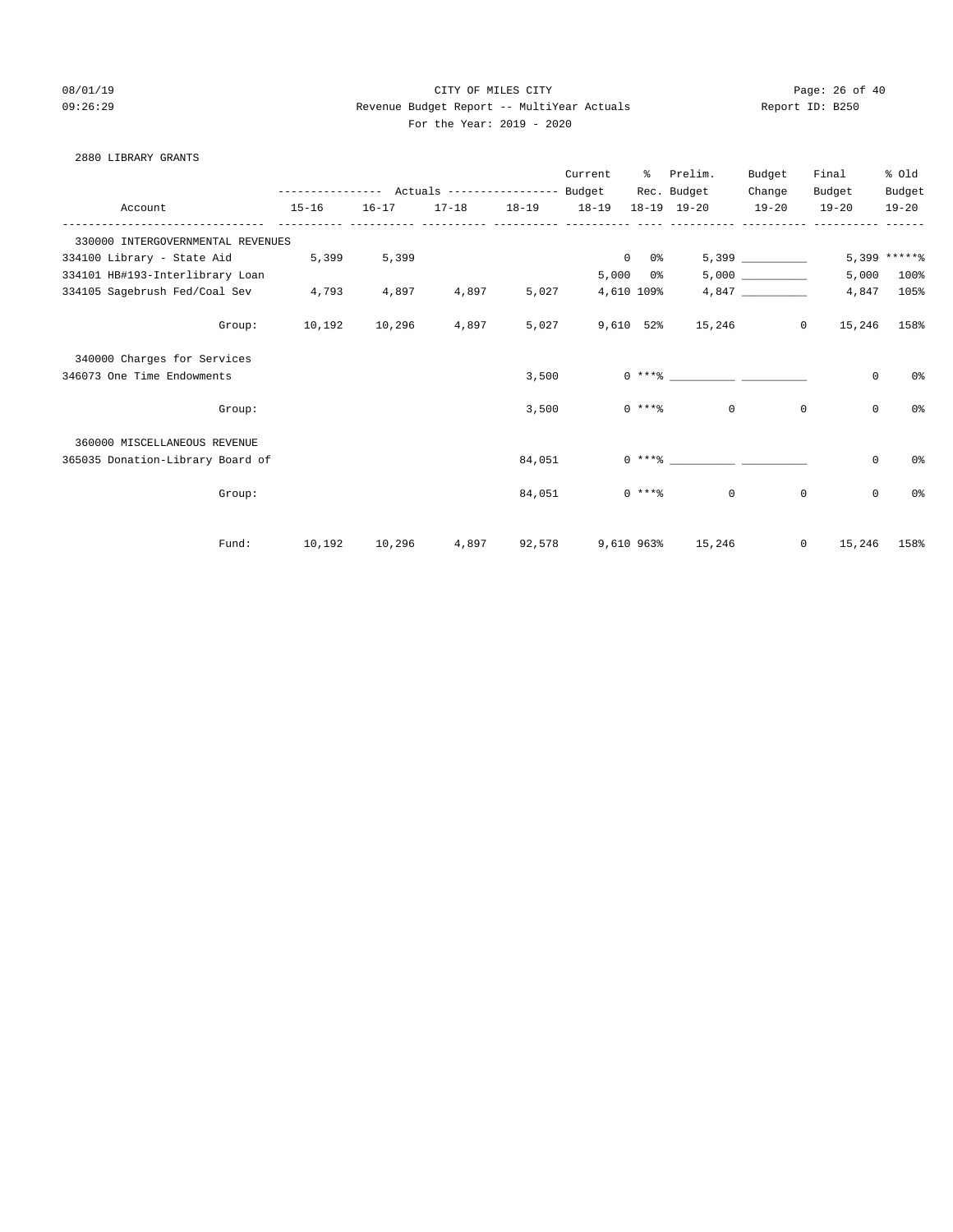# 08/01/19 Page: 27 of 40 09:26:29 Revenue Budget Report -- MultiYear Actuals Report ID: B250 For the Year: 2019 - 2020

| 2935 Historic Preservation        |        |       |             |       |                  |            |                                                             |        |                            |                |
|-----------------------------------|--------|-------|-------------|-------|------------------|------------|-------------------------------------------------------------|--------|----------------------------|----------------|
|                                   |        |       |             |       |                  |            | Current % Prelim.                                           | Budget | Final                      | % old          |
|                                   |        |       |             |       |                  |            | --------------- Actuals ---------------- Budget Rec. Budget | Change | Budget                     | Budget         |
| Account                           |        |       |             |       |                  |            | 15-16 16-17 17-18 18-19 18-19 18-19 19-20 19-20 19-20       |        |                            | $19 - 20$      |
| 330000 INTERGOVERNMENTAL REVENUES |        |       |             |       |                  |            |                                                             |        |                            |                |
| 334000 State Grants 5,500         |        | 5,500 | 5,500       |       | 5,500 5,500 100% |            |                                                             | 5,500  | 5,500                      | 100%           |
| Group:                            | 5,500  | 5,500 | 5,500       | 5,500 |                  | 5,500 100% |                                                             | 5,500  | $\overline{0}$<br>5,500    | 100%           |
| 340000 Charges for Services       |        |       |             |       |                  |            |                                                             |        |                            |                |
| 346080 Preservation Service Fees  |        | 525   |             |       |                  | $1,200$ 0% |                                                             | 1,200  | 1,200                      | 100%           |
| Group:                            |        | 525   |             |       | 1,200            | 0 %        |                                                             | 1,200  | $\circ$<br>1,200           | 100%           |
| 360000 MISCELLANEOUS REVENUE      |        |       |             |       |                  |            |                                                             |        |                            |                |
| 362020 MISC REVENUE               |        | 1,268 |             |       |                  | $\Omega$   |                                                             |        | $\Omega$                   | 0 <sup>°</sup> |
| 365000 Contributions and          | 1,100  |       |             |       | 1,000            |            |                                                             |        | 0                          | 0 <sup>°</sup> |
| 365050 Preservation-LPAnderson    |        |       | 18          |       |                  | $\circ$    |                                                             |        | 0                          | 0 <sup>°</sup> |
| Group:                            | 1,100  | 1,268 | 18          |       | 1,000            |            | $\circ$<br>0 <sup>8</sup>                                   |        | $\mathbf 0$<br>$\mathbf 0$ | 0 <sup>°</sup> |
| 380000 OTHER FINANCING SOURCES    |        |       |             |       |                  |            |                                                             |        |                            |                |
| 383000 Interfund Operating 3,858  |        | 2,200 | 2,200       | 2,200 |                  | 2,200 100% |                                                             | 2,200  | 2,200                      | 100%           |
| Group:                            | 3,858  | 2,200 | 2,200       |       | 2,200 2,200 100% |            |                                                             | 2,200  | 2,200<br>$\circ$           | 100%           |
| Fund:                             | 10,458 |       | 9,493 7,718 |       | 7,700 9,900 78%  |            | 8,900                                                       |        | 8,900<br>$\circ$           | 89%            |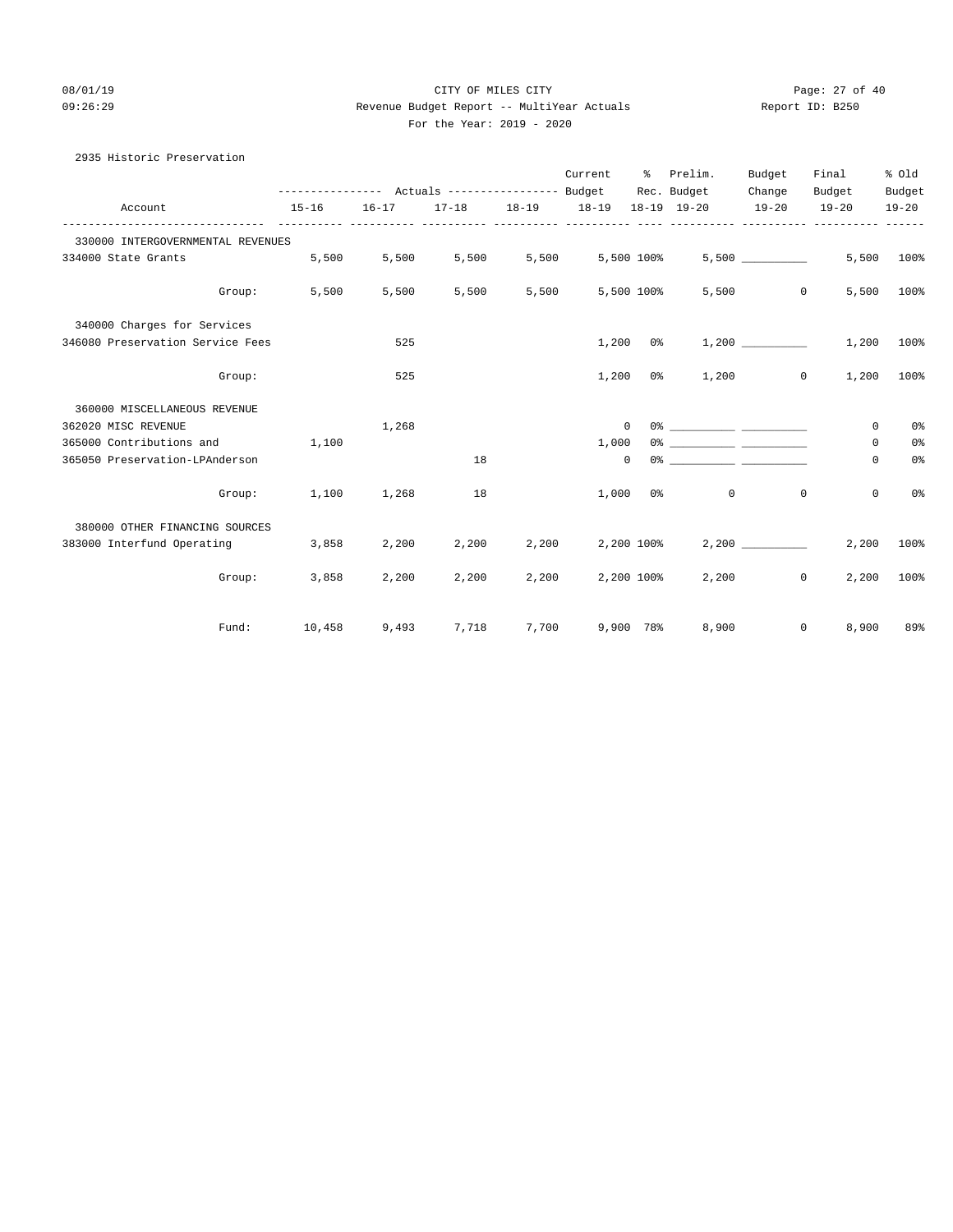# 08/01/19 Page: 28 of 40 09:26:29 Revenue Budget Report -- MultiYear Actuals Report ID: B250 For the Year: 2019 - 2020

| 2940 HOUSING AUTHORITY                                       |        |                    |           |                           |           |           |                                         |                     |              |           |                  |           |
|--------------------------------------------------------------|--------|--------------------|-----------|---------------------------|-----------|-----------|-----------------------------------------|---------------------|--------------|-----------|------------------|-----------|
|                                                              |        |                    |           |                           |           | Current   | ະ                                       | Prelim.             | Budget       | Final     |                  | % old     |
|                                                              |        | ----------------   |           | Actuals ----------------- |           | Budget    |                                         | Rec. Budget         | Change       | Budget    |                  | Budget    |
| Account                                                      |        | $15 - 16$          | $16 - 17$ | $17 - 18$                 | $18 - 19$ | $18 - 19$ |                                         | $18 - 19$ $19 - 20$ | $19 - 20$    | $19 - 20$ |                  | $19 - 20$ |
| 330000 INTERGOVERNMENTAL REVENUES<br>331010 CDBG/HOME GRANTS | Group: | 245,000<br>245,000 |           | 5,000<br>5,000            |           |           | $\mathbf 0$<br>0%<br>0%<br>$\mathbf{0}$ | $\mathbf 0$         | $\mathbf{0}$ |           | $\mathbf 0$<br>0 | 0%<br>0 % |
|                                                              | Fund:  | 245,000            |           | 5,000                     |           |           | 0%<br>$\circ$                           | $\mathbf 0$         | $\mathbf{0}$ |           | 0                | 0%        |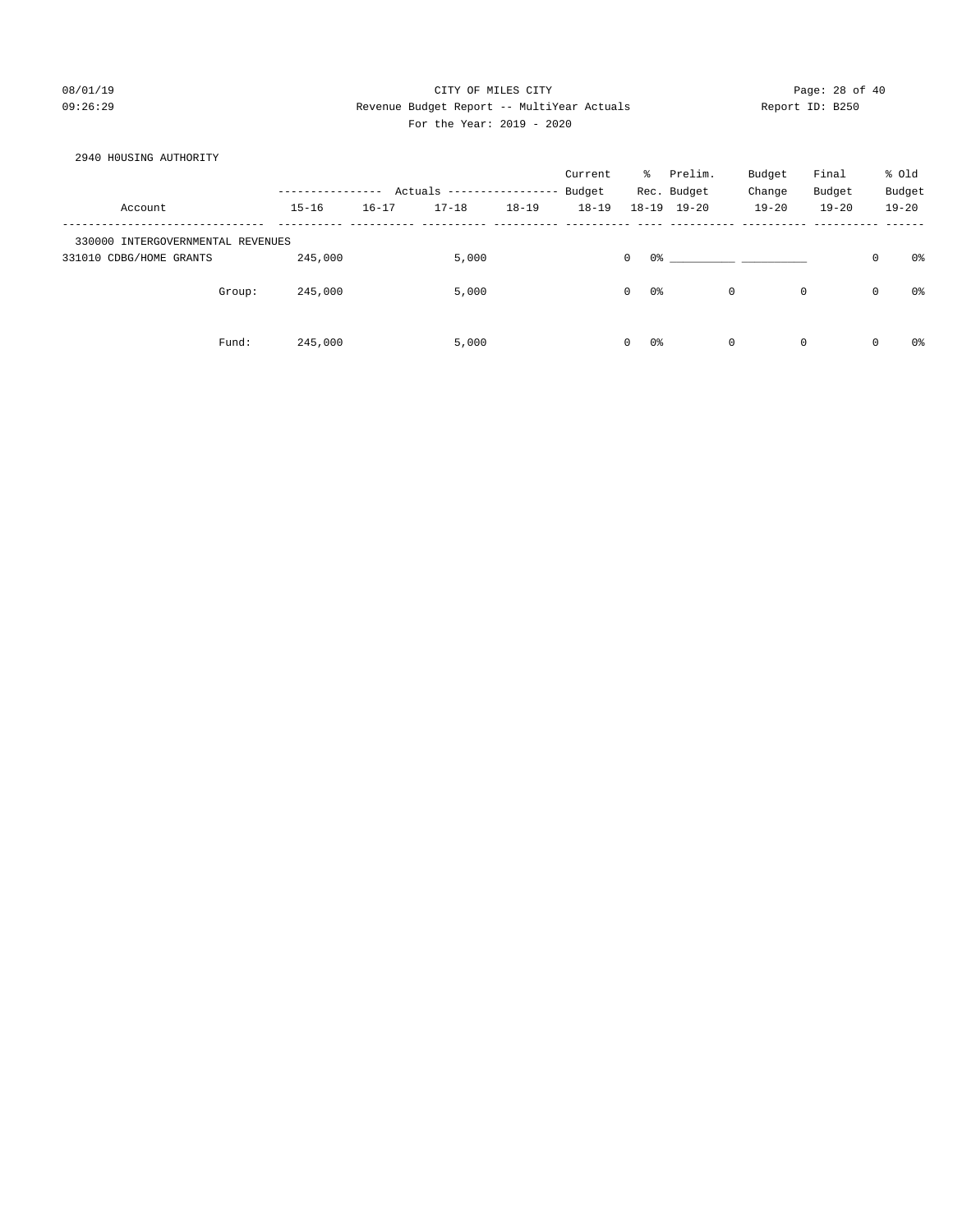# 08/01/19 Page: 29 of 40 09:26:29 Revenue Budget Report -- MultiYear Actuals Report ID: B250 For the Year: 2019 - 2020

# 2985 RETIRED SENIOR VOLUNTEER PROG (RSVP)

|                                   |                                                           |           |                                                                   |     | Current | % Prelim.                                                                                                                                                                                                                                                                                                                                                          | Budget  | Final                 | % old          |
|-----------------------------------|-----------------------------------------------------------|-----------|-------------------------------------------------------------------|-----|---------|--------------------------------------------------------------------------------------------------------------------------------------------------------------------------------------------------------------------------------------------------------------------------------------------------------------------------------------------------------------------|---------|-----------------------|----------------|
|                                   | --------------- Actuals ---------------- Budget           |           |                                                                   |     |         | Rec. Budget                                                                                                                                                                                                                                                                                                                                                        | Change  | Budget                | Budget         |
| Account                           | $15 - 16$                                                 | $16 - 17$ | 17-18 18-19 18-19<br><u>uuuuuuuuuu uuuuuuuuuu uuuuuuuuuu uuuu</u> |     |         | 18-19 19-20                                                                                                                                                                                                                                                                                                                                                        | $19-20$ | $19 - 20$             | $19 - 20$      |
| 330000 INTERGOVERNMENTAL REVENUES |                                                           |           |                                                                   |     |         |                                                                                                                                                                                                                                                                                                                                                                    |         |                       |                |
| 331165 RSVP FEDERAL GRANTS        | 12,679 8,606                                              |           |                                                                   |     |         | 78,912          79,412          78,912          101%          78,912          ____________     78,912          100%                                                                                                                                                                                                                                                |         |                       |                |
| 331166 RSVP-Fallon/Custer         | 61,922                                                    | 71,595    |                                                                   |     |         | $\begin{picture}(150,10) \put(0,0){\vector(1,0){100}} \put(15,0){\vector(1,0){100}} \put(15,0){\vector(1,0){100}} \put(15,0){\vector(1,0){100}} \put(15,0){\vector(1,0){100}} \put(15,0){\vector(1,0){100}} \put(15,0){\vector(1,0){100}} \put(15,0){\vector(1,0){100}} \put(15,0){\vector(1,0){100}} \put(15,0){\vector(1,0){100}} \put(15,0){\vector(1,0){100}}$ |         | $\circ$               | 0 <sup>8</sup> |
| Group:                            | 74,601                                                    |           |                                                                   |     |         | 80,201 78,912 79,412 78,912 101% 78,912                                                                                                                                                                                                                                                                                                                            |         | $0\qquad 78,912$      | $100\%$        |
| 360000 MISCELLANEOUS REVENUE      |                                                           |           |                                                                   |     |         |                                                                                                                                                                                                                                                                                                                                                                    |         |                       |                |
| 362020 MISC REVENUE               | $13,770$ $19,654$ $18,400$                                |           |                                                                   |     |         | 17,345 16,900 103% 18,600 18,600                                                                                                                                                                                                                                                                                                                                   |         |                       | 110%           |
| 362023 RSVP- Excess/Fund RAISING  |                                                           |           | 324                                                               |     |         |                                                                                                                                                                                                                                                                                                                                                                    |         | $\mathbf{0}$          | 0 <sup>o</sup> |
| Group:                            | $13,770$ $19,654$ $18,724$ $17,345$ $17,600$ 99% $18,600$ |           |                                                                   |     |         |                                                                                                                                                                                                                                                                                                                                                                    |         | $0 \t 18,600 \t 105\$ |                |
| 370000 INVESTMENT EARNINGS        |                                                           |           |                                                                   |     |         |                                                                                                                                                                                                                                                                                                                                                                    |         |                       |                |
| 371010 Investment Earnings        | 17                                                        | 80        | 168                                                               | 290 |         |                                                                                                                                                                                                                                                                                                                                                                    |         | 0                     | 0%             |
| Group:                            | 17                                                        | 80        | 168                                                               | 290 |         | $0 \leftarrow \ast \ast \ast$                                                                                                                                                                                                                                                                                                                                      | $\circ$ | $\mathbf 0$           | 0%             |
| Fund:                             | 88,388                                                    |           |                                                                   |     |         | 99,935 97,804 97,047 96,512 101% 97,512 0                                                                                                                                                                                                                                                                                                                          |         |                       | 97,512 101%    |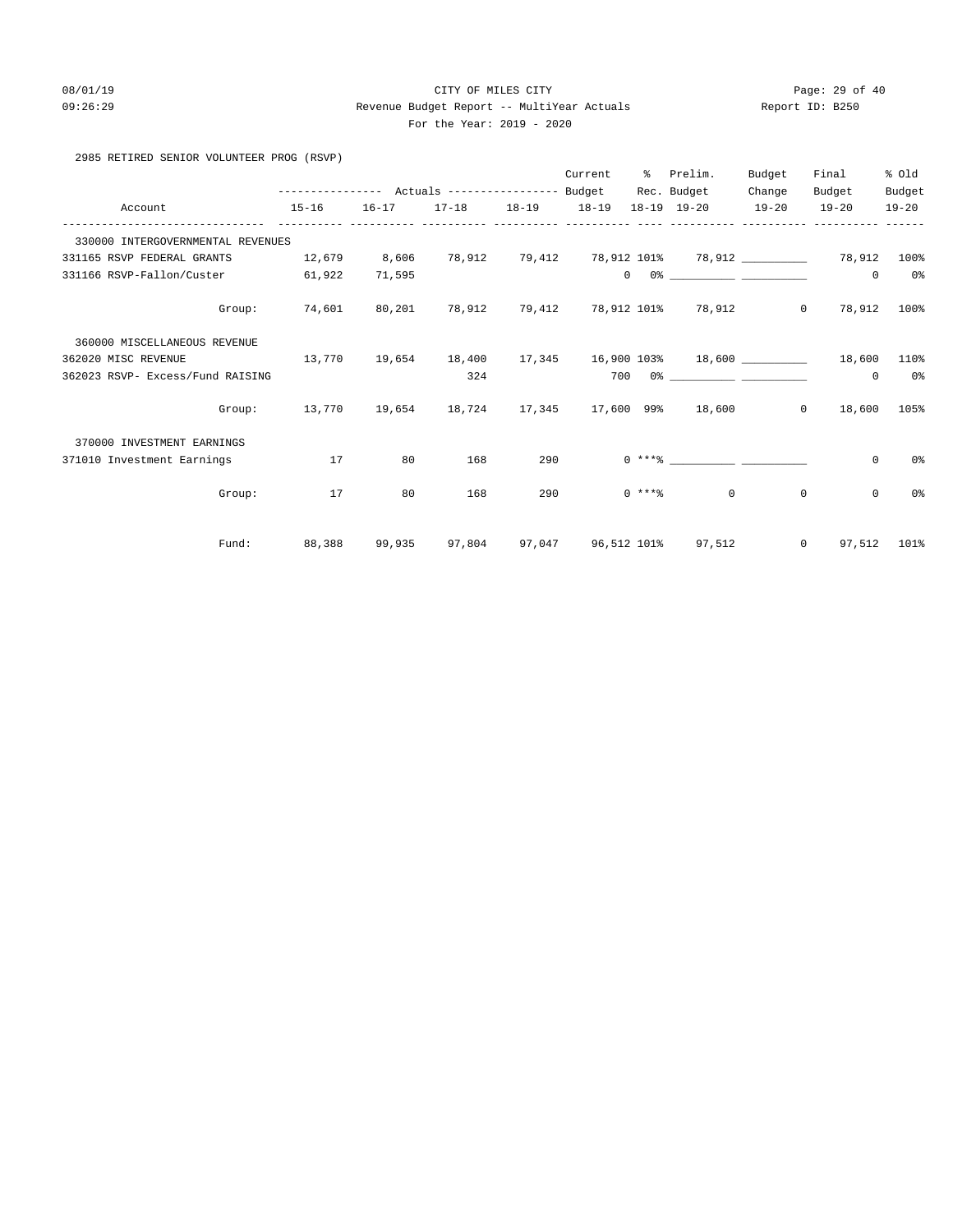# 08/01/19 Page: 30 of 40 09:26:29 Revenue Budget Report -- MultiYear Actuals Report ID: B250 For the Year: 2019 - 2020

| 3400 SID REVOLVING FUND                                      |           |           |           |                           |           |                    |                     |             |              |   |           |
|--------------------------------------------------------------|-----------|-----------|-----------|---------------------------|-----------|--------------------|---------------------|-------------|--------------|---|-----------|
|                                                              |           |           |           |                           | Current   | ိ                  | Prelim.             | Budget      | Final        |   | % old     |
|                                                              |           |           |           | Actuals ----------------- | Budget    |                    | Rec. Budget         | Change      | Budget       |   | Budget    |
| Account                                                      | $15 - 16$ | $16 - 17$ | $17 - 18$ | $18 - 19$                 | $18 - 19$ |                    | $18 - 19$ $19 - 20$ | $19 - 20$   | $19 - 20$    |   | $19 - 20$ |
| 380000 OTHER FINANCING SOURCES<br>383000 Interfund Operating |           | 2,985     |           |                           |           | 0 %<br>0           |                     |             |              | 0 | 0%        |
| Group:                                                       |           | 2,985     |           |                           |           | $\mathbf{0}$<br>0% |                     | $\mathbf 0$ | $\mathsf{O}$ | 0 | 0%        |
| Fund:                                                        |           | 2,985     |           |                           |           | 0%<br>0            |                     | $\mathbf 0$ | $\mathsf{O}$ | 0 | 0%        |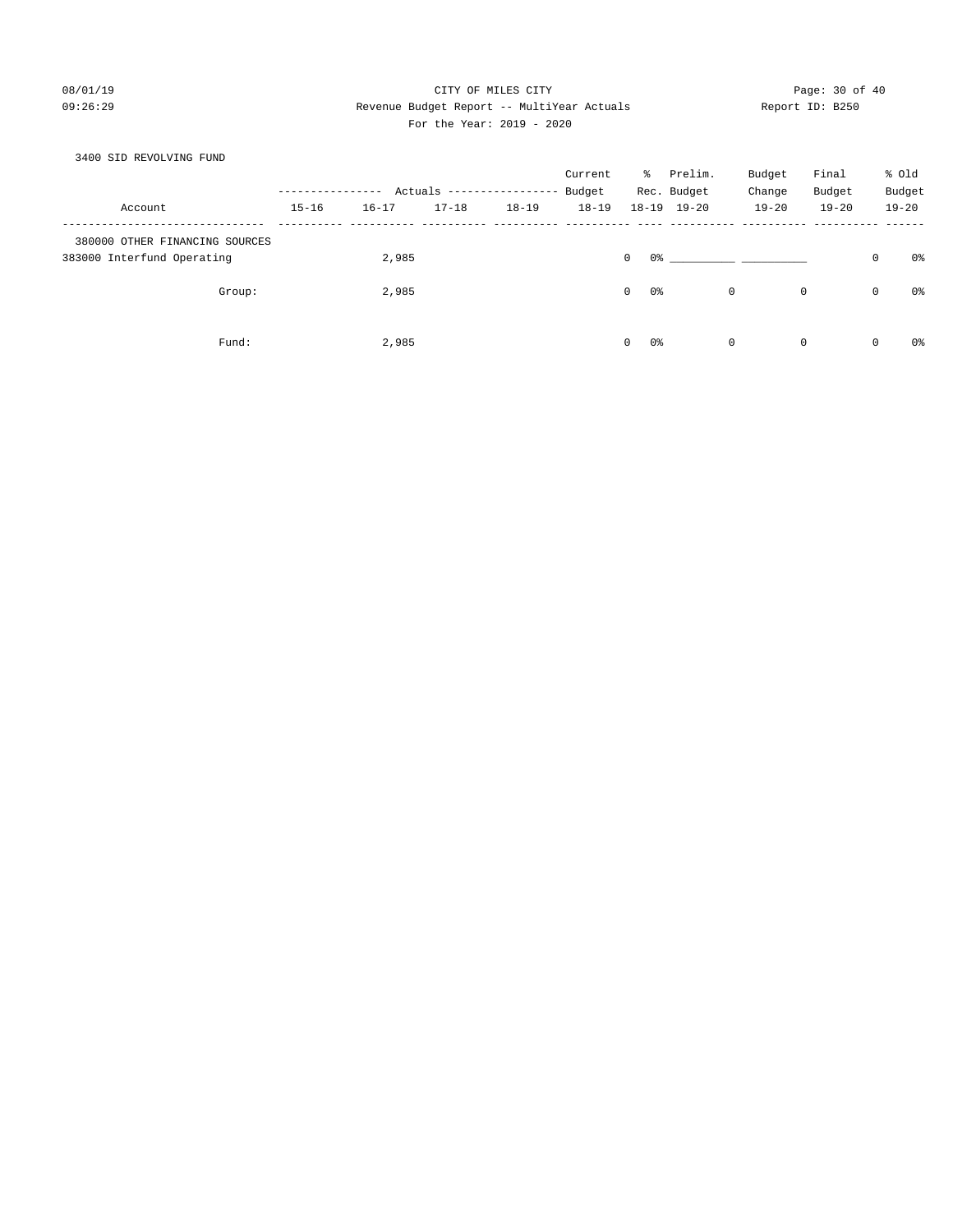# 08/01/19 Page: 31 of 40 09:26:29 Revenue Budget Report -- MultiYear Actuals Report ID: B250 For the Year: 2019 - 2020

### 3670 SID 211

|                              |           |           |                            |           | Current   | ႜႜႜၟ      | Prelim.     | Budget    | Final      | % old     |
|------------------------------|-----------|-----------|----------------------------|-----------|-----------|-----------|-------------|-----------|------------|-----------|
|                              |           |           | Actuals ------------------ |           | Budget    |           | Rec. Budget | Change    | Budget     | Budget    |
| Account                      | $15 - 16$ | $16 - 17$ | $17 - 18$                  | $18 - 19$ | $18 - 19$ | $18 - 19$ | $19 - 20$   | $19 - 20$ | $19 - 20$  | $19 - 20$ |
| 360000 MISCELLANEOUS REVENUE |           |           |                            |           |           |           |             |           |            |           |
| 363020 Bond Principal and    | 4,926     | 18,872    | 3,790                      | 3,790     |           | 5,319 71% |             | 5,347     | 5,347      | 101%      |
| Group:                       | 4,926     | 18,872    | 3,790                      | 3,790     |           | 5,319 71% | 5,347       |           | 0<br>5,347 | 100%      |
| Fund:                        | 4,926     | 18,872    | 3,790                      | 3,790     |           | 5,319 71% | 5,347       |           | 5,347<br>0 | 100%      |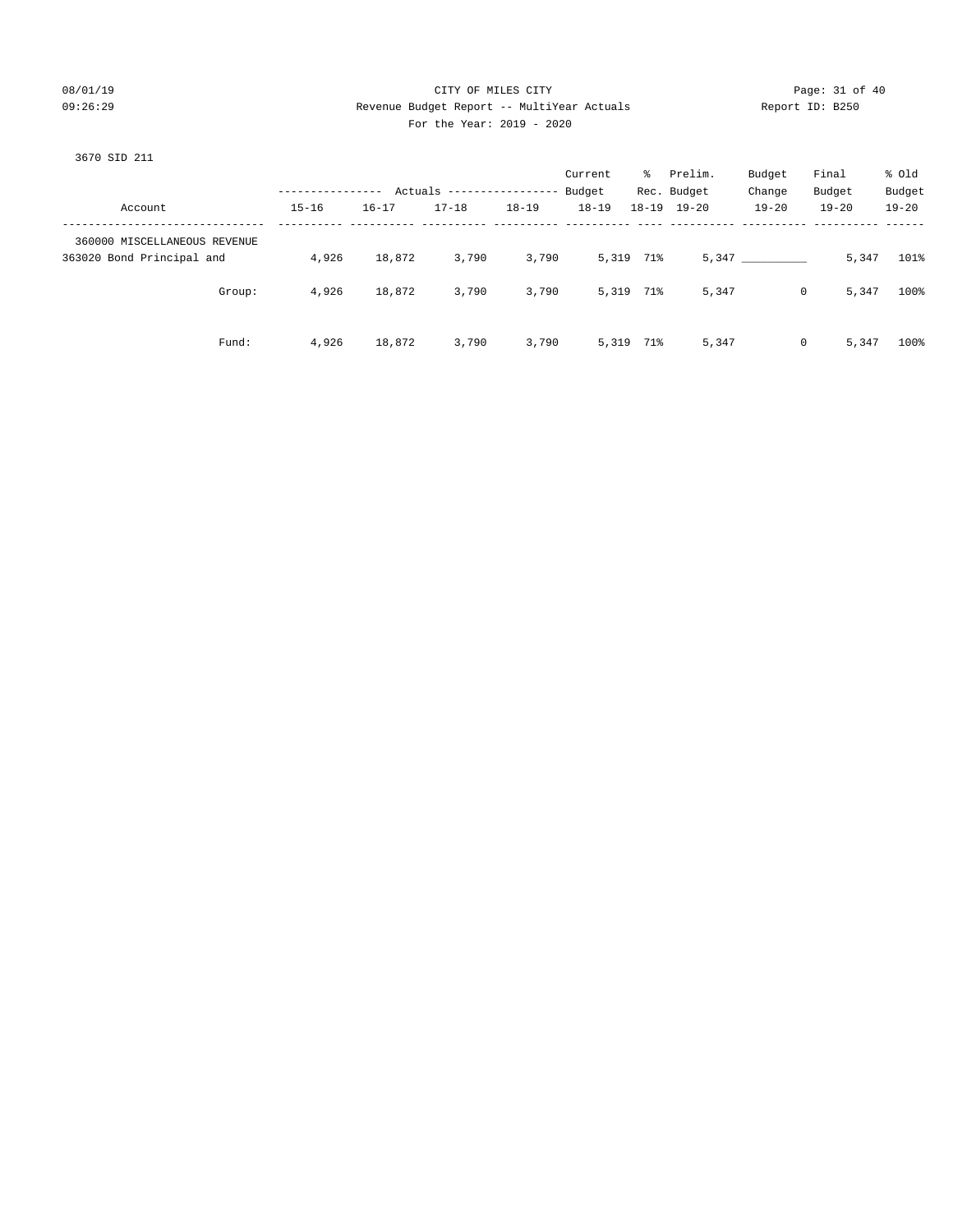# 08/01/19 Page: 32 of 40 09:26:29 Revenue Budget Report -- MultiYear Actuals Report ID: B250 For the Year: 2019 - 2020

# 4000 General Fund Capitol Improvement Fund

|                                |                                            |           |           |           | Current   | ៖           | Prelim.         | Budget    | Final                | % Old     |
|--------------------------------|--------------------------------------------|-----------|-----------|-----------|-----------|-------------|-----------------|-----------|----------------------|-----------|
|                                | ---------------- Actuals ----------------- |           |           |           | Budget    |             | Rec. Budget     | Change    | Budget               | Budget    |
| Account                        | $15 - 16$                                  | $16 - 17$ | $17 - 18$ | $18 - 19$ | $18 - 19$ |             | $18-19$ $19-20$ | $19 - 20$ | $19 - 20$            | $19 - 20$ |
| 370000 INVESTMENT EARNINGS     |                                            |           |           |           |           |             |                 |           |                      |           |
| 371010 Investment Earnings     | 158                                        | 524       | 775       | 1,457     |           | 800 182%    |                 | 1,400     | 1,400                | 175%      |
| Group:                         | 158                                        | 524       | 775       | 1,457     |           | 800 182%    | 1,400           |           | $\mathbb O$<br>1,400 | 175%      |
| 380000 OTHER FINANCING SOURCES |                                            |           |           |           |           |             |                 |           |                      |           |
| 383000 Interfund Operating     |                                            | 77,000    | 75,000    | 54,952    |           | 54,952 100% |                 | 17,458    | 17,458               | 32%       |
| Group:                         |                                            | 77,000    | 75,000    | 54,952    |           | 54,952 100% | 17,458          |           | $\circ$<br>17,458    | 31%       |
| Fund:                          | 158                                        | 77,524    | 75,775    | 56,409    |           | 55,752 101% | 18,858          |           | $\circ$<br>18,858    | 33%       |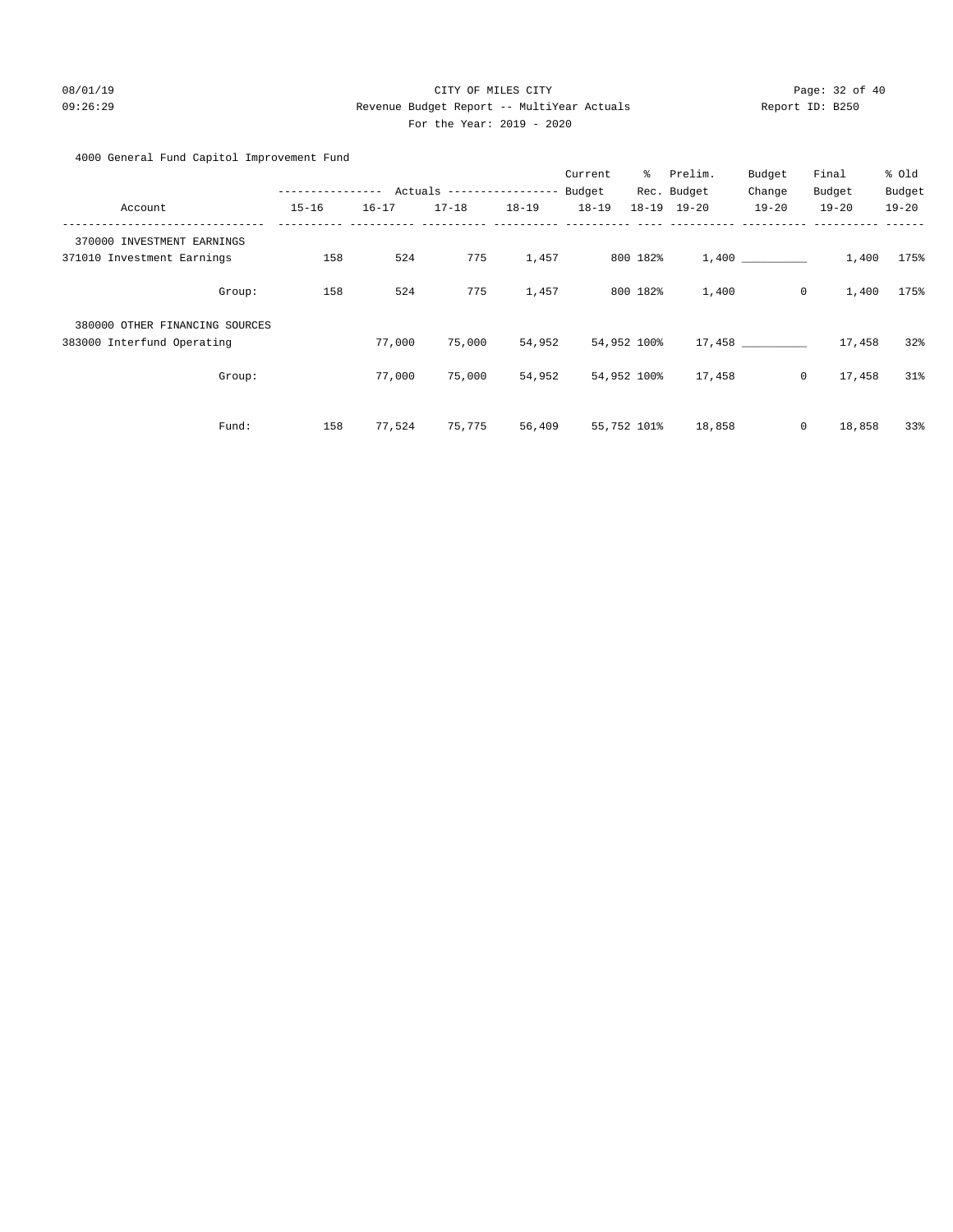# 08/01/19 Page: 33 of 40 09:26:29 Revenue Budget Report -- MultiYear Actuals Report ID: B250 For the Year: 2019 - 2020

# 4050 Ambulance Capital Improvement Fund

|                                |               |           |                           |           | Current   | ိ                  | Prelim.             | Budget      | Final       |         | % Old     |
|--------------------------------|---------------|-----------|---------------------------|-----------|-----------|--------------------|---------------------|-------------|-------------|---------|-----------|
|                                | ------------- |           | Actuals ----------------- |           | Budget    |                    | Rec. Budget         | Change      | Budget      |         | Budget    |
| Account                        | $15 - 16$     | $16 - 17$ | $17 - 18$                 | $18 - 19$ | $18 - 19$ |                    | $18 - 19$ $19 - 20$ | $19 - 20$   | $19 - 20$   |         | $19 - 20$ |
| 380000 OTHER FINANCING SOURCES |               |           |                           |           |           |                    |                     |             |             |         |           |
| 383000 Interfund Operating     | 13,779        |           |                           |           |           | 0%<br>0            |                     |             |             | $\circ$ | 0%        |
| Group:                         | 13,779        |           |                           |           |           | $\mathbf{0}$<br>0% |                     | 0           | $\mathbf 0$ | 0       | 0%        |
| Fund:                          | 13,779        |           |                           |           |           | $\mathbf{0}$<br>0% |                     | $\mathbf 0$ | $\mathbf 0$ | 0       | 0%        |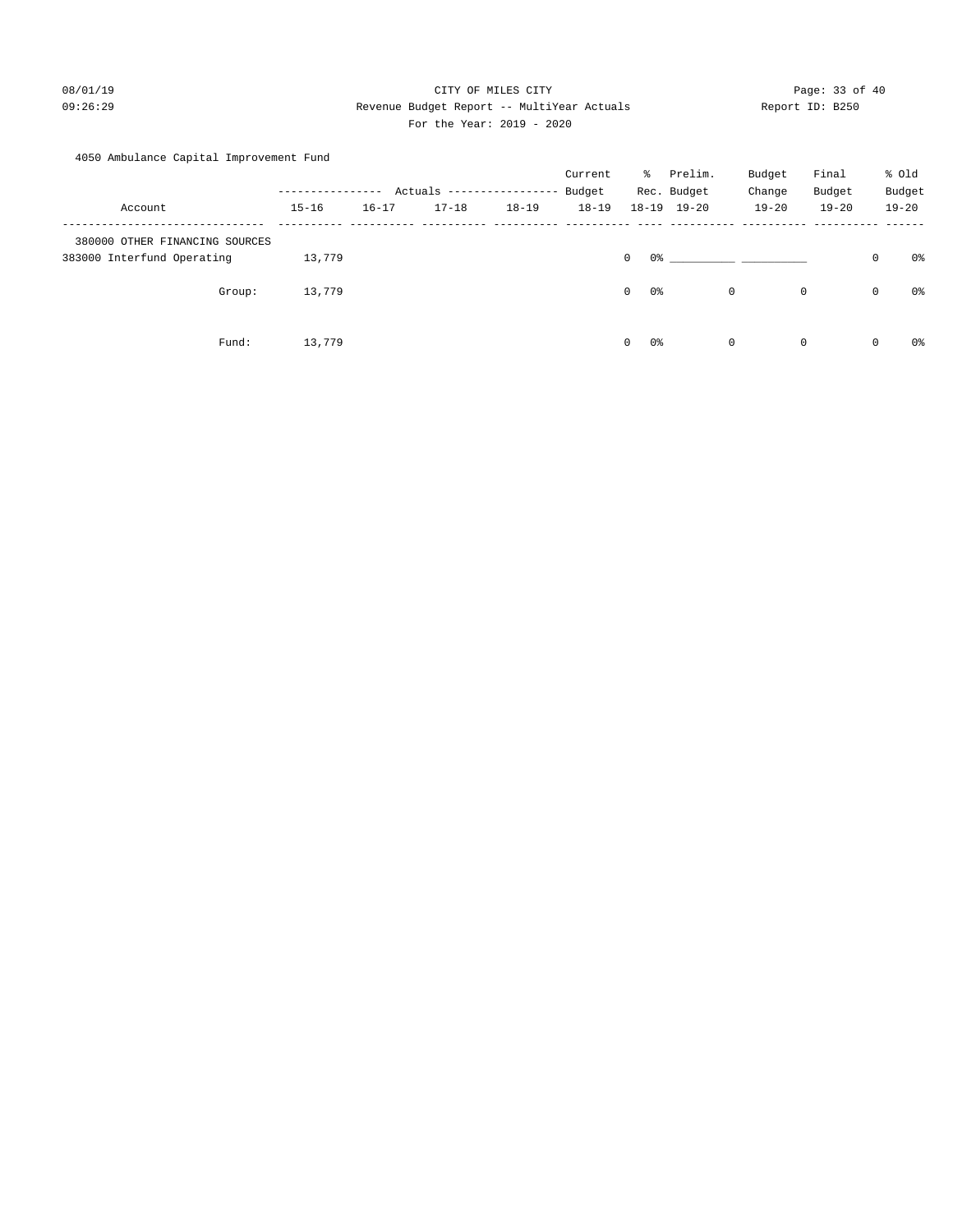# 08/01/19 Page: 34 of 40 09:26:29 Revenue Budget Report -- MultiYear Actuals Report ID: B250 For the Year: 2019 - 2020

# 4056 Airport- Capital Improvement Plan

|                                 | .         |           |           | Actuals ------------------ | Current<br>Budget | ి         | Prelim.<br>Rec. Budget | Budget<br>Change | Final<br>Budget |             | % Old<br>Budget |
|---------------------------------|-----------|-----------|-----------|----------------------------|-------------------|-----------|------------------------|------------------|-----------------|-------------|-----------------|
| Account                         | $15 - 16$ | $16 - 17$ | $17 - 18$ | $18 - 19$                  | $18 - 19$         | $18 - 19$ | $19 - 20$              | $19 - 20$        | $19 - 20$       |             | $19 - 20$       |
| 340000 Charges for Services     |           |           |           |                            |                   |           |                        |                  |                 |             |                 |
| 343018 Sale of Street & Roadway | 31,724    | 1,000     |           |                            |                   | 0         | 0%                     |                  |                 | $\mathbf 0$ | 0 <sup>o</sup>  |
| 343065 Building Rentals         | 10,781    |           |           |                            |                   | 0         | 0 <sup>o</sup>         |                  |                 | $\mathbf 0$ | 0 <sup>o</sup>  |
| 343067 Other - Miscellaneous    | 47,120    | 29        |           |                            |                   | 0         | 0%                     |                  |                 | $\mathbf 0$ | 0 <sup>o</sup>  |
| 343069 Ag Contract              |           | 7,750     |           |                            |                   | 0         | 0%                     |                  |                 | $\mathbf 0$ | 0 <sup>°</sup>  |
| Group:                          | 89,625    | 8,779     |           |                            |                   | 0         | $0\,$                  | $\mathbf 0$      | $\mathbf 0$     | $\mathsf 0$ | 0 <sup>°</sup>  |
| 360000 MISCELLANEOUS REVENUE    |           |           |           |                            |                   |           |                        |                  |                 |             |                 |
| 361010 Land Rental              |           | 2,560     |           |                            |                   | $\Omega$  | 0%                     |                  |                 | $\mathbf 0$ | 0%              |
| Group:                          |           | 2,560     |           |                            |                   | 0         | 0 <sup>o</sup>         | $\mathbf 0$      | $\mathbf 0$     | $\mathbf 0$ | 0 <sup>o</sup>  |
| Fund:                           | 89,625    | 11,339    |           |                            |                   | 0         | 0%                     | $\mathbf 0$      | $\mathbf 0$     | $\mathbf 0$ | 0%              |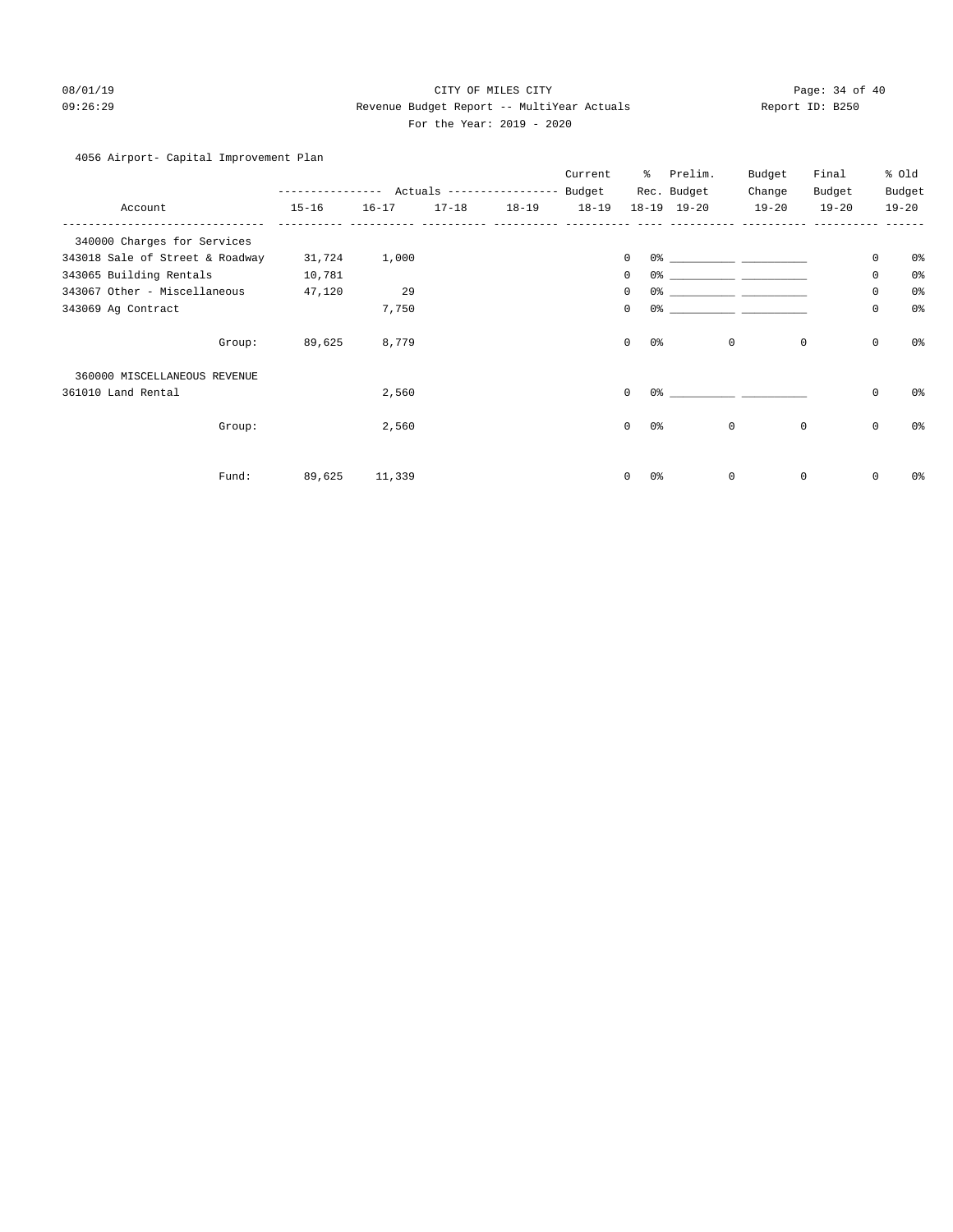# 08/01/19 Page: 35 of 40 09:26:29 Revenue Budget Report -- MultiYear Actuals Report ID: B250 For the Year: 2019 - 2020

# 4060 CAPITAL IMPROV-PUBLIC WORKS

|                                 |                                                 |               |         |             | Current                                                | ွေ         | Prelim.                       | Budget           | Final                                | % old          |
|---------------------------------|-------------------------------------------------|---------------|---------|-------------|--------------------------------------------------------|------------|-------------------------------|------------------|--------------------------------------|----------------|
|                                 | --------------- Actuals ---------------- Budget |               |         | Rec. Budget | Change                                                 | Budget     | Budget                        |                  |                                      |                |
| Account                         | $15 - 16$                                       | $16 - 17$     |         |             | 17-18 18-19 18-19 18-19 19-20<br>----- ---------- ---- |            |                               | $19 - 20$        | $19 - 20$<br>------ ---------- ----- | $19 - 20$      |
| 320000 LICENSES AND PERMITS     |                                                 |               |         |             |                                                        |            |                               |                  |                                      |                |
| 323040 Other Miscellaneous      | 3,600                                           | 3,838         | 7,875   | 4,350       |                                                        | 3,000 145% |                               | 4,200            | 4,200                                | 140%           |
| Group:                          | 3,600                                           | 3,838         | 7,875   | 4,350       |                                                        |            | 3,000 145%                    | 4,200<br>$\circ$ | 4,200                                | 140%           |
| 340000 Charges for Services     |                                                 |               |         |             |                                                        |            |                               |                  |                                      |                |
| 343012 Street & Roadway         | 900                                             | 54            | 1,100   | 1,000       |                                                        |            |                               |                  | 0                                    | 0 %            |
| 343014 Street Cleaning          | 8,490                                           | 9,630         | 8,490   | 10,800      |                                                        | 8,490 127% |                               | 10,800           | 10,800                               | 127%           |
| 343016 Prkg Vio/Off Str-Impnd   | 3,086                                           | 940           | 647     |             | 500                                                    | $0\,$ %    |                               |                  | 500                                  | 100%           |
| 343018 Sale of Street & Roadway |                                                 | 2,694         | 1,942   | 335         |                                                        |            | $1,000$ 34% $1,000$ _________ |                  | 1,000                                | 100%           |
| Group:                          |                                                 | 12,476 13,318 | 12,179  | 12,135      |                                                        |            | 9,990 121% 12,300             | $\circ$          | 12,300                               | 123%           |
| 360000 MISCELLANEOUS REVENUE    |                                                 |               |         |             |                                                        |            |                               |                  |                                      |                |
| 362020 MISC REVENUE             |                                                 |               | 2,554   | 15          |                                                        |            | $0***$ $\frac{1}{2}$          |                  | 0                                    | 0%             |
| 367000 Sale of Junk or Salvage  | 7,206                                           |               |         | 3           |                                                        |            |                               |                  | 0                                    | 0%             |
| Group:                          | 7,206                                           |               | 2,554   | 18          |                                                        |            | $0$ *** $\approx$ 0           | $\mathbf{0}$     | $\mathbf{0}$                         | 0 <sup>°</sup> |
| 370000 INVESTMENT EARNINGS      |                                                 |               |         |             |                                                        |            |                               |                  |                                      |                |
| 371010 Investment Earnings      | 785                                             | 1,900         | 4,836   | 14,058      |                                                        | 2,500 562% |                               | 2,500            | 2,500                                | 100%           |
| Group:                          | 785                                             | 1,900         | 4,836   | 14,058      |                                                        | 2,500 562% | 2,500                         | $\mathbf{0}$     | 2,500                                | 100%           |
| 380000 OTHER FINANCING SOURCES  |                                                 |               |         |             |                                                        |            |                               |                  |                                      |                |
| 383000 Interfund Operating      | 244,000                                         | 75,000        | 115,000 | 275,000     |                                                        |            |                               |                  | 0                                    | 0%             |
| Group:                          | 244,000                                         | 75,000        | 115,000 | 275,000     |                                                        |            | 275,000 100% 0                | $\mathbf 0$      | $\mathbf 0$                          | 0%             |
| Fund:                           | 268,067                                         | 94,056        | 142,444 | 305,561     | 290,490 105%                                           |            | 19,000                        | $\mathbf{0}$     | 19,000                               | 6%             |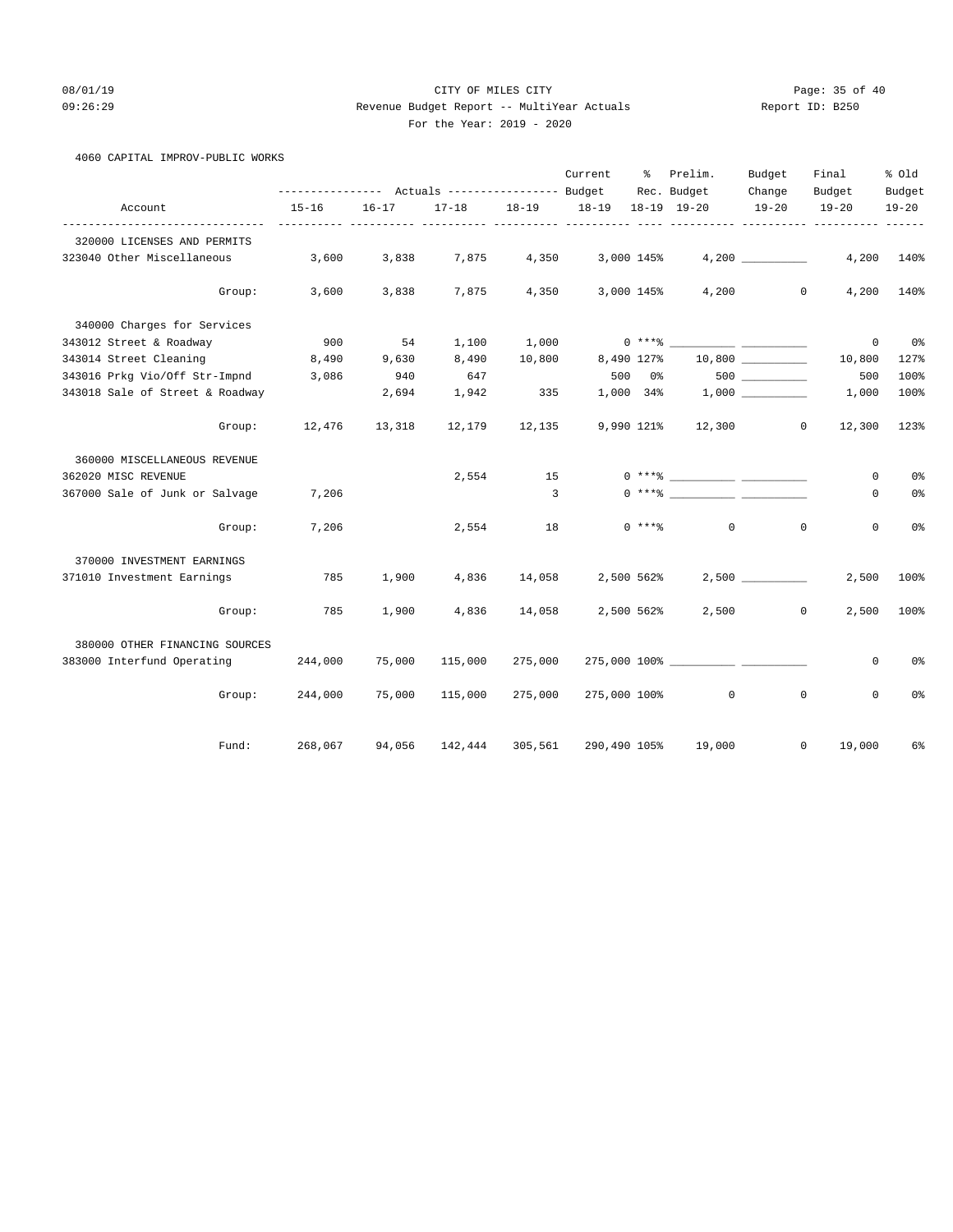# 08/01/19 Page: 36 of 40 09:26:29 Revenue Budget Report -- MultiYear Actuals Report ID: B250 For the Year: 2019 - 2020

| 5210 WATER UTILITY |  |
|--------------------|--|
|--------------------|--|

|                                         |                                                                                 |           |           |                  | Current                          | ိ              | Prelim.                                                                                                                                                                                                                                                                                                                                                            | Budget             | Final              | % old          |
|-----------------------------------------|---------------------------------------------------------------------------------|-----------|-----------|------------------|----------------------------------|----------------|--------------------------------------------------------------------------------------------------------------------------------------------------------------------------------------------------------------------------------------------------------------------------------------------------------------------------------------------------------------------|--------------------|--------------------|----------------|
|                                         |                                                                                 |           |           | Rec. Budget      | Change                           | Budget         | Budget                                                                                                                                                                                                                                                                                                                                                             |                    |                    |                |
| Account                                 | 15-16                                                                           | $16 - 17$ | $17 - 18$ |                  | 18-19    18-19    18-19    19-20 |                |                                                                                                                                                                                                                                                                                                                                                                    | $19 - 20$          | $19 - 20$          | $19 - 20$      |
| 330000 INTERGOVERNMENTAL REVENUES       |                                                                                 |           |           |                  |                                  |                |                                                                                                                                                                                                                                                                                                                                                                    |                    |                    |                |
| 336020 State aid-GASB68                 | 11,734                                                                          | 10,782    | 10,190    |                  | $\Omega$                         |                |                                                                                                                                                                                                                                                                                                                                                                    |                    | 0                  | 0 <sup>°</sup> |
| 339000 County Payments in Lieu          | 11,028                                                                          |           |           |                  |                                  |                | $\begin{picture}(180,10) \put(0,0){\vector(1,0){100}} \put(10,0){\vector(1,0){100}} \put(10,0){\vector(1,0){100}} \put(10,0){\vector(1,0){100}} \put(10,0){\vector(1,0){100}} \put(10,0){\vector(1,0){100}} \put(10,0){\vector(1,0){100}} \put(10,0){\vector(1,0){100}} \put(10,0){\vector(1,0){100}} \put(10,0){\vector(1,0){100}} \put(10,0){\vector(1,0){100}}$ |                    | 0                  | 0 <sup>°</sup> |
| Group:                                  | 22,762                                                                          | 10,782    | 10,190    |                  |                                  | $0\qquad 0$ %  | $\circ$                                                                                                                                                                                                                                                                                                                                                            | $\mathbf{0}$       | 0                  | 0%             |
| 340000 Charges for Services             |                                                                                 |           |           |                  |                                  |                |                                                                                                                                                                                                                                                                                                                                                                    |                    |                    |                |
| 343021 Metered Water Sales              | 2,043,295 2,096,473 2,089,290 1,972,590 1,950,000 101% 1,989,000 ______________ |           |           |                  |                                  |                |                                                                                                                                                                                                                                                                                                                                                                    |                    | 1,989,000          | 102%           |
| 343022 Unmetered Water                  | 1,099                                                                           | 708       | 690       | 485              | 1,000 49%                        |                |                                                                                                                                                                                                                                                                                                                                                                    |                    | 500                | 50%            |
| 343023 Bulk Water Sales                 | 8,450                                                                           | 8,583     | 2,763     | 8,493            | 5,000 170%                       |                |                                                                                                                                                                                                                                                                                                                                                                    |                    | 10,000             | 200%           |
| 343024 Sales of Water Materials 1,120   |                                                                                 | 260       | 315       |                  |                                  |                | $\begin{picture}(150,10) \put(0,0){\vector(1,0){100}} \put(15,0){\vector(1,0){100}} \put(15,0){\vector(1,0){100}} \put(15,0){\vector(1,0){100}} \put(15,0){\vector(1,0){100}} \put(15,0){\vector(1,0){100}} \put(15,0){\vector(1,0){100}} \put(15,0){\vector(1,0){100}} \put(15,0){\vector(1,0){100}} \put(15,0){\vector(1,0){100}} \put(15,0){\vector(1,0){100}}$ |                    | $\mathbf 0$        | 0%             |
| 343025 Hookup Fee                       | 10,320                                                                          | 11,640    | 9,512     |                  | 3,525 1,000 353%                 |                |                                                                                                                                                                                                                                                                                                                                                                    | $2,500$ __________ | 2,500              | 250%           |
| 343026 Water Install/Tap                | 5,853                                                                           | 16,623    | 5,208     |                  |                                  |                | $12,403$ 7,000 177% 7,000 ________                                                                                                                                                                                                                                                                                                                                 |                    | 7,000              | 100%           |
| 343027 Chg for Wtr Dept. Serv 15,268    |                                                                                 | 14,100    | 20,266    |                  | 22,410 0 ****                    |                |                                                                                                                                                                                                                                                                                                                                                                    |                    |                    | 15,000 ******  |
| 343029 Curb Stop Replacement Fee 43,580 |                                                                                 | 43,427    | 43,229    | 43,075           |                                  |                | 43,000 100% 43,000 _________                                                                                                                                                                                                                                                                                                                                       |                    | 43,000             | 100%           |
| 343039 Custer Co w/s District           |                                                                                 | 7,500     |           | $-7,500$         |                                  |                | $0***$ $\frac{1}{2}$ $\frac{1}{2}$ $\frac{1}{2}$ $\frac{1}{2}$ $\frac{1}{2}$ $\frac{1}{2}$ $\frac{1}{2}$ $\frac{1}{2}$ $\frac{1}{2}$ $\frac{1}{2}$ $\frac{1}{2}$ $\frac{1}{2}$ $\frac{1}{2}$ $\frac{1}{2}$ $\frac{1}{2}$ $\frac{1}{2}$ $\frac{1}{2}$ $\frac{1}{2}$ $\frac{1}{2}$ $\frac{1}{2}$ $\frac{1}{2}$ $\frac{1}{$                                           |                    | $\Omega$           | 0%             |
| Group:                                  | 2,128,985 2,199,314 2,171,273 2,055,481 2,007,000 102% 2,067,000 0 2,067,000    |           |           |                  |                                  |                |                                                                                                                                                                                                                                                                                                                                                                    |                    |                    | 102%           |
| 360000 MISCELLANEOUS REVENUE            |                                                                                 |           |           |                  |                                  |                |                                                                                                                                                                                                                                                                                                                                                                    |                    |                    |                |
| 362020 MISC REVENUE                     | 1,444                                                                           | 223       | 5,359     |                  |                                  | $\overline{0}$ |                                                                                                                                                                                                                                                                                                                                                                    |                    | $\circ$            | 0 <sup>°</sup> |
| 362040 \$2.00 State Assessment          | 228                                                                             |           |           |                  | $\Omega$                         |                |                                                                                                                                                                                                                                                                                                                                                                    |                    | 0                  | 0%             |
| 367000 Sale of Junk or Salvage          | 149                                                                             | 2,093     |           |                  | $\mathbf{0}$                     |                |                                                                                                                                                                                                                                                                                                                                                                    |                    | 0                  | 0%             |
| Group:                                  | 1,821                                                                           | 2,316     | 5,359     |                  | $\overline{0}$                   | 0 왕            | $\circ$                                                                                                                                                                                                                                                                                                                                                            | $\circ$            | $\mathbf 0$        | 0 <sup>°</sup> |
| 370000 INVESTMENT EARNINGS              |                                                                                 |           |           |                  |                                  |                |                                                                                                                                                                                                                                                                                                                                                                    |                    |                    |                |
| 371010 Investment Earnings              | 14,920                                                                          | 35,220    |           | 88, 144 149, 469 | 30,000 498%                      |                |                                                                                                                                                                                                                                                                                                                                                                    | 45,000 ___________ | 45,000             | 150%           |
|                                         | Group: 14,920                                                                   | 35,220    |           | 88, 144 149, 469 | 30,000 498%                      |                |                                                                                                                                                                                                                                                                                                                                                                    | 45,000 0           | 45,000             | 150%           |
| Fund:                                   |                                                                                 |           |           |                  |                                  |                | 2,168,488 2,247,632 2,274,966 2,204,950 2,037,000 108% 2,112,000                                                                                                                                                                                                                                                                                                   |                    | $0\quad 2,112,000$ | 103%           |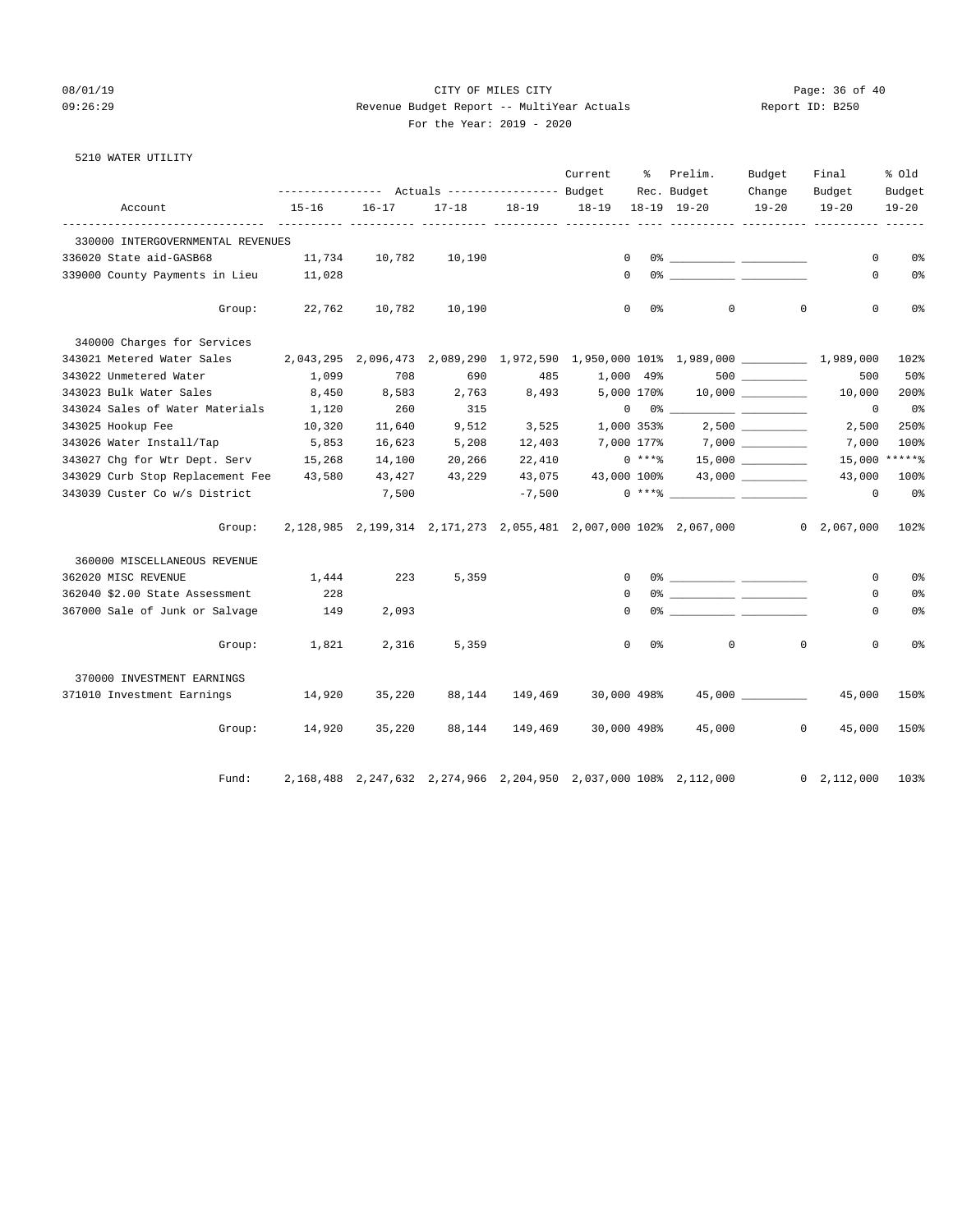# 08/01/19 Page: 37 of 40 09:26:29 Revenue Budget Report -- MultiYear Actuals Report ID: B250 For the Year: 2019 - 2020

5310 SEWER UTILITY

|                                   |                                                 |                               |           |             | Current        | ႜ         | Prelim.                                                         | Budget             | Final                                                                        | % Old          |
|-----------------------------------|-------------------------------------------------|-------------------------------|-----------|-------------|----------------|-----------|-----------------------------------------------------------------|--------------------|------------------------------------------------------------------------------|----------------|
|                                   | --------------- Actuals ---------------- Budget |                               |           | Rec. Budget | Change         | Budget    | Budget                                                          |                    |                                                                              |                |
| Account                           | $15 - 16$<br>-------                            | $16 - 17$<br>-----------      | $17 - 18$ | $18 - 19$   | $18 - 19$      |           | $18-19$ $19-20$                                                 | $19 - 20$          | $19 - 20$<br>___________ __________ ______                                   | $19 - 20$      |
| 330000 INTERGOVERNMENTAL REVENUES |                                                 |                               |           |             |                |           |                                                                 |                    |                                                                              |                |
| 331991 Federal Stimulus           |                                                 | 400,000                       |           |             | $\Omega$       |           |                                                                 |                    | $\mathbf 0$                                                                  | 0 <sup>°</sup> |
| 334120 TSEP Grant                 | 100,000                                         | 340,000                       | 60,000    |             | $\mathbf 0$    |           |                                                                 |                    | 0                                                                            | 0 <sup>°</sup> |
| 334121 DNRC GRANTS                | 50,000                                          |                               | 50,000    |             | $\Omega$       |           |                                                                 |                    | $\Omega$                                                                     | 0%             |
| 336020 State aid-GASB68           | 9,538                                           | 8,764                         | 8,287     |             | $\mathbf 0$    |           |                                                                 |                    | $\mathbf 0$                                                                  | 0 <sup>°</sup> |
| 339000 County Payments in Lieu    | 11,028                                          |                               |           |             | 0              |           |                                                                 |                    | 0                                                                            | 0%             |
| Group:                            | 170,566                                         | 748,764                       | 118,287   |             | $\mathbf 0$    | 0%        | $\mathbf{0}$                                                    | $\mathbf 0$        | $\mathbf 0$                                                                  | 0%             |
| 340000 Charges for Services       |                                                 |                               |           |             |                |           |                                                                 |                    |                                                                              |                |
| 341075 Serv/Cnty-Interlocal Agmt  | 1,530                                           | 1,530                         | 1,530     | 1,523       |                | $0***8$   |                                                                 |                    | 1,530                                                                        | $*****$        |
| 343031 Sewer Service Charges      |                                                 | 1,310,565 1,985,920 1,973,380 |           | 1,997,384   | 2,000,000 100% |           | $2,040,000$ ___________                                         |                    | 2,040,000                                                                    | 102%           |
| 343032 Sewer Installation         | 1,098                                           | 472                           | 619       | 1,646       |                | 500 329%  |                                                                 |                    | 1,500                                                                        | 300%           |
| 343033 Hookup Fee                 | 4,920                                           | 2,520                         | 3,120     | 720         |                | 2,000 36% |                                                                 |                    | 1,000                                                                        | 50%            |
| 343034 Treatment Facilities Fees  | 2,830                                           | 2,055                         | 1,505     | 2,945       | 1,500 196%     |           |                                                                 | $2,000$ __________ | 2,000                                                                        | 133%           |
| 343036 Miscellaneous Sewer        | 1,079                                           | 5,503                         | 7,112     | 5,211       | 2,500 208%     |           |                                                                 |                    | 4,000                                                                        | 160%           |
| 343037 Baker Road Etc.            | 7,329                                           | 13,515                        | 10,968    | 14,894      | 12,000 124%    |           |                                                                 |                    | 12,000                                                                       | 100%           |
| 343039 Custer Co w/s District     |                                                 | 7,500                         |           | $-7,500$    |                | $0***8$   | للمستحصل                                                        |                    | $\mathbf 0$                                                                  | 0 <sup>°</sup> |
| Group:                            |                                                 |                               |           |             |                |           |                                                                 |                    | 1,329,351 2,019,015 1,998,234 2,016,823 2,018,500 100% 2,062,030 0 2,062,030 | 102%           |
| 360000 MISCELLANEOUS REVENUE      |                                                 |                               |           |             |                |           |                                                                 |                    |                                                                              |                |
| 361010 Land Rental                |                                                 | 76                            | 4,273     | 76          | 4,000          |           |                                                                 |                    | 0                                                                            | 0 <sup>8</sup> |
| 362020 MISC REVENUE               | 2,365                                           | 440                           | 4,890     |             | $\Omega$       |           |                                                                 |                    | 0                                                                            | 0 <sup>8</sup> |
| 367000 Sale of Junk or Salvage    |                                                 | 2,094                         |           | 750         |                |           |                                                                 |                    | $\Omega$                                                                     | $0\,$          |
| Group:                            | 2,365                                           | 2,610                         | 9,163     | 826         |                | 4,000 21% | $\overline{0}$                                                  | $\mathbf{0}$       | $\mathbf 0$                                                                  | 0%             |
| 370000 INVESTMENT EARNINGS        |                                                 |                               |           |             |                |           |                                                                 |                    |                                                                              |                |
| 371010 Investment Earnings        | 1,779                                           | 6,495                         | 31,372    | 72,214      | 10,000 722%    |           |                                                                 |                    | 35,000                                                                       | 350%           |
| Group:                            | 1,779                                           | 6,495                         | 31,372    | 72,214      | 10,000 722%    |           | 35,000                                                          | $^{\circ}$         | 35,000                                                                       | 350%           |
| 380000 OTHER FINANCING SOURCES    |                                                 |                               |           |             |                |           |                                                                 |                    |                                                                              |                |
| 381070 Proceeds/Loans/Intercap    |                                                 |                               |           | 204,683     | 656,755 31%    |           |                                                                 |                    | 489,355                                                                      | 75%            |
| Group:                            |                                                 |                               |           | 204,683     | 656,755 31%    |           | 489,355                                                         | $\Omega$           | 489,355                                                                      | 74%            |
| Fund:                             |                                                 |                               |           |             |                |           | 1,504,061 2,776,884 2,157,056 2,294,546 2,689,255 85% 2,586,385 |                    | 0, 2, 586, 385                                                               | 96%            |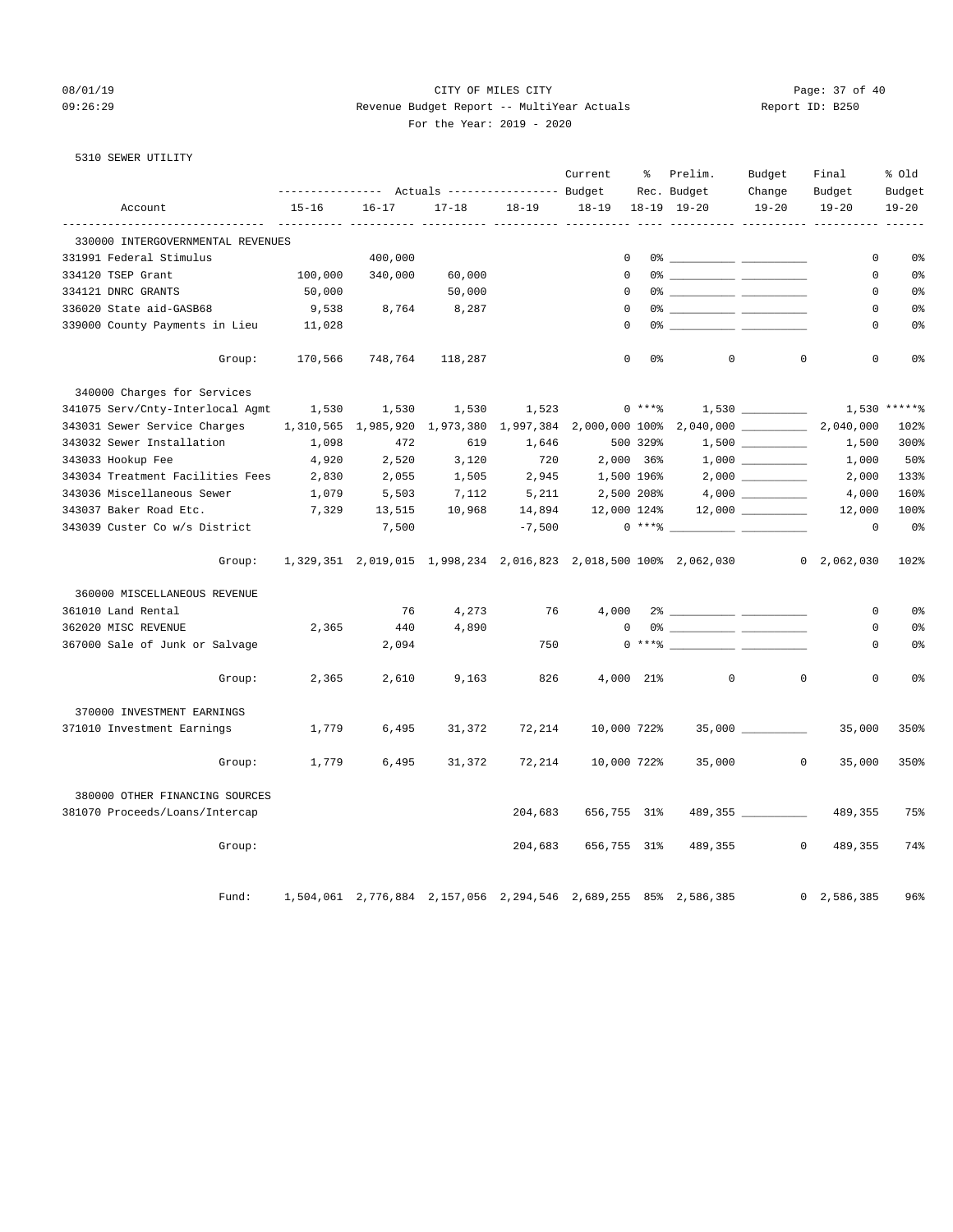# 08/01/19 Page: 38 of 40 09:26:29 Revenue Budget Report -- MultiYear Actuals Report ID: B250 For the Year: 2019 - 2020

5510 AMBULANCE FUND

|                                   |                |           |           |                   | Current      | ႜ        | Prelim.                                    | Budget                                               | Final                   | % Old          |
|-----------------------------------|----------------|-----------|-----------|-------------------|--------------|----------|--------------------------------------------|------------------------------------------------------|-------------------------|----------------|
|                                   |                |           |           | Rec. Budget       | Change       | Budget   | Budget                                     |                                                      |                         |                |
| Account                           | $15 - 16$      | $16 - 17$ | $17 - 18$ | $18 - 19$         | 18-19        |          | 18-19 19-20                                | $19 - 20$                                            | $19 - 20$               | $19 - 20$      |
| 310000 TAXES                      |                |           |           |                   |              |          |                                            |                                                      |                         |                |
| 311010 Real Property Taxes        | 8,295          | 8,334     | 8,927     | 9,008             | 9,140 99%    |          |                                            |                                                      | 9,000                   | 98%            |
| 311020 Personal Property Taxes    | 252            | 233       | 229       | 222               |              | 223 100% |                                            |                                                      | 220                     | 99%            |
| 312000 Penalty & Interest on      | 21             | 13        | 21        | 18                |              | 30 60%   |                                            | 25                                                   | 25                      | 83%            |
| Group:                            | 8,568          | 8,580     | 9,177     | 9,248             | 9,393 98%    |          | 9,245                                      |                                                      | $\mathbf{0}$<br>9,245   | 98%            |
| 330000 INTERGOVERNMENTAL REVENUES |                |           |           |                   |              |          |                                            |                                                      |                         |                |
| 331040 Medicaid Supplemental      |                | 12,591    | 32,131    | 12,678            | 15,000       | 85%      |                                            |                                                      | 12,500                  | 83%            |
| 331113 FEMA -Projects             |                |           |           | 282,000           | 294,000      |          |                                            |                                                      | 0                       | 0%             |
| 334000 State Grants               |                |           | 50,000    |                   | 50,000       |          | 0 %                                        |                                                      | 50,000                  | 100%           |
| 336020 State aid-GASB68           | 29,663         | 40,744    | 57,252    |                   | $\mathbf{0}$ |          |                                            |                                                      | 0                       | 0 <sup>8</sup> |
| Group:                            | 29,663         | 53,335    | 139,383   | 294,678           | 359,000 82%  |          | 62,500                                     |                                                      | $\circ$<br>62,500       | 17%            |
| 340000 Charges for Services       |                |           |           |                   |              |          |                                            |                                                      |                         |                |
| 341075 Serv/Cnty-Interlocal Agmt  | 27,095         | 36,778    |           | 43,030 39,130     | 45,000 87%   |          |                                            |                                                      | 45,000                  | 100%           |
| 342026 Ambulance Charges          | 732,832        | 752,687   | 763,018   | 993,048           | 900,000 110% |          |                                            |                                                      | 914,133                 | 102%           |
| 342027 Ambulance Standby          | 4,145          | 5,740     | 6,728     | 5,525             | 8,000 69%    |          |                                            |                                                      | 7,000                   | 88%            |
| Group:                            | 764,072        | 795,205   |           | 812,776 1,037,703 | 953,000 109% |          | 966,133                                    |                                                      | $\mathbf{0}$<br>966,133 | 101%           |
| 360000 MISCELLANEOUS REVENUE      |                |           |           |                   |              |          |                                            |                                                      |                         |                |
| 362020 MISC REVENUE               | $\overline{4}$ | 513       | 350       | 16,469            |              |          | $0***8$                                    | <u> 1989 - Andrea State Barnett, ameri</u> kansk kon | $\mathbf 0$             | 0 <sup>8</sup> |
| 366010 Misc- From Charge off      | 1,291          | 5,077     | 10,174    | 4,968             | 7,000 71%    |          |                                            |                                                      | 5,500                   | 79%            |
| 367000 Sale of Junk or Salvage    |                |           |           |                   | 2,000        | 0 %      |                                            |                                                      | 1,000                   | 50%            |
| Group:                            | 1,295          | 5,590     | 10,524    | 21,437            | 9,000 238%   |          | 6,500                                      |                                                      | $\circ$<br>6,500        | 72%            |
| Fund:                             | 803,598        | 862,710   |           |                   |              |          | 971,860 1,363,066 1,330,393 102% 1,044,378 |                                                      | $0 \quad 1,044,378$     | 78%            |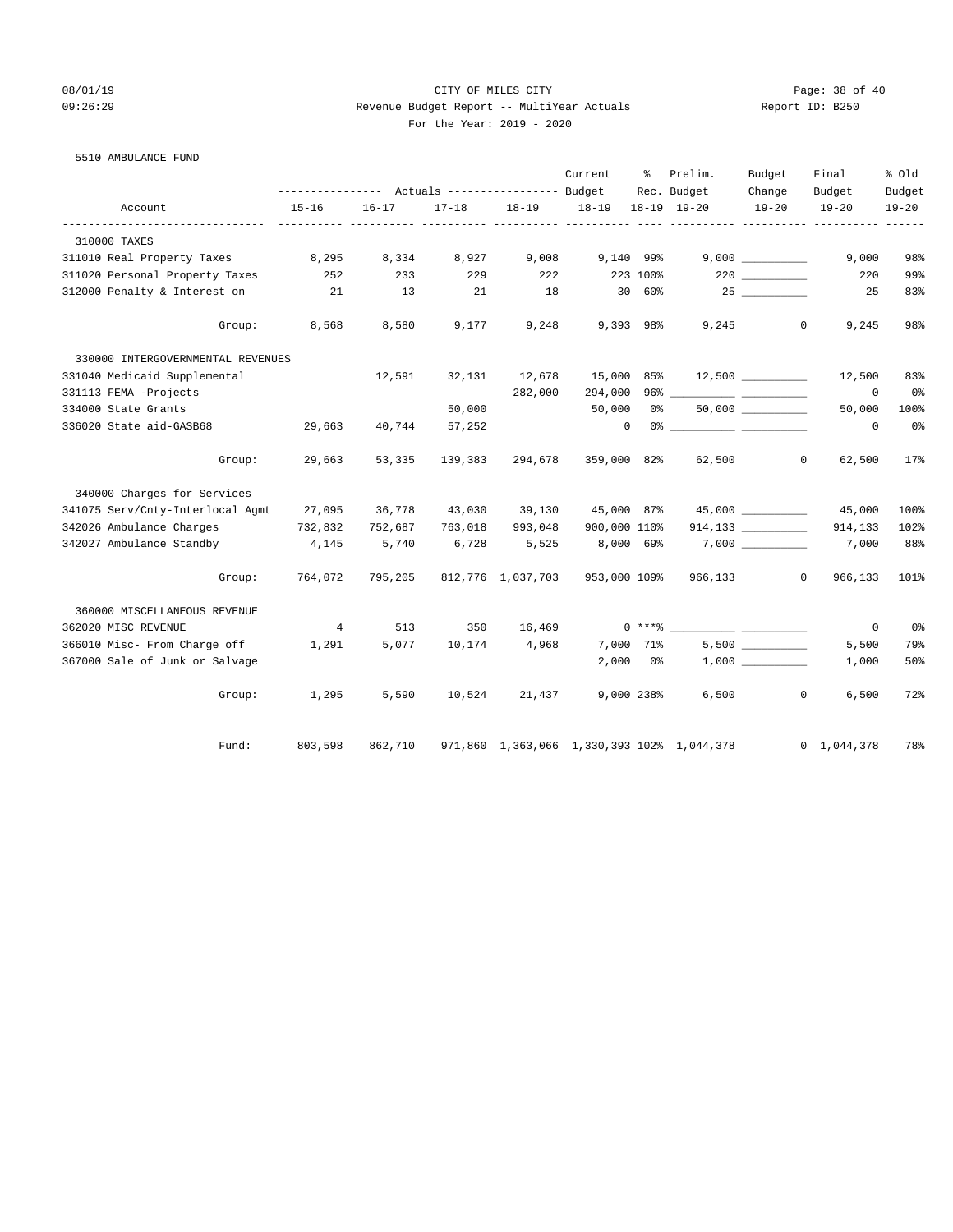# 08/01/19 Page: 39 of 40 09:26:29 Revenue Budget Report -- MultiYear Actuals Report ID: B250 For the Year: 2019 - 2020

5610 AIRPORT OPERATING

|                                            | --------------- Actuals ---------------- Budget |           |           |           | Current      | ႜ              | Prelim.<br>Rec. Budget | Budget<br>Change                                                                                                                                                                                                                                                                                                                                                                                                                                                                  | Final<br>Budget                 | % Old<br>Budget |
|--------------------------------------------|-------------------------------------------------|-----------|-----------|-----------|--------------|----------------|------------------------|-----------------------------------------------------------------------------------------------------------------------------------------------------------------------------------------------------------------------------------------------------------------------------------------------------------------------------------------------------------------------------------------------------------------------------------------------------------------------------------|---------------------------------|-----------------|
| Account                                    | $15 - 16$                                       | $16 - 17$ | $17 - 18$ | $18 - 19$ | $18 - 19$    |                | $18 - 19$ $19 - 20$    | $19 - 20$                                                                                                                                                                                                                                                                                                                                                                                                                                                                         | $19 - 20$                       | $19 - 20$       |
| -------------------------------            |                                                 |           |           |           |              |                |                        |                                                                                                                                                                                                                                                                                                                                                                                                                                                                                   | ---------- ---------- --------- |                 |
| 310000 TAXES                               |                                                 |           |           |           |              |                |                        |                                                                                                                                                                                                                                                                                                                                                                                                                                                                                   |                                 |                 |
| 311010 Real Property Taxes                 | 12,442                                          | 12,502    | 13,390    | 13,513    | 13,711 99%   |                |                        |                                                                                                                                                                                                                                                                                                                                                                                                                                                                                   | 13,711                          | 100%            |
| 311020 Personal Property Taxes             | 378                                             | 350       | 344       | 333       | 335          | 99%            |                        | $335$ ___________                                                                                                                                                                                                                                                                                                                                                                                                                                                                 | 335                             | 100%            |
| 312000 Penalty & Interest on               | 31                                              | 19        | 31        | 27        |              | 40 68%         |                        |                                                                                                                                                                                                                                                                                                                                                                                                                                                                                   | 40                              | 100%            |
| Group:                                     | 12,851                                          | 12,871    | 13,765    | 13,873    | 14,086 98%   |                | 14,086                 | $\circ$                                                                                                                                                                                                                                                                                                                                                                                                                                                                           | 14,086                          | 100%            |
| 330000 INTERGOVERNMENTAL REVENUES          |                                                 |           |           |           |              |                |                        |                                                                                                                                                                                                                                                                                                                                                                                                                                                                                   |                                 |                 |
| 331126 AIP 019-2021                        |                                                 |           |           |           | 0            | 0%             |                        | $\begin{tabular}{c} 1 & \begin{tabular}{@{}c@{}} \multicolumn{3}{c}{} \multicolumn{3}{c}{} \multicolumn{3}{c}{} \multicolumn{3}{c}{} \multicolumn{3}{c}{} \multicolumn{3}{c}{} \multicolumn{3}{c}{} \multicolumn{3}{c}{} \multicolumn{3}{c}{} \multicolumn{3}{c}{} \multicolumn{3}{c}{} \multicolumn{3}{c}{} \multicolumn{3}{c}{} \multicolumn{3}{c}{} \multicolumn{3}{c}{} \multicolumn{3}{c}{} \multicolumn{3}{c}{} \multicolumn{3}{c}{} \multicolumn{3}{c}{} \multicolumn{3}{$ |                                 | $1****8$        |
| 331127 FAA AIP 017-2018                    |                                                 |           |           | 116,200   | 129,190      | 90%            |                        | $380, 262$ _________                                                                                                                                                                                                                                                                                                                                                                                                                                                              | 380,262                         | 294%            |
| 331129 Federal Aeronautics Admin 3,965,788 |                                                 | 52,174    |           |           | 0            |                |                        |                                                                                                                                                                                                                                                                                                                                                                                                                                                                                   | 0                               | 0%              |
| 334032 Aero Grant 016-2015                 | 81,407                                          |           |           |           | $\mathbf 0$  |                |                        |                                                                                                                                                                                                                                                                                                                                                                                                                                                                                   | 0                               | 0%              |
| 334060 Coal Impact                         | 166,118                                         |           |           |           | 9,035        | 0%             |                        | 48,900 _________                                                                                                                                                                                                                                                                                                                                                                                                                                                                  | 48,900                          | 541%            |
| 336020 State aid-GASB68                    | 2,293                                           | 2,601     | 2,385     |           | 0            |                |                        |                                                                                                                                                                                                                                                                                                                                                                                                                                                                                   | 0                               | 0%              |
| Group:                                     | 4,215,606                                       | 54,775    | 2,385     | 116,200   | 138,225 84%  |                | 429,163                | $\mathbf{0}$                                                                                                                                                                                                                                                                                                                                                                                                                                                                      | 429,163                         | 310%            |
| 340000 Charges for Services                |                                                 |           |           |           |              |                |                        |                                                                                                                                                                                                                                                                                                                                                                                                                                                                                   |                                 |                 |
| 341075 Serv/Cnty-Interlocal Agmt           | 30,425                                          | 28,626    | 33,516    | 16,799    | $30,000$ 56% |                |                        |                                                                                                                                                                                                                                                                                                                                                                                                                                                                                   | 30,000                          | 100%            |
| 343018 Sale of Street & Roadway            |                                                 | 2,025     | 1,238     | 1,140     | 1,000 114%   |                |                        |                                                                                                                                                                                                                                                                                                                                                                                                                                                                                   | 1,000                           | 100%            |
| 343061 Landing Fees                        | 2,621                                           | 2,246     | 2,160     | 2,190     | 1,800 122%   |                |                        |                                                                                                                                                                                                                                                                                                                                                                                                                                                                                   | 2,000                           | 111%            |
| 343062 Aviation Fuel                       | 411,474                                         | 419,245   | 717,503   | 353,444   | 400,000 88%  |                |                        |                                                                                                                                                                                                                                                                                                                                                                                                                                                                                   | 300,000                         | 75%             |
| 343064 Hangar Rent                         | 58,564                                          | 61,393    | 67,676    | 64,266    | 58,000 111%  |                |                        |                                                                                                                                                                                                                                                                                                                                                                                                                                                                                   | 58,000                          | 100%            |
| 343065 Building Rentals                    | 12,875                                          | 13,710    | 14,952    | 15,880    | 14,000 113%  |                |                        | $14,000$ __________                                                                                                                                                                                                                                                                                                                                                                                                                                                               | 14,000                          | 100%            |
| 343067 Other - Miscellaneous 2,029         |                                                 | 160       | 225       | 544       |              | 500 109%       |                        | $500$                                                                                                                                                                                                                                                                                                                                                                                                                                                                             | 500                             | 100%            |
| 343069 Ag Contract                         |                                                 |           | 10,000    | 10,250    | 5,000 205%   |                |                        |                                                                                                                                                                                                                                                                                                                                                                                                                                                                                   | 10,500                          | 210%            |
| Group:                                     | 517,988                                         | 527,405   | 847,270   | 464,513   | 510,300 91%  |                | 416,000                | $\circ$                                                                                                                                                                                                                                                                                                                                                                                                                                                                           | 416,000                         | 81%             |
| 360000 MISCELLANEOUS REVENUE               |                                                 |           |           |           |              |                |                        |                                                                                                                                                                                                                                                                                                                                                                                                                                                                                   |                                 |                 |
| 361010 Land Rental                         | 22,407                                          | 16,498    | 20,109    | 19,619    | 25,000 78%   |                |                        |                                                                                                                                                                                                                                                                                                                                                                                                                                                                                   | 25,000                          | 100%            |
| 362020 MISC REVENUE                        | 245                                             | 217       | 228       | 424       |              | 300 141%       |                        | $300$                                                                                                                                                                                                                                                                                                                                                                                                                                                                             | 300                             | 100%            |
| Group:                                     | 22,652                                          | 16,715    | 20,337    | 20,043    | 25,300 79%   |                | 25,300                 | $\sim$ 0                                                                                                                                                                                                                                                                                                                                                                                                                                                                          | 25,300                          | 100%            |
| 370000 INVESTMENT EARNINGS                 |                                                 |           |           |           |              |                |                        |                                                                                                                                                                                                                                                                                                                                                                                                                                                                                   |                                 |                 |
| 371010 Investment Earnings                 | 31                                              | 233       | 2,970     | 3,557     |              | 150 ****       |                        |                                                                                                                                                                                                                                                                                                                                                                                                                                                                                   |                                 | 2,500 1667%     |
| Group:                                     | 31                                              | 233       | 2,970     | 3,557     |              | 150 ****       | 2,500                  | 0                                                                                                                                                                                                                                                                                                                                                                                                                                                                                 |                                 | 2,500 1666%     |
| 380000 OTHER FINANCING SOURCES             |                                                 |           |           |           |              |                |                        |                                                                                                                                                                                                                                                                                                                                                                                                                                                                                   |                                 |                 |
| 381070 Proceeds/Loans/Intercap             |                                                 |           |           |           | 264,000      | 0%             |                        |                                                                                                                                                                                                                                                                                                                                                                                                                                                                                   | 264,000                         | 100%            |
| 383000 Interfund Operating                 | 10,621                                          | 54,030    |           |           | 0            | $0\degree$ $-$ |                        |                                                                                                                                                                                                                                                                                                                                                                                                                                                                                   | 0                               | 0%              |
| Group:                                     | 10,621                                          | 54,030    |           |           | 264,000      | 0%             | 264,000                | 0                                                                                                                                                                                                                                                                                                                                                                                                                                                                                 | 264,000                         | 100%            |
| Fund:                                      | 4,779,749                                       | 666,029   | 886,727   | 618,186   |              |                | 952,061 65% 1,151,049  |                                                                                                                                                                                                                                                                                                                                                                                                                                                                                   | $0 \quad 1,151,049 \quad 1208$  |                 |